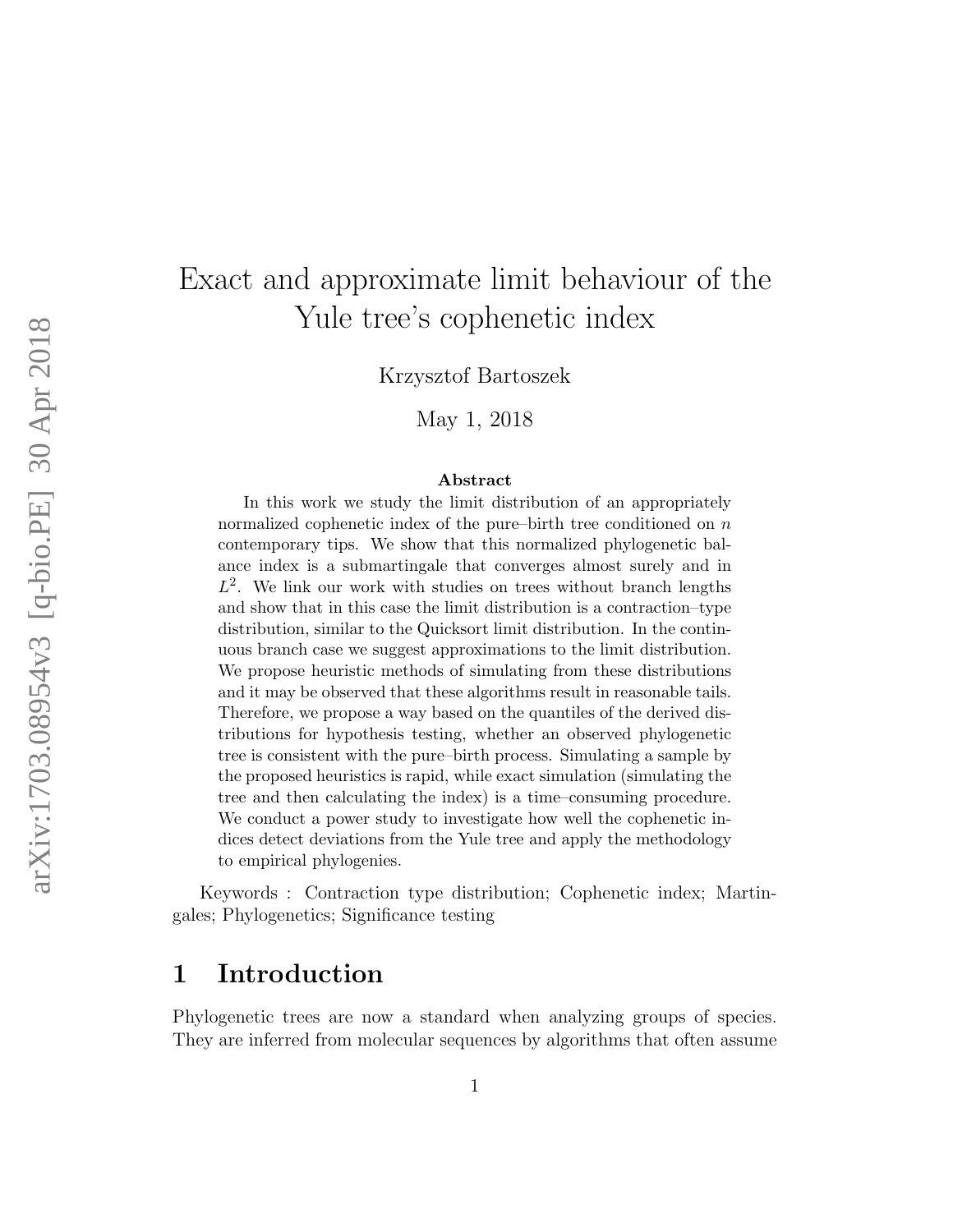a Markov chain for mutations at the individual positions of the genetic sequence (e.g. [Ewens and Grant, 2005;](#page-44-0) [Felsenstein, 2004;](#page-44-1) [Yang, 2006\)](#page-46-0). Given a phylogenetic tree it is often of interest to quantify the rate(s) of speciation and extinction for the studied species. To do this one commonly assumes a birth–death process with constant rates. However, the development of formal statistical tests whether a given tree comes from a given branching process model is an open area of research (see the still relevant "Work remaining" part at the end of Ch. 33 in [Felsenstein, 2004\)](#page-44-1). The reason for the apparent lack of widespread use of such tests (but see Blum and François, 2005) could be the lack of a commonly agreed on test statistic. This is as a tree is a complex object and there are multiple ways in which to summarize it in a single number.

One proposed way of summarizing a tree is through indices that quantify how balanced it is, i.e. how close is it to a fully symmetric tree. Two such indices have been with us for many years now: Sackin's [\(Sackin, 1972\)](#page-45-0) and Colless' [\(Colless, 1982\)](#page-44-2). Alternatively, [McKenzie and Steel](#page-44-3) [\(2000\)](#page-44-3) proposed to measure balance by counting cherries on the tree and they showed that after appropriate centring and scaling, this index converges to the standard normal distribution (for examples of other indices see Ch. 33 in [Felsenstein,](#page-44-1) [2004\)](#page-44-1).

Recently, a new balance index was proposed—the cophenetic index [\(Mir](#page-45-1) [et al., 2013\)](#page-45-1). The work here is inspired by private communication with evolutionary biologist Gabriel Yedid (current affiliation Nanjing Agricultural University, Nanjing, China) concerning the usage of the cophenetic index for significance testing of whether a given tree is consistent with the pure– birth process. He noticed that simulated distributions of the index have much heavier tails than those of the normal and t distributions and hence, comparing centred and scaled cophenetic indices with the usual Gaussian or t quantiles is not appropriate for significance testing. It would lead to a higher false positive rate—rejecting the null hypothesis of no extinction when a tree was generated by a pure–birth process.

Our aim here is to propose an approach for working analytically with the cophenetic index, especially to improve hypothesis tests for phylogenetic trees, i.e. how to recognize if the tree is out of the "Yule zone" [\(Yang et al.,](#page-46-1) [2017\)](#page-46-1). We show that there is a relationship between the cophenetic index and the Quicksort algorithm. This suggests that the methods exploring (e.g. [Fill and Janson, 2000,](#page-44-4) [2001;](#page-44-5) [Janson, 2015\)](#page-44-6) the limiting distribution of the Quicksort algorithm can be an inspiration for studying analytical properties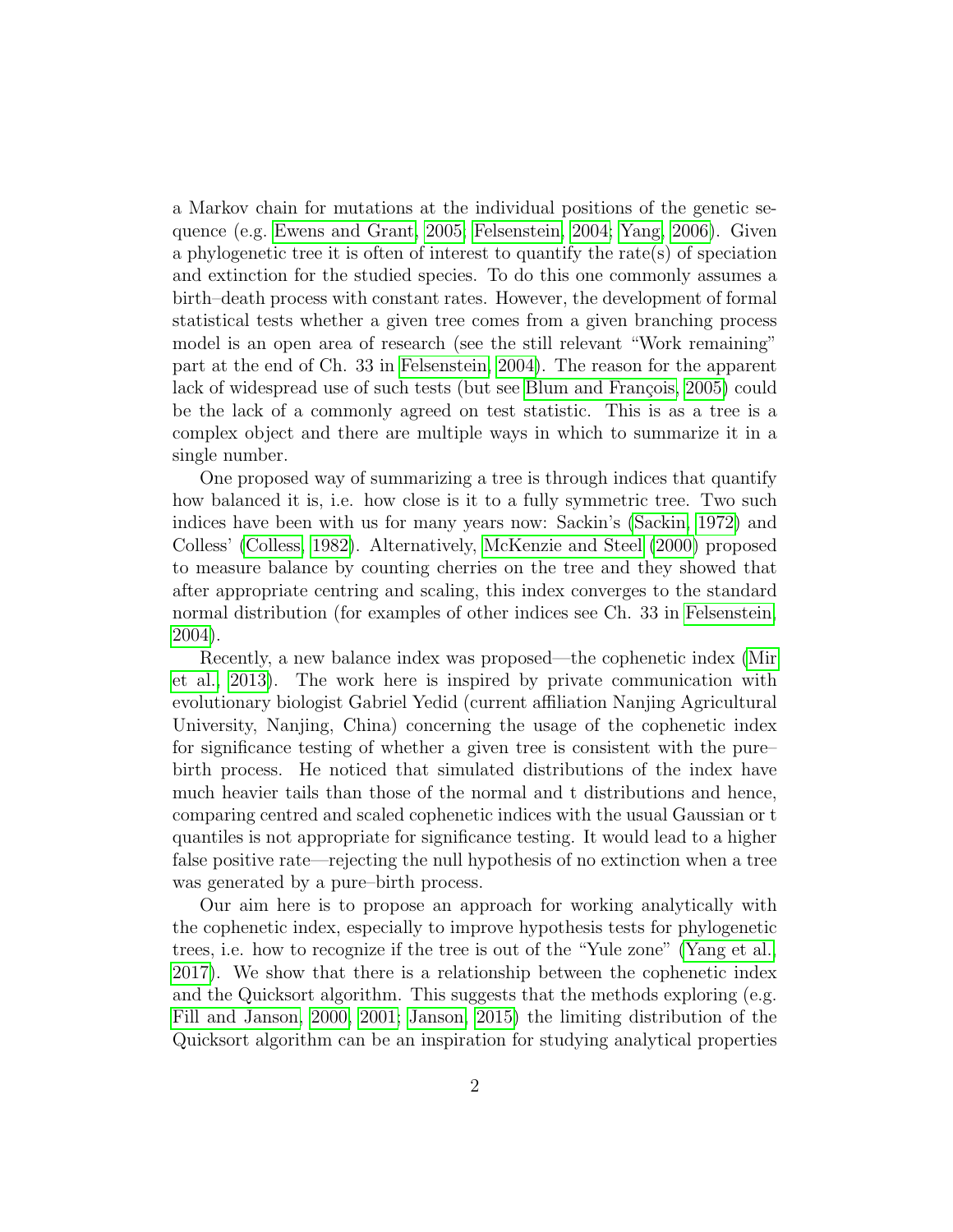of the cophenetic index.

The paper is organized as follows. In Section [2](#page-2-0) we formally define the cophenetic index (for trees with and without branch lengths) and present the most important results of the manuscript. We define an associated submartingale that converges almost surely and in  $L^2$  (Thm. [2.4\)](#page-3-0), propose an elegant representation (Thm. [2.7\)](#page-4-0) and a very promising approximation (Def. [2.8\)](#page-4-1). Afterwards in Section [3,](#page-8-0) we show that in the discrete setting the limit law of the normalized cophenetic index is a contraction–type distribution. Based on this we propose alternative approximations to the limit law of the normalized (with branch lengths) cophenetic index. In Section [4](#page-12-0) we describe heuristic algorithms to simulate from these limit laws, show simulated quantiles, explore the power of the cophenetic index to recognize deviations from the Yule tree (comparing with Sackin's and Colless' indices' powers), and apply the indices to example empirical data. In Section [5](#page-25-0) we prove the claims presented in Section [2](#page-2-0) alongside other supporting results. Then, in Section [6](#page-30-0) we study the second order properties of this decomposition and conjecture a Central Limit Theorem (CLT, Rem. [6.10\)](#page-39-0). We end the paper with Section [7](#page-39-1) by describing alternative representations of the cophenetic index.

## <span id="page-2-0"></span>2 The cophenetic index and summary of main results

[Mir et al.](#page-45-1) [\(2013\)](#page-45-1) recently proposed a new balance index for phylogenetic trees.

Definition 2.1 [\(Mir et al.](#page-45-1) [\(2013\)](#page-45-1)) For a given phylogenetic tree on n tips and for each pair of tips  $(i, j)$  let  $\tilde{\phi}_{ij}$  be the number of branches from the root to the most recent common ancestor of tips i and j. We then the define the discrete cophenetic index as

$$
\tilde{\Phi}^{(n)} = \sum_{1 \le i < j \le n} \tilde{\phi}_{ij}^{(n)}.
$$

[Mir et al.](#page-45-1) [\(2013\)](#page-45-1) show that this index has a better resolution than the "traditional" ones. In particular the cophenetic index has a range of values of the order of  $O(n^3)$  while Colless' and Sackin's ranges have an order of  $O(n^2)$ . Furthermore, unlike the other two previously mentioned,  $\Phi^{(n)}$  makes mathematical sense for trees that are not fully resolved (i.e. not binary).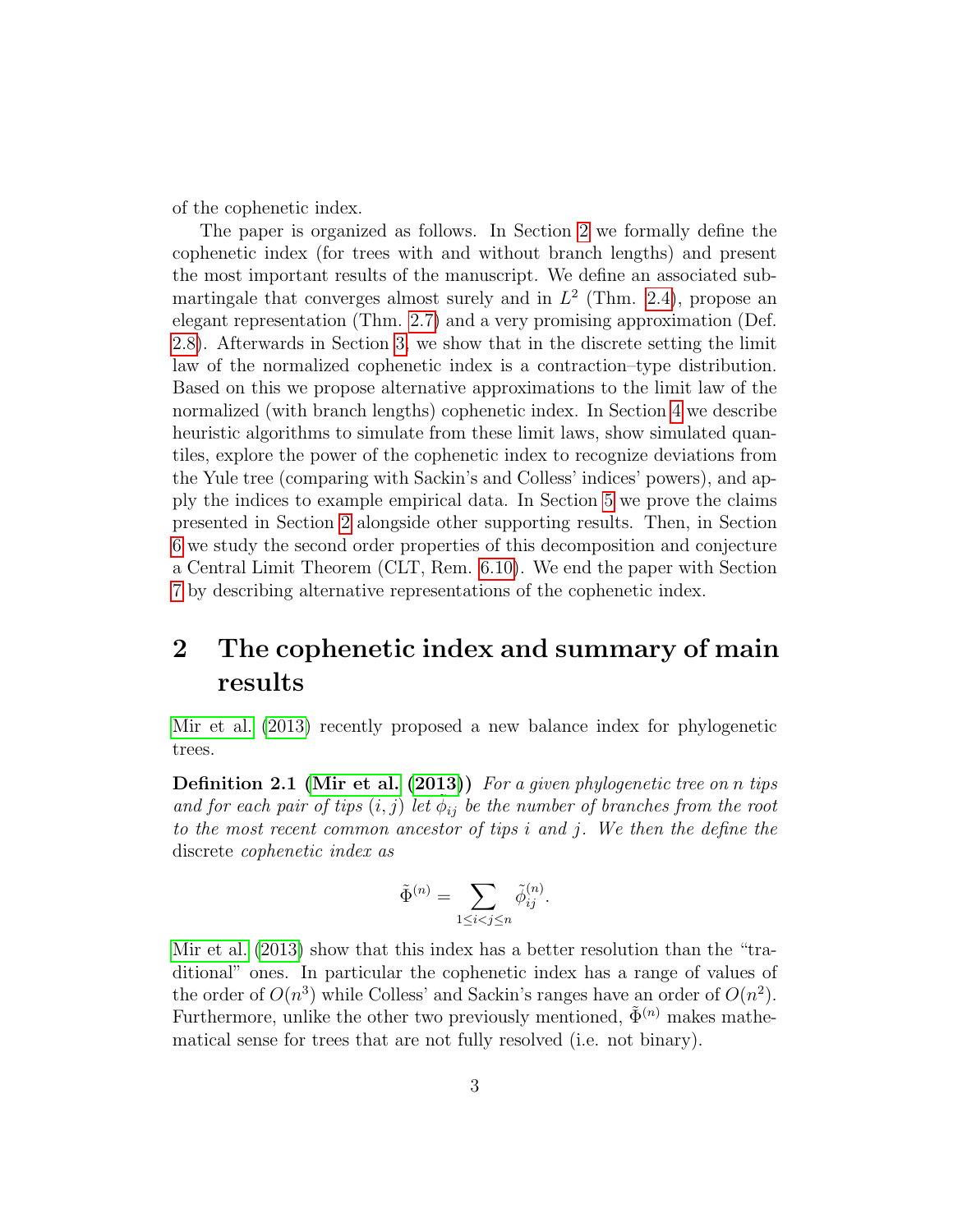In this work we study phylogenetic trees with branch lengths and hence consider a variation of the cophenetic index.

Definition 2.2 For a given phylogenetic tree on n tips and for each pair of tips  $(i, j)$  let  $\phi_{ij}$  be the time from the most recent common ancestor of tips i and j to the root/origin (depending on the tree model) of the tree. We then define the continuous cophenetic index as

$$
\Phi^{(n)} = \sum_{1 \le i < j \le n} \phi_{ij}^{(n)}.
$$

Remark 2.3 In the original setting, when the distance between two nodes was measured by counting branches, [Mir et al.](#page-45-1) [\(2013\)](#page-45-1) did not consider the edge leading to the root. In our work here, where our prime concern is with trees with random branch lengths, we include the branch leading to the root. This is not a big difference, one just has to remember to add to each distance between nodes the same exponential  $(\exp(1) - parametrization$  by the rate) random variable (see Section [5](#page-25-0) for description of the tree's growth).

The results of the present manuscript are built around a scaled version of the cophenetic index which is an almost surely and  $L^2$  convergent submartingale. We first introduce some notation. Let  $\mathcal{Y}_n$  be the  $\sigma$ -algebra containing all the information on the Yule with  $n$  tips tree and define

$$
H_{n,m}:=\sum_{k=1}^n 1/k^m.
$$

Below we present the main results concerning the cophenetic index, leaving the proofs and supporting theorems for Section [5.](#page-25-0)

<span id="page-3-0"></span>**Theorem 2.4** Consider a scaled cophenetic index

$$
W_n = \binom{n}{2}^{-1} \Phi^{(n)}.
$$

 $W_n$  is a positive submartingale that converges almost surely and in  $L^2$  to a finite first and second moment random variable.

**Definition 2.5** For  $k = 1, ..., n-1$  let us define  $1_k^{(n)}$  $\binom{n}{k}$  as the indicator random variable taking the value of 1 if a randomly sampled pair of species coalesced at the  $k$ -th (counting from the origin of the tree) speciation event.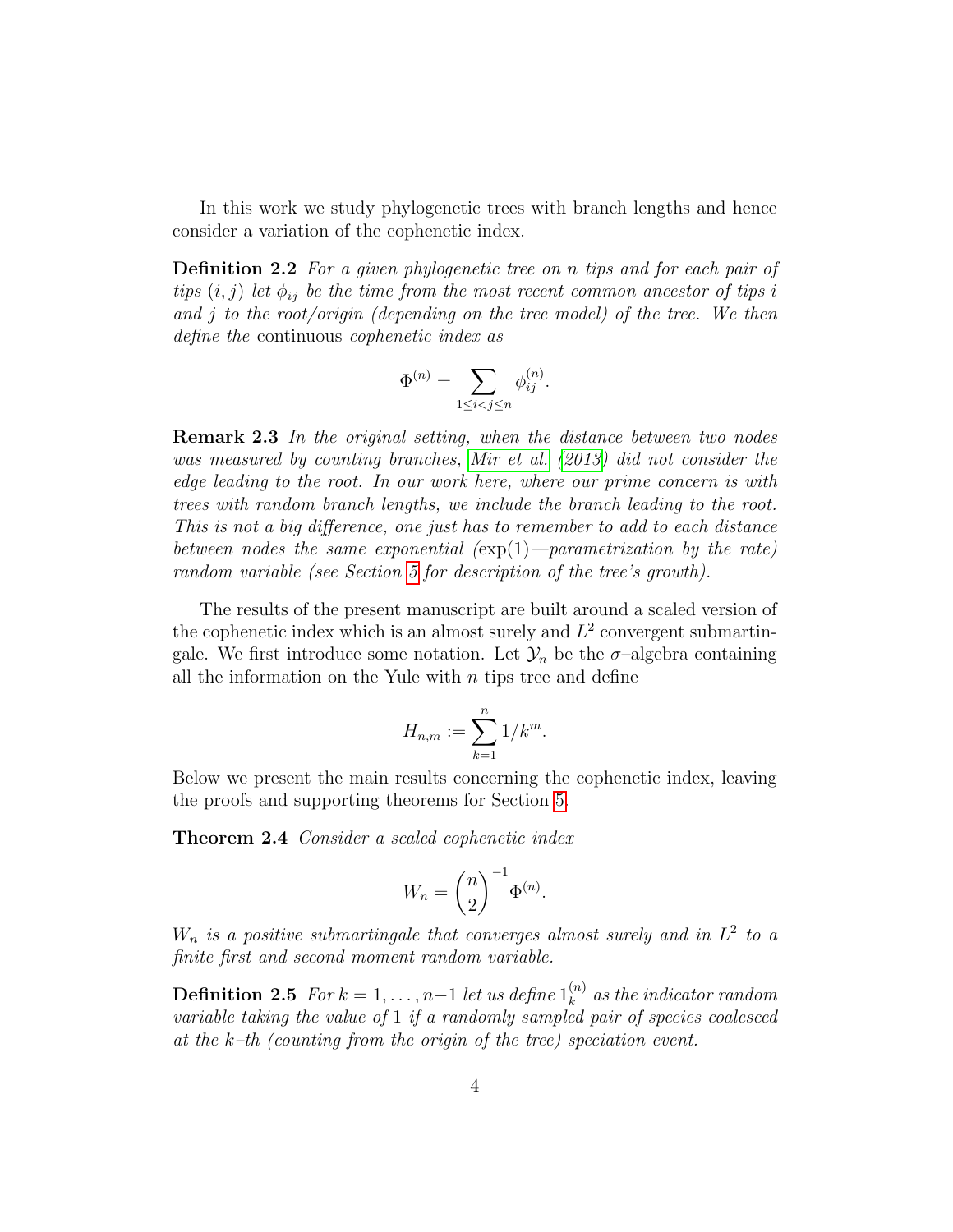We know (e.g. [Bartoszek and Sagitov, 2015b;](#page-43-1) [Stadler, 2009;](#page-45-2) [Steel and McKen](#page-46-2)[zie, 2001\)](#page-46-2) that

$$
\mathbb{P}(1_k^{(n)} = 1) = \mathbb{E}\left[1_k^{(n)}\right] = 2\frac{n+1}{n-1}\frac{1}{(k+1)(k+2)} \equiv \pi_{n,k}.
$$
 (1)

**Definition 2.6** For  $i = 1, ..., n-1$  let us introduce the random variable

$$
V_i^{(n)} := \frac{1}{i} \sum_{k=i}^{n-1} \mathbb{E} \left[ 1_k^{(n)} |\mathcal{Y}_n \right].
$$
 (2)

<span id="page-4-2"></span><span id="page-4-0"></span>**Theorem 2.7**  $W_n$  can be represented as

$$
W_n = \sum_{i=1}^{n-1} V_i^{(n)} Z_i,
$$
\n(3)

where  $Z_1, \ldots, Z_{n-1}$  are i.i.d.  $\exp(1)$  random variables.

<span id="page-4-3"></span><span id="page-4-1"></span>**Definition 2.8** Define the random variable  $\overline{W}_n$  as

$$
\overline{W}_n = \sum_{i=1}^{n-1} \mathcal{E}\left[V_i^{(n)}\right] Z_i,\tag{4}
$$

where  $Z_1, \ldots, Z_{n-1}$  are i.i.d. exp(1) random variables.

<span id="page-4-4"></span>Remark 2.9 Despite the apparent elegance, it is not straightforward to derive a Central Limit Theorem (CLT) or limit statements concerning  $W_n$  from the representation of Eq. [\(3\)](#page-4-2). Initially one could hope (based on "typical" results on limits for randomly weighted sums, e.g. Thm. 1 of [Rosalsky and](#page-45-3) [Sreehari, 1998\)](#page-45-3) that  $W_n$  could converge a.s. to a random variable that has the same limiting distribution as  $\overline{W}_n$ .

Similarly, as in the proof of Thm. [2.4](#page-3-0) in Section [5,](#page-25-0) because  $((n+2)(n 1)/(n(n+1)) > 1$ , we have that  $\overline{W}_n$  is an  $L^2$  bounded submartingale

$$
\mathbb{E}\left[\overline{W}_{n+1}|\overline{W}_{n}\right] = \frac{(n+2)(n-1)}{n(n+1)}\overline{W}_{n} + \frac{2}{n^{2}(n+1)} > \overline{W}_{n}.
$$

Hence,  $\overline{W}_n$  converges almost surely. Figure [1](#page-5-0) can easily mislead one to believe in the equality of the limiting distributions of  $W_n$  and  $\overline{W}_n$ . However,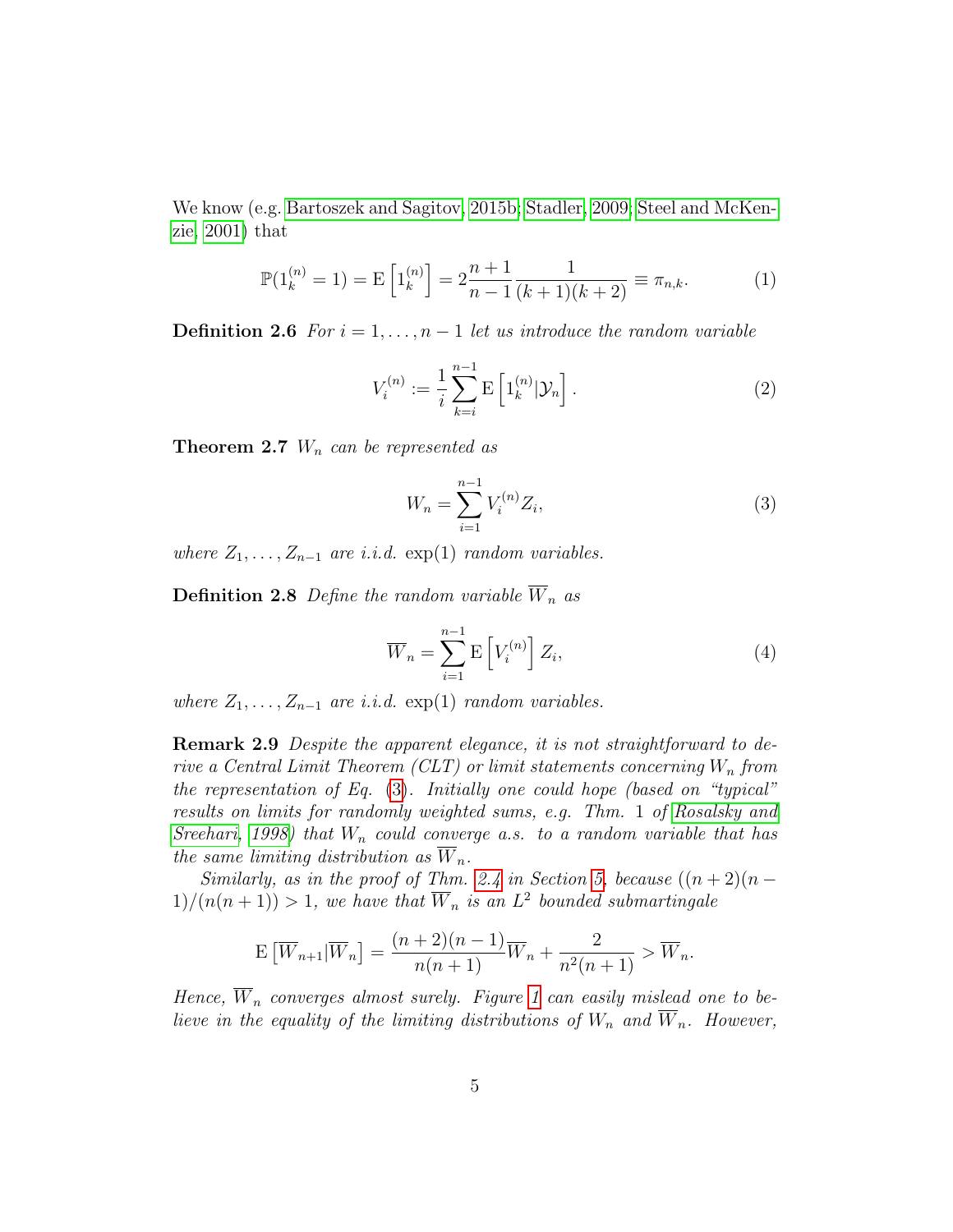in Thm. [6.8](#page-36-0) we can see that  $Var[W_n]$  and  $Var[\overline{W}_n]$  convergence to different limits. Therefore,  $W_n$  and  $\overline{W}_n$  cannot converge in distribution to the same limit. However, as we shall see in Section [4,](#page-12-0)  $\overline{W}_n$  provides a reasonable approximation (and importantly extremely cheap, in terms of computational time and memory) to  $W_n$  in the sense of their distributions.



<span id="page-5-0"></span>Figure 1: The curves are density estimates, via R's [\(R Core Team, 2013\)](#page-45-4) density() function, of  $W_n$ 's density (black) and  $\overline{W}_n$ 's density (gray). They are based on simulated values of  $W_n$  from 10000 simulated 500-tips Yule trees with  $\lambda = 1$ . To obtain a sample from  $W_n$ , independent  $\exp(1)$  random variables were drawn. The simulated sample of  $W_n$  has mean 2, variance 1.214, skewness 1.609 and excess kurtosis 4.237 while the simulated sample of  $\overline{W}_n$  has mean 1.973, variance 1.109, skewness 1.634 and excess kurtosis 4.159. It is obvious that  $E[W_n] = E[W_n]$ , but we have shown that their variances differ (simulations agree with Thm. [6.8\)](#page-36-0).

<span id="page-5-1"></span>Definition 2.10 We naturally define the scaled discrete cophenetic index as

$$
\tilde{W}_n = \binom{n}{2}^{-1} \tilde{\Phi}^{(n)}.
$$
\n(5)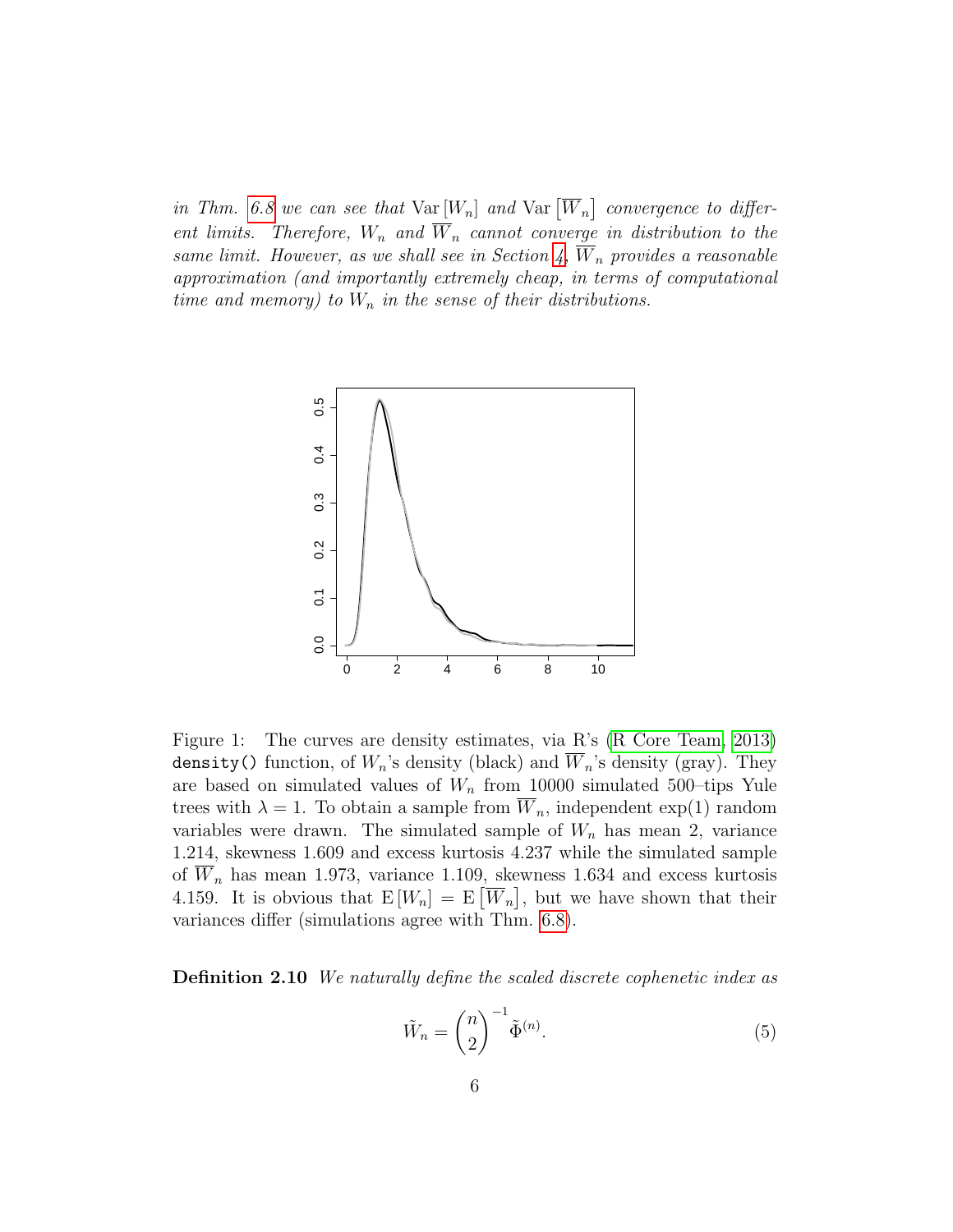### **Theorem 2.11**  $\tilde{W}_n$  is an almost surely and  $L^2$  convergent submartingale.

The applied reader will be most interested in how the results here can be practically used. As written already in the Introduction balance indices are often used to provide a single–number summary of the tree's shape. Such statistics can be then used e.g. to test if the tree is consistent with some null model (here the Yule model). Naturally, there has been extensive work on using different balance indices for significance testing (e.g. [Agapow and](#page-43-2) [Purvis, 2002;](#page-43-2) Blum and François, 2005; [Yang et al., 2017\)](#page-46-1). However previous works nearly always worked with indices that only considered the topology and often obtained the rejection regions through direct simulations.

Unfortunately, looking only at the tree's topology will not allow for distinguishing between some models. In particular (as seen in Tab. [3\)](#page-21-0) there is no difference (from the topological indices perspective) between a Yule tree, a constant rate birth–death tree and a coalescent tree. Hence, a temporal index that also takes into account the branch lengths should be used (as indicated in the "Work remaining" section at the end of Ch. 33 in [Felsenstein,](#page-44-1) [2004\)](#page-44-1). A statistic based on  $\Phi^{(n)}$  performs significantly better (but in these cases still leaves a lot to be desired). However,  $\Phi^{(n)}$  shows it true usefulness when employed to distinguish a biased speciation (Blum and François, [2005\)](#page-43-0) from a Yule model. Blum and François [\(2005\)](#page-43-0) indicated that there is a regime where topological indices fail completely. Table [3](#page-21-0) shows that in this setup (and also certain others) the temporal index in superior in recognizing the deviation from the Yule tree.

Directly simulating a tree from a null model (Yule here) and then calculating the index will of course give a sample from the correct null distribution. However, this approach is costly both in terms of time and memory. Therefore, if theoretical results that provide equivalent, asymptotic or approximate representations of the index's law are available they could speed up any study by orders of magnitude. In fact this is clearly visible in Tab. [1,](#page-17-0) calculating the cophenetic index directly from a sample of simulated pure–birth trees is over 170 times slower than considering  $\overline{W}_n$ . Even more dramatically one can obtain a sample from an approximation to the equivalent representation of the asymptotic distribution of  $\tilde{\phi}^{(n)}$  (after normalization) nearly 3000 times faster than directly sampling the discrete cophenetic index.

In Alg. [1](#page-7-0) we describe how the presented here approach can be used for significance testing. Then, in Section [4](#page-12-0) we discuss in detail the required computational procedures, present simulation results concerning the power of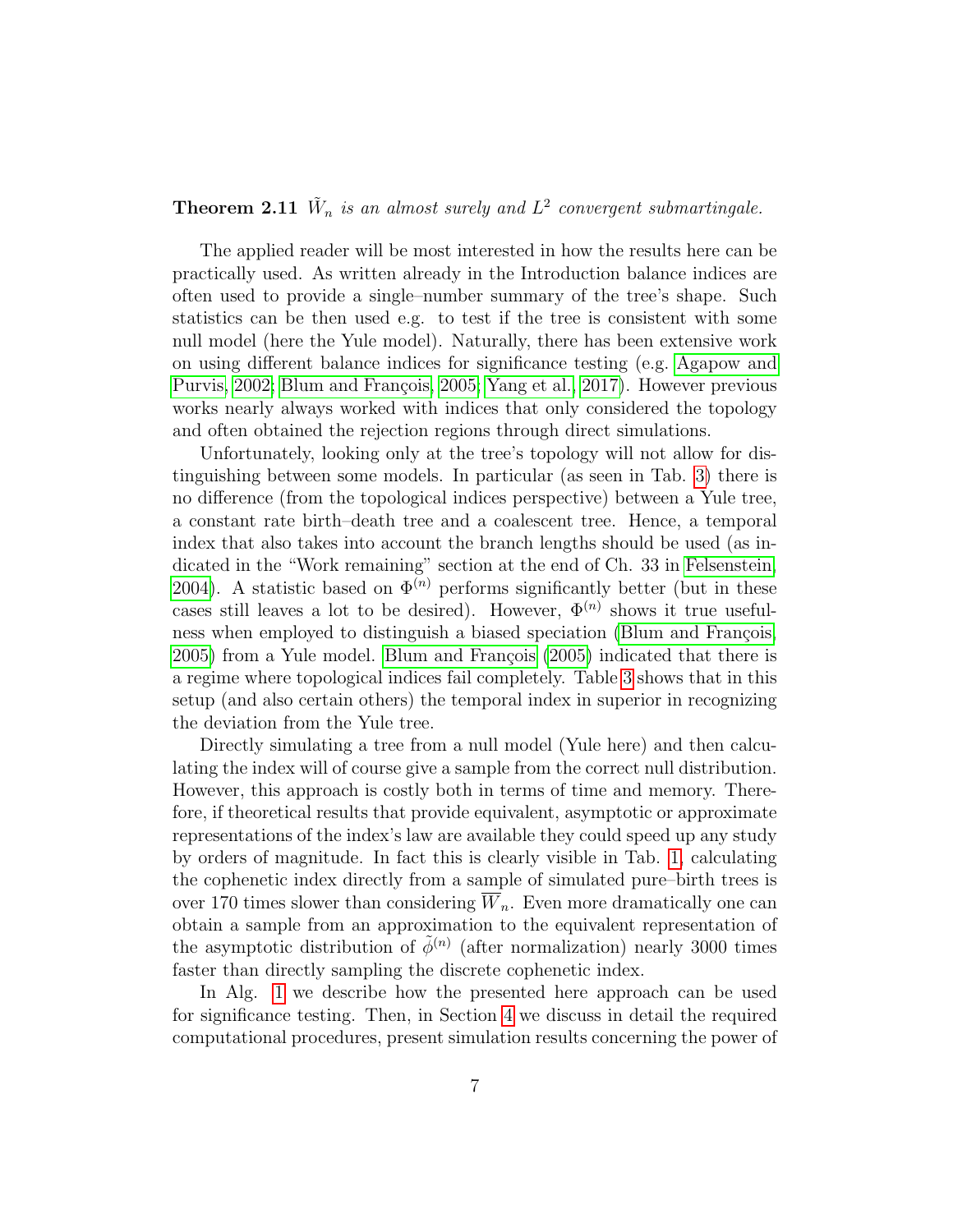the tests and apply the tests to empirical data. Preceding this computational Section is a characterization of the limit distribution of (normalized)  $\tilde{\Phi}^{(n)}$  and another proposal to approximate the limit of (normalized)  $\Phi^{(n)}$ . This section justifies the described simulation algorithms in Section [4.](#page-12-0)

### <span id="page-7-0"></span>Algorithm 1 Significance testing

- 1: **input**: A phylogenetic tree  $\mathcal{T}^{(n)}$  with *n* tips and significance level  $\alpha$
- 2: **output**: A decision if the null hypothesis of  $\mathcal{T}^{(n)}$  coming from a pure– birth process is rejected (TRUE) or not (FALSE)
- 3: Correct, when necessary, the tree for the speciation rate, by multiplying all branch lengths by  $\lambda$ , if cophenetic index with branch lengths is used.  $\triangleright$  See Section [4.2.](#page-16-0)
- 4: Calculate  $\Phi$ ,  $\mathcal{T}^{(n)}$ 's cophenetic index  $\Rightarrow$  Exactly which version is used,  $\Phi^{(n)}$ ,  $\tilde{\Phi}_{NRE}^{(n)}$ ,  $\tilde{\Phi}_{NRE}^{(n)}$ , depends on the particular tree, if it has branch lengths or root edge
- 5: Standardize  $\Phi$  as  $X = (\Phi E_{Yule}[\Phi])/\sqrt{\frac{(\Phi E_{Yule}[\Phi])}{\Phi}}$  $\triangleright$  E<sub>Yule</sub> [Φ] and  $Var_{Yule}[\Phi]$  depend which version of the cophenetic index is considered. In Thm. [2.12](#page-7-1) all the possibilities are presented.
- 6: Obtain the quantiles  $q_{Y \leq u}(\alpha/2)$ ,  $q_{Y \leq u}(\alpha/2)$  (if test is two–sided),  $q_{Yule}(\alpha)$  (left–tailed),  $q_{Yule}(1-\alpha)$  (right–tailed) of X under the Yule model, i.e.  $P(X \leq q_{Y \leq ule}(\alpha)) = \alpha$ .  $\triangleright$  Exactly how to obtain the quantiles is a matter of which version of the cophenetic index is used and computational resources (see Section [4\)](#page-12-0).
- 7: if X is inside rejection region then return TRUE
- 8: else
- 9: return FALSE
- 10: end if

<span id="page-7-1"></span>Theorem 2.12 A random variable with subscript NRE (no root–edge) indicates that this random variable comes from a tree lacking the edge leading to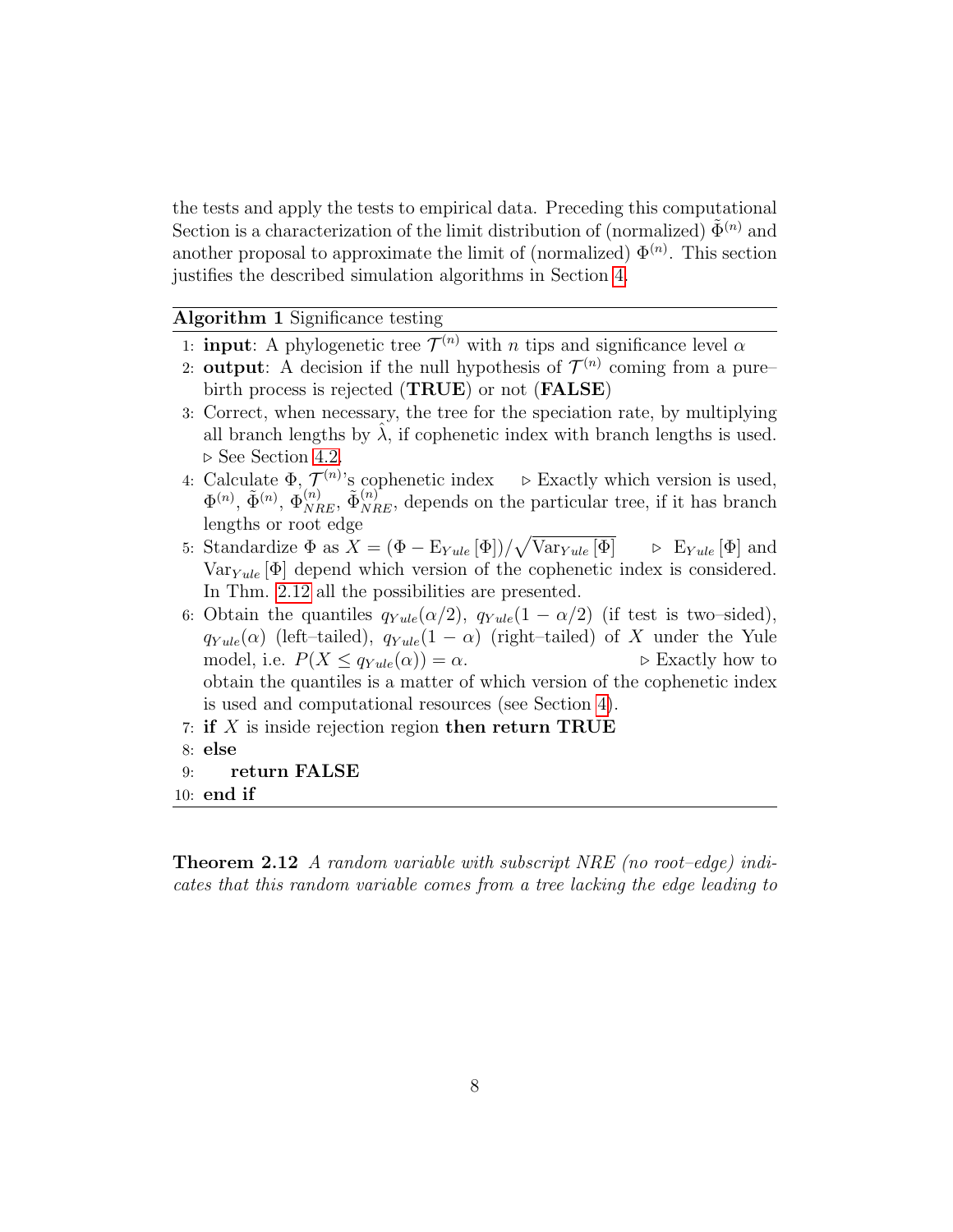<span id="page-8-1"></span>the root.

$$
E\left[\Phi^{(n)}\right] = {n \choose 2} \frac{2(n-H_{n,1})}{n-1} \sim n^2
$$
  
\n
$$
E\left[\Phi_{NRE}^{(n)}\right] = {n \choose 2} \frac{(2(n-H_{n,1})}{n-1} - 1) \sim \frac{1}{2}n^2
$$
  
\n
$$
Var\left[\Phi^{(n)}\right] = \frac{{n \choose 2}^2}{\frac{n^2(n-1)^2}{n-1} (12n^2(n^2 - 6n - 4)H_{n-1,2} - 9n^4 + 102n^3 + 51n^2 - 24nH_{n-1,1} - 72n - 72)} \sim \frac{1}{36} (2\pi^2 - 9) n^4
$$
  
\n
$$
Var\left[\Phi_{NRE}^{(n)}\right] = \frac{{n \choose 2}^2}{\frac{n^2(n-1)^2}{n^2 (12n^2(n^2 - 6n - 4)H_{n-1,2} - 9n^4 + 102n^3 + 51n^2 - 24nH_{n-1,1} - 72n - 72) - {n \choose 2}^2}
$$
  
\n
$$
\sim \frac{1}{36} (2\pi^2 - 18) n^4
$$
  
\n
$$
E\left[\tilde{\Phi}^{(n)}\right] = {n \choose 2} \left(\frac{4(n-H_{n,1})}{n-1} - 1\right) \sim 3n^2/2
$$
  
\n
$$
E\left[\tilde{\Phi}_{NRE}^{(n)}\right] = {n \choose 2} \left(\frac{4(n-H_{n,1})}{n-1} - 2\right) \sim n^2
$$
  
\n
$$
Var\left[\tilde{\Phi}_{NRE}^{(n)}\right] = \frac{1}{12} (n^4 - 10n^3 + 131n^2 - 2n) - 4n^2H_{n,2} - 6nH_{n,1} \sim n^4/12
$$
  
\n
$$
Var\left[\tilde{\Phi}_{NRE}^{(n)}\right] = \frac{1}{12} (n^4 - 10n^3 + 131n^2 - 2n) - 4n^2H_{n,2} - 6nH_{n,1} \sim n^4/12
$$
  
\n(7)

<span id="page-8-2"></span>PROOF The proof of the expectation part is due to [Mir et al.](#page-45-1) [\(2013\)](#page-45-1); [Sagitov](#page-45-5) [and Bartoszek](#page-45-5) [\(2012\)](#page-45-5). The variance of  $\tilde{\Phi}^{(n)}$  is due to [Cardona et al.](#page-44-7) [\(2013\)](#page-44-7); [Mir et al.](#page-45-1) [\(2013\)](#page-45-1). The variance of  $\Phi^{(n)}$  is a consequence of the lemmata and theorems presented in Section [6.](#page-30-0) When the root edge is not included, then we have to decrease the expectation by  $\binom{n}{2}$  $n_2$ ). This is due to each pair of tips "having" the root edge included in the cophenetic distance between them. In the case of branch lengths, the expectation of the root edge, distributed as exp(1), is one. Without a root edge for the same reason the variance of  $\Phi^{(n)}$  has to be decreased by  $\binom{n}{2}$  $\binom{n}{2}^2$ . In the discrete case the root edge has a deterministic length of 1 and hence no effect on the variance.

 $\Box$ 

## <span id="page-8-0"></span>3 Contraction–type limit distribution

Even though the representation of Eq. [\(3\)](#page-4-2) is a very elegant one, it is not obvious how to derive asymptotic properties of the process from it (compare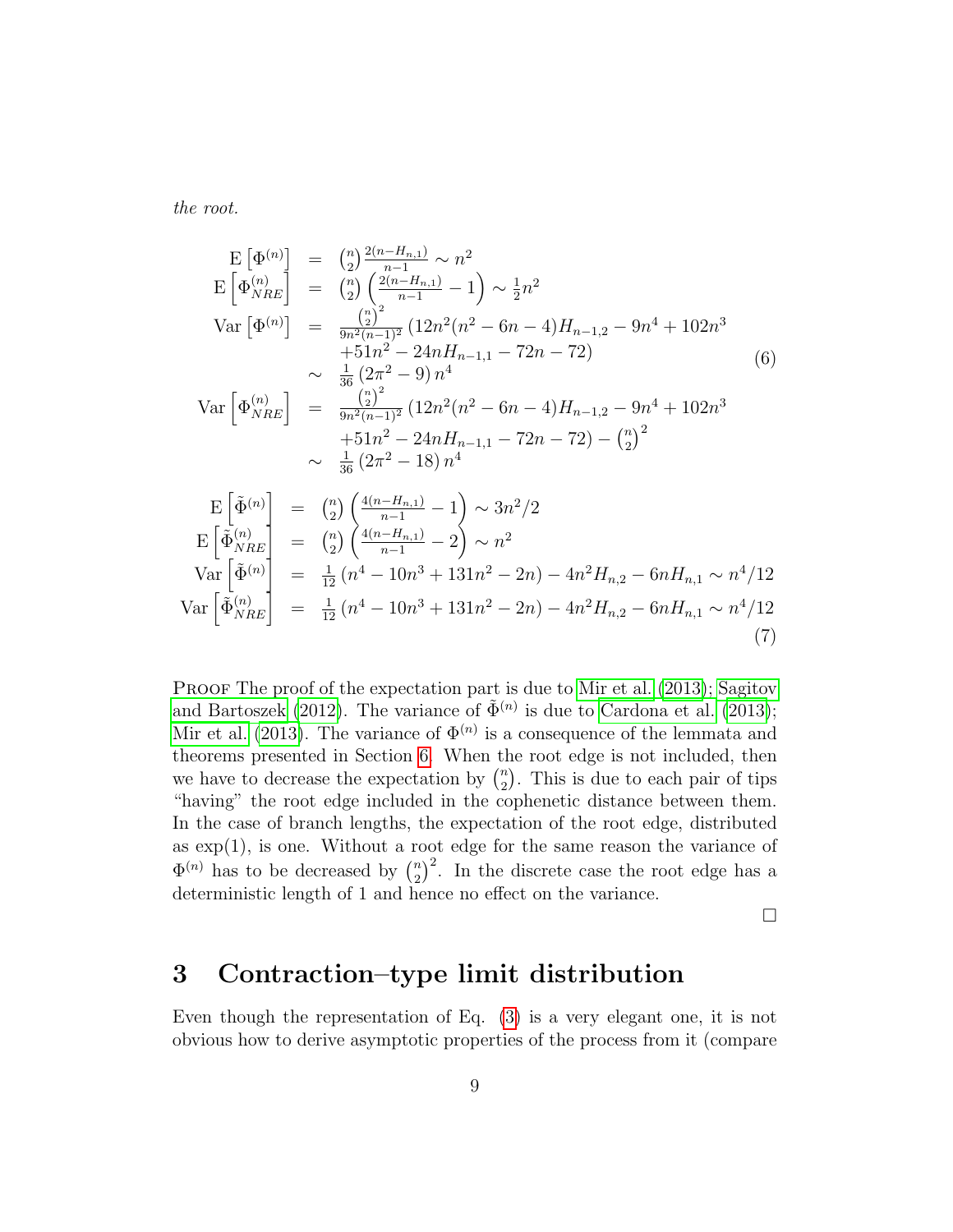<span id="page-9-0"></span>Section [6\)](#page-30-0). We turn to considering the recursive representation proposed by [Mir et al.](#page-45-1) [\(2013\)](#page-45-1)

$$
\tilde{\Phi}_{NRE}^{(n)} = \tilde{\Phi}_{NRE}^{(L_n)} + \tilde{\Phi}_{NRE}^{(R_n)} + {L_n \choose 2} + {R_n \choose 2},\tag{8}
$$

where  $L_n$  and  $R_n$  are the number of left and right daughter tip descendants. Obviously  $L_n + R_n = n$ .

<span id="page-9-1"></span>From Eq. [\(8\)](#page-9-0) we will be able to deduce the form of the limit of the process. In the case with branch lengths we attempt to approximate the cophenetic index with the following contraction–type law

$$
\Phi_{NRE}^{(n)} = \Phi_{NRE}^{(L_n)} + \Phi_{NRE}^{(R_n)} + {L_n \choose 2} T_{0.5} + {R_n \choose 2} T'_{0.5},
$$
\n(9)

where  $T_{0.5}$ ,  $T'_{0.5}$  are independent  $\exp(2)$  random variables (we index with the mean to avoid confusion with  $T_2$ , Section [5,](#page-25-0) the time between the second and third speciation event which is also  $\exp(2)$  distributed). These are the branch lengths leading from the speciation point. The rationale behind the choice of distribution is that a randomly chosen internal branch of a conditioned Yule tree with rate 1 is  $\exp(2)$  distributed (Cor. 3.2 and Thm. 3.3 [Stadler](#page-46-3) [and Steel, 2012\)](#page-46-3). This is of course an approximation, as we cannot expect that the laws of the branch lengths with the depth of the recursion should become indistinguishable from the law of the average branch. In fact, we should expect that the law of Eq.  $(9)$  has to depend on n, i.e. the level of the recursion. For larger  $n$  the branches have distributions concentrated on smaller values, e.g. compare the randomly sampled root adjacent branch length law (Thm. 5.1 [Stadler and Steel, 2012\)](#page-46-3) with the law of the average branch length.

However, as we shall see simulations indicate that approximating with the average law still could still yield acceptable heuristics, but not as good as the approximation by  $\overline{W}_n$ . We use the notation  $\tilde{\Phi}_{NRE}^{(n)}$ ,  $\Phi_{NRE}^{(n)}$  to differentiate from  $\tilde{\Phi}^{(n)}$ ,  $\Phi^{(n)}$  where the root branch is included, i.e.

$$
\tilde{\Phi}^{(n)} = \tilde{\Phi}_{NRE}^{(n)} + {n \choose 2} \text{ and } \Phi^{(n)} = \Phi_{NRE}^{(n)} + {n \choose 2} T_1, \text{ where } T_1 \sim exp(1).
$$

Define now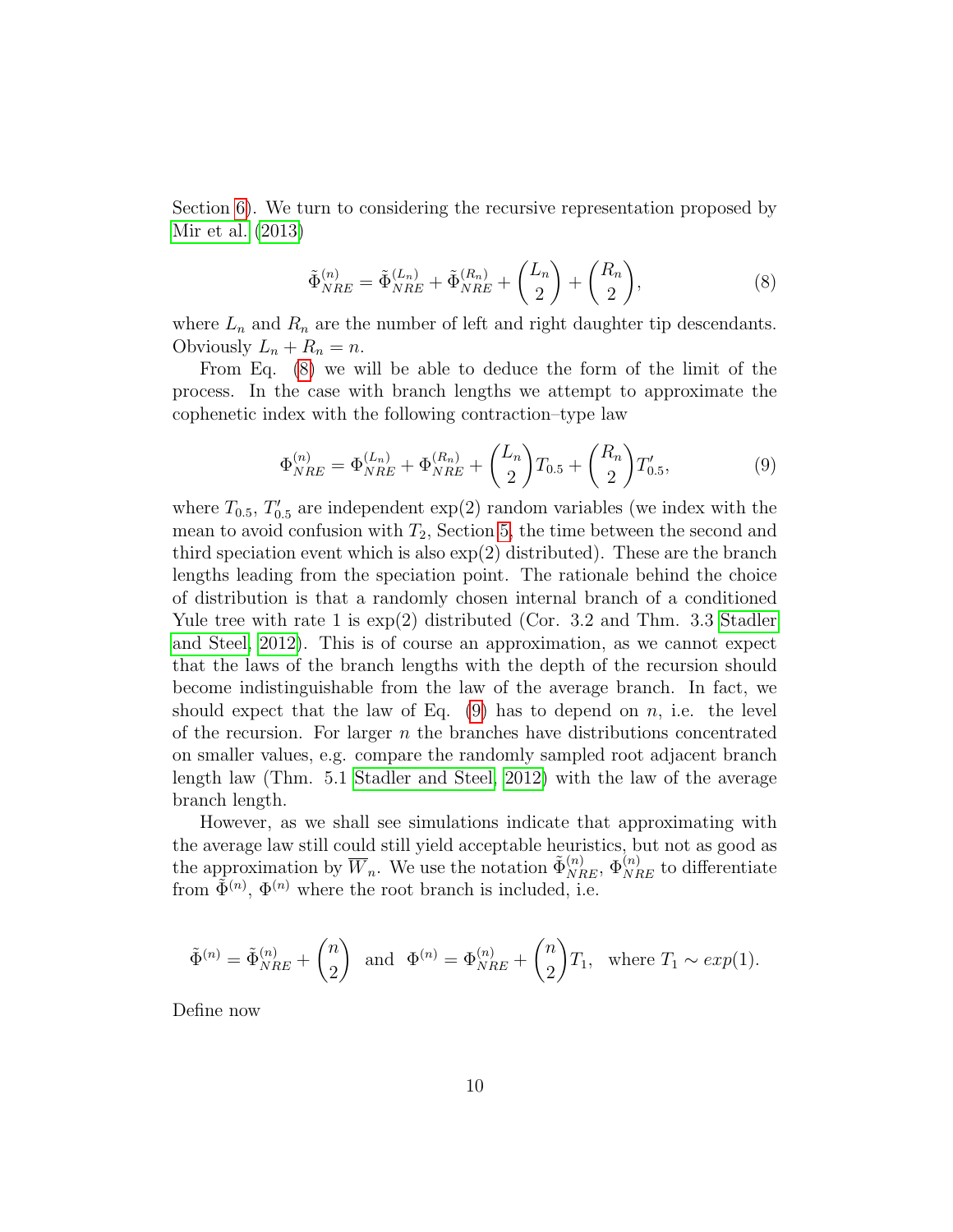$$
Y^{(n)} = n^{-2} \left( \Phi_{NRE}^{(n)} - \mathbf{E} \left[ \Phi_{NRE}^{(n)} \right] \right) \quad \tilde{Y}^{(n)} = n^{-2} \left( \tilde{\Phi}_{NRE}^{(n)} - \mathbf{E} \left[ \tilde{\Phi}_{NRE}^{(n)} \right] \right)
$$

and using Eqs. [\(6\)](#page-8-1) and [\(7\)](#page-8-2) we obtain the following recursions

$$
Y^{(n)} = \left(\frac{L_n}{n}\right)^2 Y^{(L_n)} + \left(\frac{R_n}{n}\right)^2 Y^{(R_n)} + n^{-2} {L_n \choose 2} T_{0.5} + n^{-2} {R_n \choose 2} T'_{0.5}
$$
  
+
$$
n^{-2} \left( \mathbb{E} \left[ \Phi_{NRE}^{(L_n)} | L_n \right] + \mathbb{E} \left[ \Phi_{NRE}^{(R_n)} | R_n \right] - \mathbb{E} \left[ \Phi_{NRE}^{(n)} \right] \right)
$$

and

$$
\tilde{Y}^{(n)} = \left(\frac{L_n}{n}\right)^2 \tilde{Y}^{(L_n)} + \left(\frac{R_n}{n}\right)^2 \tilde{Y}^{(R_n)} + n^{-2} \left(\frac{L_n}{2}\right) + n^{-2} \left(\frac{R_n}{2}\right) + n^{-2} \left(\mathbb{E}\left[\tilde{\Phi}_{NRE}^{(L_n)}|L_n\right] + \mathbb{E}\left[\tilde{\Phi}_{NRE}^{(R_n)}|R_n\right] - \mathbb{E}\left[\tilde{\Phi}_{NRE}^{(n)}\right]\right).
$$

The process  $\tilde{Y}^{(n)}$  is related to the process  $\tilde{W}_n$  as

$$
\tilde{W}_n = 2(1+n^{-1})\tilde{Y}^{(n)} + {n \choose 2}^{-1} \mathbf{E} \left[ \tilde{\Phi}_{NRE}^{(n)} \right].
$$

In the continuous case we do not have an exact equality, we rather hope for

$$
W_n \approx 2(1 + n^{-1})Y^{(n)} + {n \choose 2}^{-1} \mathbf{E} \left[ \Phi_{NRE}^{(n)} \right] + T_1
$$

in some sense of approximation. Hence, knowledge of the asymptotic behaviour of  $Y^{(\infty)}$ ,  $\tilde{Y}^{(\infty)}$  will immediately give us information about  $W^{(\infty)}$ ,  $\tilde{W}^{(\infty)}$  in the obvious way

$$
\begin{array}{rcl}\n\tilde{W}^{(\infty)} & = & 2\tilde{Y}^{(\infty)} + 2 \\
W^{(\infty)} & \approx & 2Y^{(\infty)} + 1 + T_1.\n\end{array}
$$

The processes  $Y^{(n)}$ ,  $\tilde{Y}^{(n)}$  look very similar to the scaled recursive representation of the Quicksort algorithm (e.g. Rösler, 1991). In fact, it is of interest that, just as in the present work, a martingale proof first showed convergence of Quicksort (Régnier, 1989), but then a recursive approach is required to show properties of the limit. The random variable  $L_n/n \to \tau \sim \text{Unif}[0,1]$ weakly and as weak convergence is preserved under continuous transformations (Thm. 18, p. 316 [Grimmett and Stirzaker, 2009\)](#page-44-8) we will have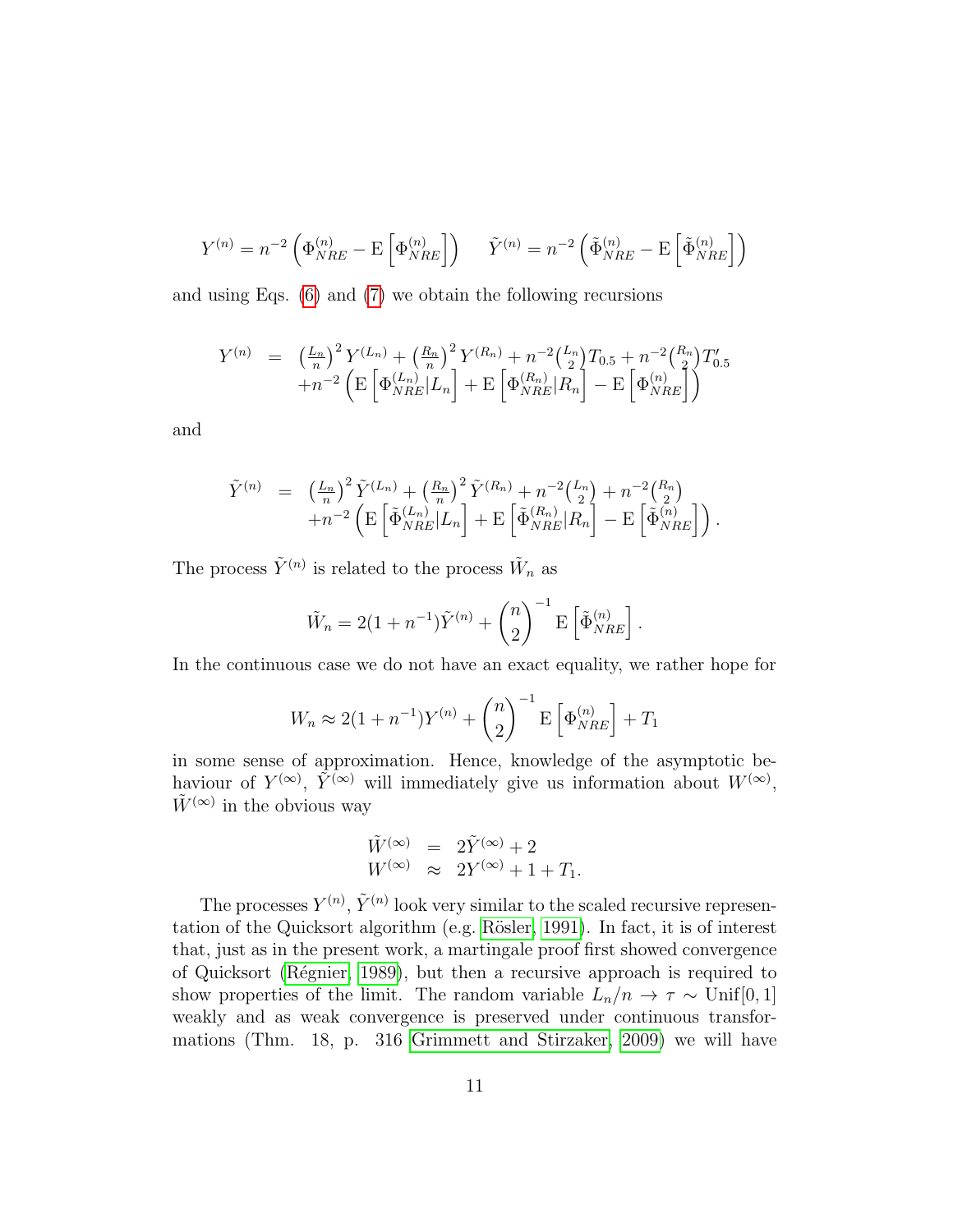$(L_n/n)^2 \to \tau^2$  weakly. Therefore, we would expect the almost sure limits to satisfy the following equalities in distribution (remembering the asymptotic behaviour of the expectations)

<span id="page-11-0"></span>
$$
Y^{(\infty)} \stackrel{\mathcal{D}}{=} \tau^2 Y^{(\infty)} + (1 - \tau)^2 Y^{(\infty)} + \frac{1}{2} \tau^2 T_{0.5} + \frac{1}{2} (1 - \tau)^2 T'_{0.5} - \tau (1 - \tau), \tag{10}
$$

<span id="page-11-1"></span>and

$$
\tilde{Y}^{(\infty)} \stackrel{\mathcal{D}}{=} \tau^2 \tilde{Y}'^{(\infty)} + (1 - \tau)^2 \tilde{Y}''^{(\infty)} + \frac{1}{2} - 3\tau (1 - \tau)
$$
\n(11)

where  $\tau$  is uniformly distributed on [0, 1],  $Y^{(\infty)}$ ,  $Y'^{(\infty)}$  and  $Y''^{(\infty)}$  are identically distributed random variables, so are  $\tilde{Y}^{(\infty)}$ ,  $\tilde{Y}^{(\infty)}$  and  $\tilde{Y}^{''(\infty)}$ , and  $Y^{(\infty)}$ ,  $Y''^{(\infty)}$ ,  $\tilde{Y}'^{(\infty)}$  and  $\tilde{Y}''^{(\infty)}$  are independent. Following Rösler [\(1991\)](#page-45-6)'s approach it turns out that the limiting distributions do satisfy the equalities of Eqs. [\(10\)](#page-11-0) and [\(11\)](#page-11-1).

Let  $D$  be the space of distributions with zero first moment and finite second moment. We consider on D the Wasserstein metric

$$
d(F, G) = \inf_{X \sim F, Y \sim G} \|X - Y\|_{L^2}.
$$

<span id="page-11-2"></span>**Theorem 3.1** Let  $F \in D$  and assume that  $Y, Y' \sim F, \tau \sim \text{Unif}[0, 1],$  $T_{0.5}, T'_{0.5} \sim \exp(2)$  and  $Y, Y', \tau, T, T'$  are all independent. Define transformations  $S_1 : D \to D$ ,  $S_2 : D \to D$  as

$$
S_1(F) = \tau^2 Y + (1 - \tau)^2 Y' + \frac{1}{2} \tau^2 T_{0.5} + \frac{1}{2} (1 - \tau)^2 T'_{0.5} - \tau (1 - \tau), \qquad (12)
$$

and

$$
S_2(F) = \tau^2 Y + (1 - \tau)^2 Y' + \frac{1}{2} - 3\tau (1 - \tau)
$$
\n(13)

respectively. Both transformations  $S_1$  and  $S_2$  are contractions on  $(D, d)$  and converge exponentially fast in the d–metric to the unique fixed points of  $S_1$ and  $S_2$  respectively.

**Remark 3.2** The proof of Thm. [3.1](#page-11-2) is the same as Rösler  $(1991)$ 's proof of his Thm. 2.1. However, compared to the Quicksort algorithm  $(Rösler, 1991)$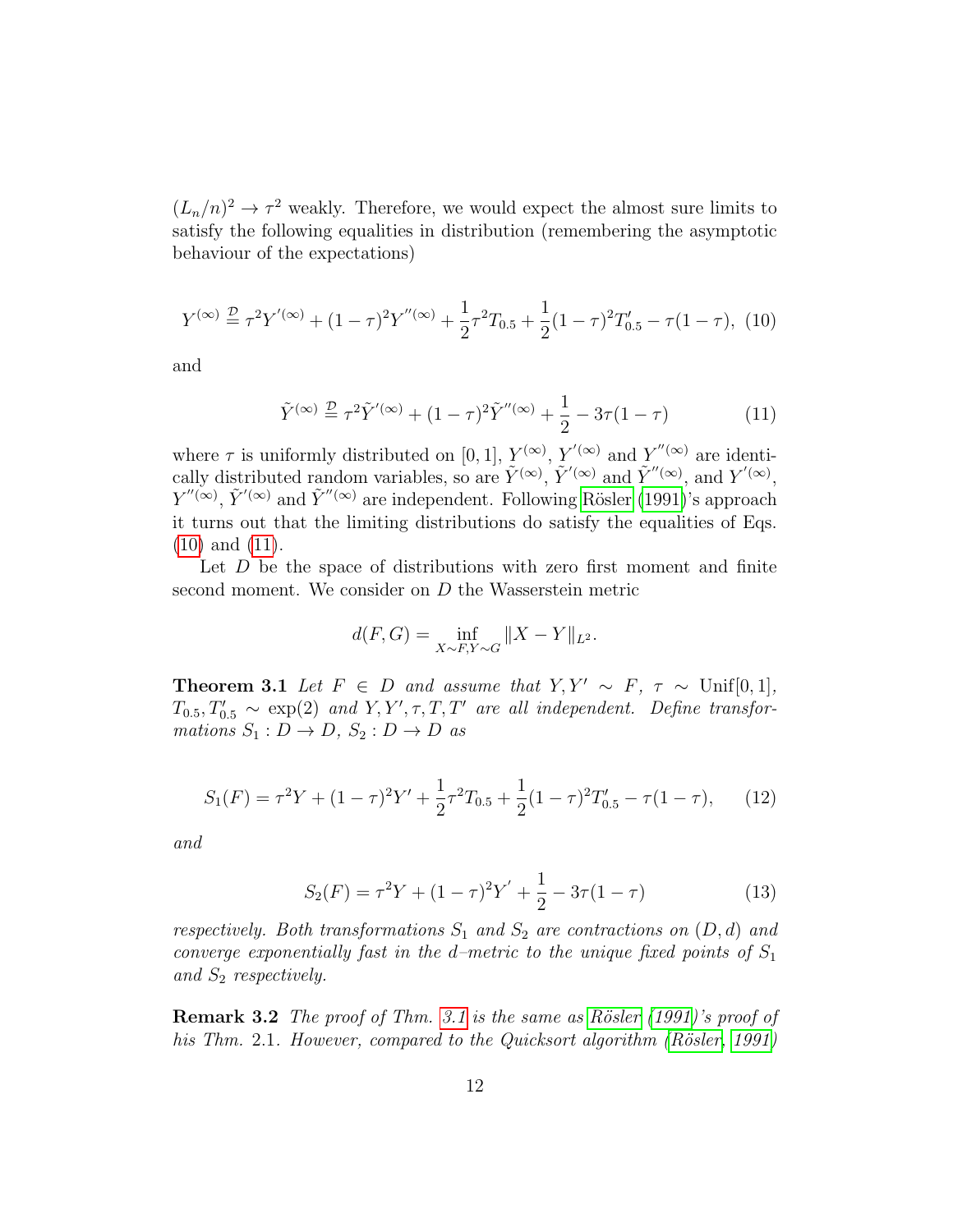we will have a  $\sqrt{2/5}$  upper bound on the rate of decay instead of  $\sqrt{2/3}$ . This speed–up should be expected as we have  $\tau^2$  and  $(1 - \tau)^2$  instead of  $\tau$  and  $(1-\tau)$ . Thm. [3.1](#page-11-2) can also be seen as a consequence of Rösler [\(1992\)](#page-45-8)'s more general Thms. 3 and 4. The rate of convergence is also a consequence of the general contraction lemma (Lemma 1, Rösler and Rüschendorf, 2001).

Now, using Lemmata [7.1,](#page-49-0) [7.2](#page-50-0) (their proofs in [7.2](#page-49-1) differ only in detail from the proof of Prop.  $3.2$  in Rösler, 1991) and arguing in the same way as Rösler [\(1991\)](#page-45-6) did in his Section 3, especially his proof of his Thm. 3.1 we obtain that  $Y^{(n)}$  and  $\tilde{Y}^{(n)}$  converge in the Wasserstein d–metric to  $Y^{(\infty)}$  and  $\tilde{Y}^{(\infty)}$ whose laws are fixed points of  $S_1$  and  $S_2$  respectively. A minor point should be made. Here, we will have  $(i/n)^4$  instead of  $(i/n)^2$  in a counterpart of Rösler [\(1991\)](#page-45-6)'s Prop 3.3.

Remark 3.3 One may directly obtain from the recursive representation that  $\mathbb{E}\left[ Y^{(\infty)} \right] = E \tilde{Y}^{(\infty)} = 0$ ,  $\text{Var}\left[ Y^{(\infty)} \right] = 1/16 = 0.0635$  and  $\text{Var}\left[ \tilde{Y}^{(\infty)} \right] = 1/16$ 1/12. We can therefore, see that in the discrete case the variance agrees. However, in the continuous case we can see that it slightly differs

$$
Var [(W_n - T_1)/2] \to \pi^2/18 - 0.5 \approx 0.048.
$$

**Remark 3.4** One can of course calculate what the mean and variance of  $T_{0.5}, T'_{0.5} \; should \; be \; so \; that \; \mathrm{E}\left[Y^{(\infty)}\right] = 0 \; and \; \mathrm{Var}\left[Y^{(\infty)}\right] = \mathrm{Var}\left[(W_n - T_1)/2\right].$ We should have  $E[T_{0.5}] = E[T'_{0.5}] = 0.5$  and  $Var[T_{0.5}] = Var[T'_{0.5}] = \pi^2/3$ 25/8. This, in particular, means that these branch lengths cannot be exponentially distributed. We therefore, also experimented by drawing  $T_{0.5}$ ,  $T'_{0.5}$ from a gamma distribution with rate equalling  $1/(2(\pi^2/3-25/8))$  and shape equalling  $\pi^2/6 - 25/16$ . However, this significantly increased the duration of the computations but did not result in any visible improvements in comparison to Tab. [1.](#page-17-0)

### <span id="page-12-0"></span>4 Significance testing

### 4.1 Obtaining the quantiles

Algorithm [1](#page-7-0) requires knowledge of the quantiles of the underlying distribution in order to define the rejection region. Unfortunately, an analytical form of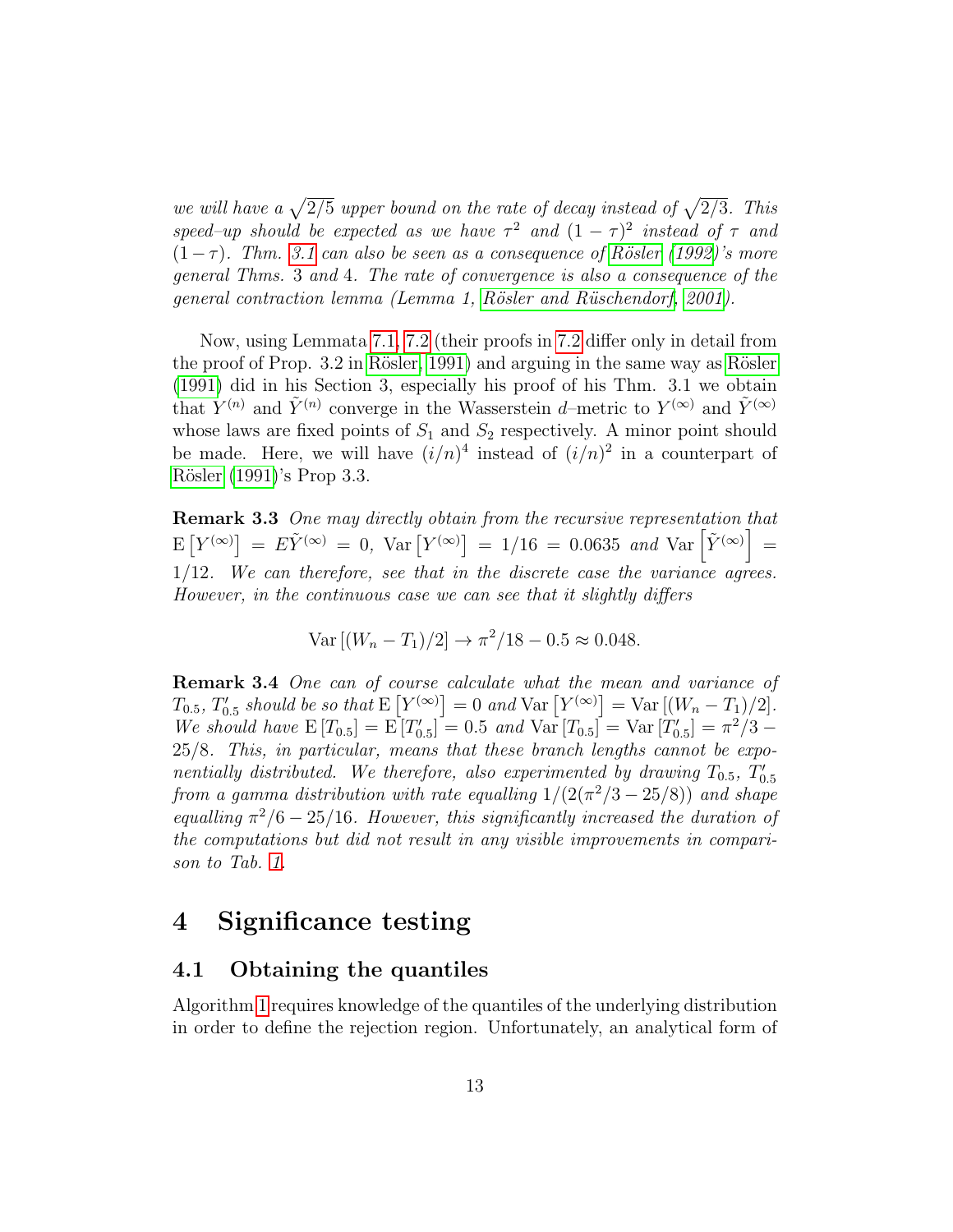the density of any scaled cophenetic index is not known so one will have to resort to some sort of simulations to obtain the critical values. Directly simulating a large number of pure–birth trees can take an overly long time, measured in minutes (on a modern machine with a large amount of memory, or hours on an older one). Fortunately, the cophenetic index can be calculated in  $O(n)$  time (Cor. 3 [Mir et al., 2013\)](#page-45-1) and such a tree–traversing algorithm was employed to obtain  $\Phi^{(n)}$  and  $\tilde{\Phi}^{(n)}$ . On the other hand, the suggestive (but wrong) approximations of Eq. [\(4\)](#page-4-3) and contraction limiting distributions Eqs. [\(10\)](#page-11-0) and [\(11\)](#page-11-1) are significantly faster to simulate, see Tab. [1.](#page-17-0)

Simulating from the approximate Eq. [\(4\)](#page-4-3) is straightforward. One simply draws  $n-1$  independent  $\exp(1)$  random variables. Simulating random variables satisfying Eqs. [\(10\)](#page-11-0) and [\(11\)](#page-11-1) is more involved and it may be possible to develop an exact rejection algorithm (cf. [Devroye et al., 2000\)](#page-44-9). Here, we choose simple, approximate but still effective, heuristics in order to demonstrate the usefulness of the approach for significance testing.

<span id="page-13-0"></span>We now describe algorithms (Algs. [2](#page-14-0) and [3\)](#page-14-1) for simulating from a more general distribution,  $F$ , that satisfies

$$
Y \stackrel{\mathcal{D}}{=} g_1(\tau)Y' + g_2(\tau)Y'' + C(\tau, \theta), \tag{14}
$$

where  $Y, Y', Y'' \sim F, Y', Y'', \tau, \theta$  are independent,  $\tau \sim F_{\tau}, \theta \sim F_{\theta}$  is some random vector,  $g_1, g_2 : \mathbb{R} \to \mathbb{R}$  and  $C : \mathbb{R}^p \to \mathbb{R}$  for some appropriate p that depends on  $\theta$ 's dimension. Of course in our case here we have  $\tau \sim \text{Unif}[0,1],$  $g_1(\tau) = \tau^2, g_2(\tau) = (1 - \tau)^2,$ 

$$
C(\tau, T, T') = \tau^2 T/2 + (1 - \tau)^2 T'/2 - \tau (1 - \tau)
$$

and

$$
C(\tau) = 1/2 - 3\tau(1 - \tau)
$$

for  $\Phi^{(n)}$ ,  $\tilde{\Phi}^{(n)}$  respectively. Of course, T, T' are independent and exp(2) distributed. If one considers also the root edge, then to the simulated random variable one needs to add  $T_1 \sim \exp(1)$  when simulating  $n^{-2}\Phi^{(n)}$  or appropriately 1 if one considers  $n^{-2}\tilde{\Phi}^{(n)}$ .

The recursion of Alg. [3](#page-14-1) for a given realization of  $\tau$  and  $\theta$  random variables can be directly solved. However, from numerical experiments implementing Alg. [3](#page-14-1) iteratively seemed computationally ineffective.

In Tab. [1](#page-17-0) we report on the simulations from the different distribution. For each distribution we draw a sample of size 10000 and repeat this 100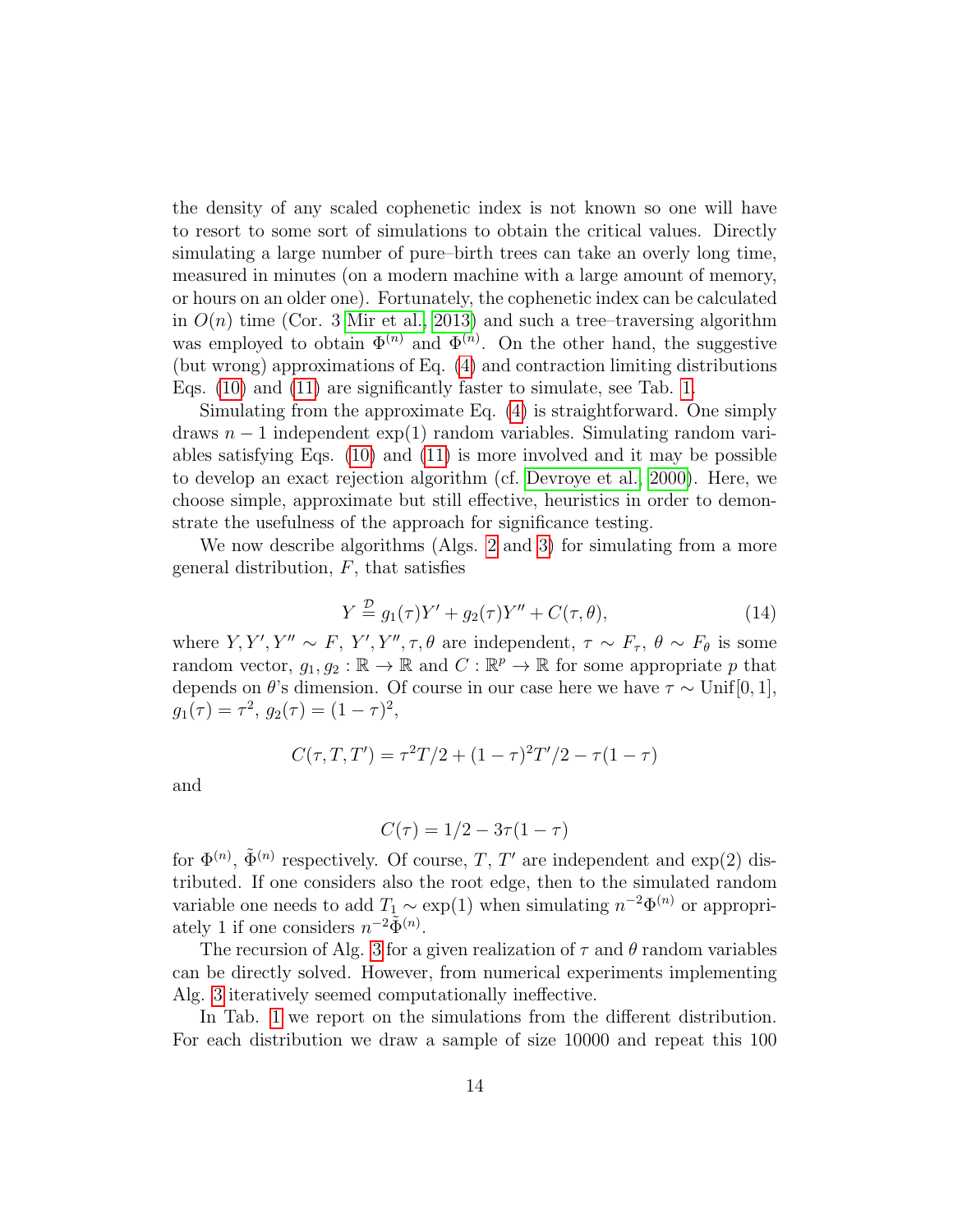<span id="page-14-0"></span>Algorithm 2 Population approximation

1: Initiate population size N 2: Set  $P[0, 1 : N] = Y_0$   $\triangleright$  Initial population 3: for  $i = 1$  to  $i_{max}$  do 4:  $f_{i-1} =$ density  $(P|i-1,|)$   $\triangleright$  density estimation by R 5: for  $j = 1$  to N do 6: Draw  $\tau$  from  $F_{\tau}$ 7: Draw  $\theta$  from  $F_{\theta}$ 8: Draw  $Y_1, Y_2$  independently from  $f_{i-1}$ 9:  $P[i, j] = g_1(\tau)Y_1 + g_2(\tau)Y_2 + C(\tau, \theta)$ 10: end for 11: end for 12: return  $P[i_{max}]$ 13:  $\triangleright$  Add root branch (exp(1) or 1) if needed for each individual.

#### <span id="page-14-1"></span>Algorithm 3 Recursive approximation

1: procedure  $Y$ RECURSION $(n, Y_0)$ 2: if  $n = 0$  then 3:  $Y_1 = Y_0, Y_2 = Y_0$ 4: else if  $n = 1$  and  $Y_0 = 0$  then 5: Draw  $\tau_1$ ,  $\tau_2$  independently from  $F_\tau$ 6: Draw  $\theta_1$ ,  $\theta_2$  independently from  $F_\theta$ 7:  $Y_1 = C(\tau_1, \theta_1)$ 8:  $Y_2 = C(\tau_2, \theta_2)$ 9: else 10:  $Y_1 = YRECURSION(n - 1, Y_0)$ 11:  $Y_2 = YRECURSION(n - 1, Y_0)$ 12: end if 13: Draw  $\tau$  from  $F_{\tau}$ 14: Draw  $\theta$  from  $F_{\theta}$ 15: **return**  $g_1(\tau)Y_1 + g_2(\tau)Y_2 + C(\tau, \theta),$ 16: end procedure 17: return YRECURSION $(N, Y_0)$ 18:  $\triangleright$  Add root branch (exp(1) or 1) if needed.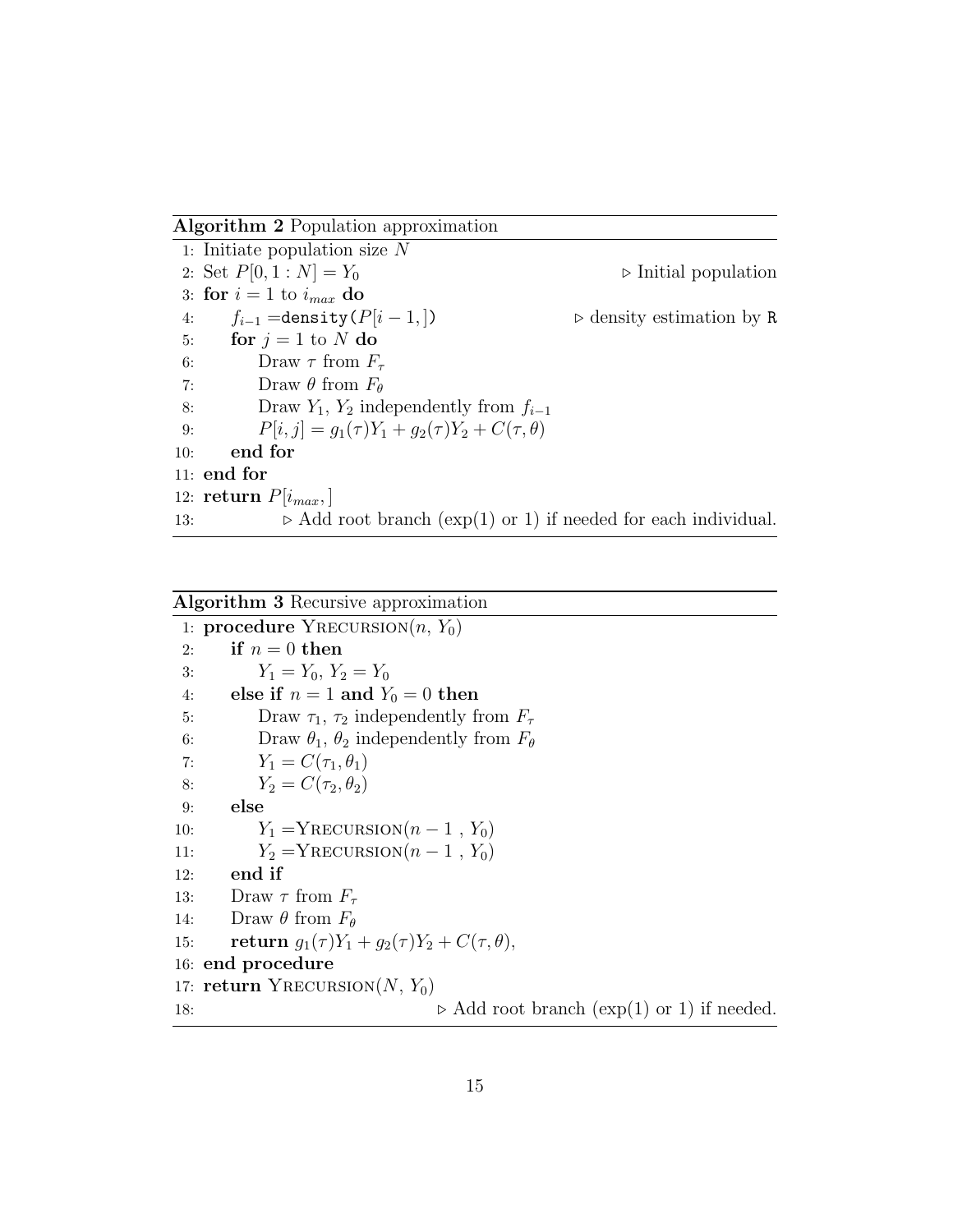times. We compare the quantiles from the different distributions. We can see that the approximation of  $\overline{W}_n$  for  $W_n$  is a good one and can be used when one needs to work with the distribution of the cophenetic index with branch lengths. In the case of the discrete cophenetic index we have found an exact limit distribution which is a contraction–type distribution. Therefore, one can relatively quickly simulate a sample from it without the need to do lengthy simulations of the whole tree and then calculations of the cophenetic index. Unfortunately, this contraction approach does not seem to give such good results in the Yule tree with branch lengths case. We used an approximation when constructing the contraction. Instead of taking the law of the length of two daughter branches, we took the law of an random internal branch. This induces a difference between the tails of the distributions that is clearly visible in the simulations. Even at the second moment level there is a difference. We calculated (Thm. [6.8\)](#page-36-0) that  $Var[W_n] \to 2\pi^2/9 - 1 \approx 1.193$ ,  $\text{Var}\left[\overline{W}_n\right] \rightarrow 4\pi^2/3 - 12 \approx 1.159 \text{ while } \text{Var}\left[2Y^{(n)} + T_1\right] = 1.25. \text{ Therefore,}$ the approximation by  $\overline{W}_n$  seems better already at the second moment level. Generally if one cannot afford the time and memory to simulate a large sample of Yule tree, simulating  $W_n$  values seems an attractive option, as the discrepancy between the two distributions seems small.

In Fig. [2](#page-18-0) we compare the density estimates of (scaled and centred) both continuous and discrete branches cophenetic indices and their respective contraction–type limit distributions. The density estimates generally agree but we know from Tab. [1](#page-17-0) that for  $\Phi^{(n)}$  this is only an approximation. We simulated 10000 Yule trees and hence we report only the quantiles between 2.5% and 97.5%. Quantiles further out in the tails seemed less accurate and hence are not included in the table. Similarly, we can see less correspondence between the different estimates of kurtosis. This statistic relies on fourth moments and hence is more sensitive to the tails. On the other hand we can see much greater Monte Carlo error for the kurtosis in all simulations, including the setup where the values are extracted directly from Yule trees. The values for  $\tilde{\Phi}^{(n)}$  seem more similar to values from the Yule tree. We should expect this as here we have shown an exact limit distribution.

An overall assessment of the quantiles is given by the root–mean–square– error (RMSE) row in Tab. [1.](#page-17-0) We consider the quantiles at the  $\alpha_1 = 0.001$ ,  $\alpha_2 = 0.005, \ \alpha_3 = 0.01, \ \alpha_4 = 0.025, \ \alpha_5 = 0.05, \ \alpha_6 = 0.95, \ \alpha_7 = 0.975,$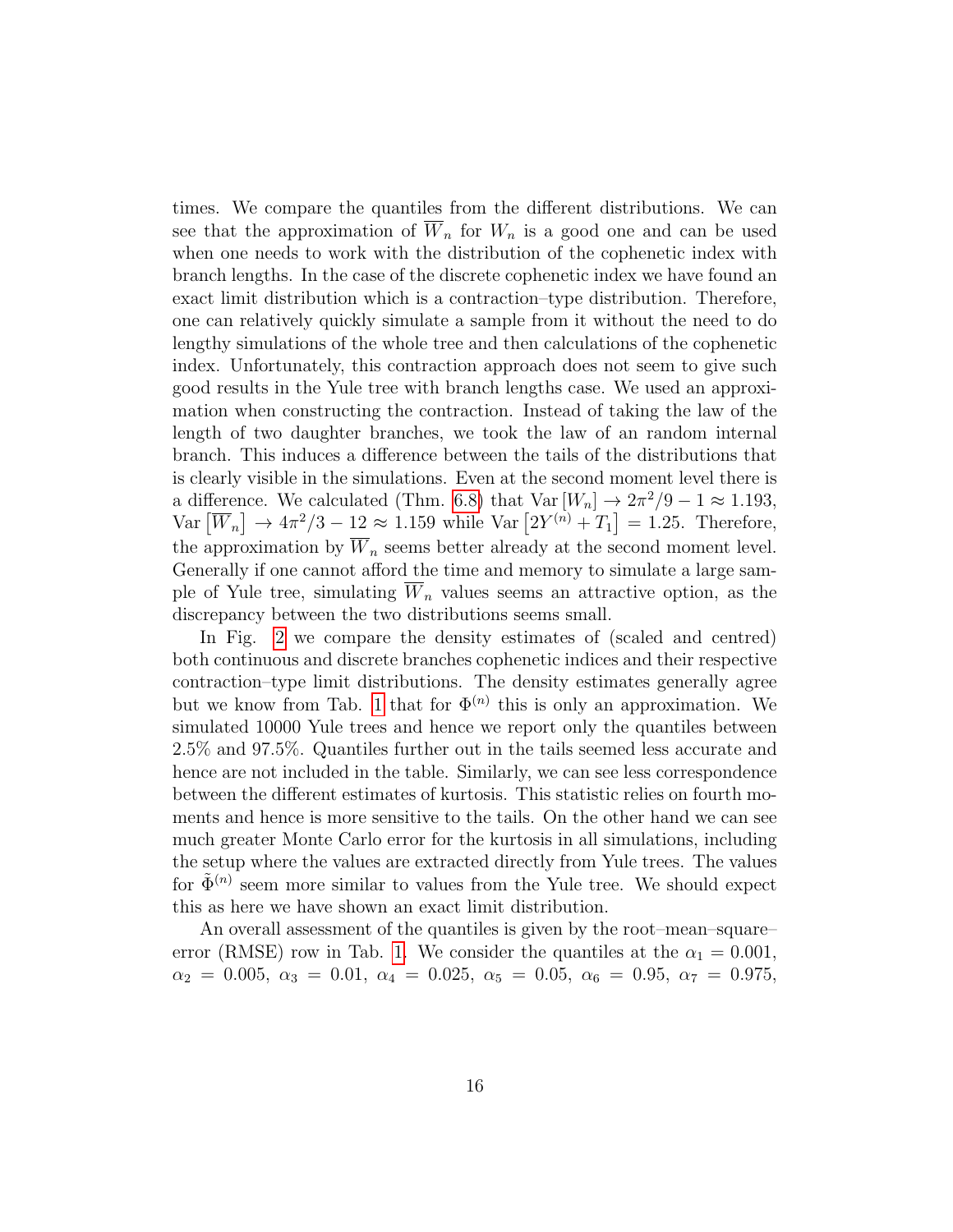<span id="page-16-1"></span> $\alpha_8 = 0.99, \ \alpha_9 = 0.995, \ \alpha_{10} = 0.999$  levels. The RMSE is defined as

RMSE = 
$$
\left(\frac{1}{100}\sum_{j=1}^{100} \left(\sum_{i=1}^{5} (\alpha_i - \alpha_{i-1})(\hat{q}_j(\alpha_i) - q(\alpha_i))^2 + \sum_{i=6}^{10} (\alpha_{i+1} - \alpha_i)(\hat{q}_j(\alpha_i) - q(\alpha_i))^2\right) \cdot (0.1)^{-1}
$$
(15)

!

with dummy levels  $\alpha_0 = 0$  and  $\alpha_{11} = 1$ . The  $(0.1)^{-1}$  normalizes the whole mean–square–error. We only look at the error at the tails, so we correct by the fraction of the distributions' support that we consider. As a proxy for the true quantiles we take the pooled values (as explained in Tab. [1\)](#page-17-0) from the "Yule columns". The  $j$  index runs over the 100 repeats of the simulations.

The RMSE, when using  $\overline{W}_N$ , seems to be on the level of the RMSE of the "direct simulations".  $Y^{(N)}$  has an error of about twice the size (both simulation methods). Looking at  $\tilde{Y}^{(N)}$  one can see that the RMSE is exactly on the level of the "Yule column's" RMSE. This is even though we used a recursion of level 10, while an exact match of distributions should take place in the limit (infinite depth recursion). However, the rapid, exponential convergence of the contraction seems to make any differences invisible, already at this recursion level.

### <span id="page-16-0"></span>4.2 Power of the tests

For a given test statistic to be useful one also needs to know its power, the ability to reject the null hypothesis (here Yule tree) when a given alternative one is true. For example, balance indices based only on topology like Sackin's, Colless' or  $\tilde{\Phi}^{(n)}$  cannot be expected to differentiate between any trees that are generated by different constant rate birth–death processes or by the coalescent. The rationale behind this is that the topologies induced by the *n* contemporary species (i.e. we forget about lineages leading to extinct ones) are stochastically indistinguishable no matter what the death or birth rate is (Thm. 2.3, Cor. 2.4 [Gernhard, 2008\)](#page-44-10). Similarly, regarding the coalescent at the bottom of their p. 93 [Steel and McKenzie](#page-46-2) [\(2001\)](#page-46-2) write " $\ldots$ , one has the coalescent model [1,18,19]. In this model one starts with n objects, then picks two at random to coalesce, giving  $n-1$  objects. This process is repeated until there is only a single object left. If this process is reversed, starting with one object to give  $n$  objects, then it is equivalent to the Yule model. Note that in the coalescent model there is commonly a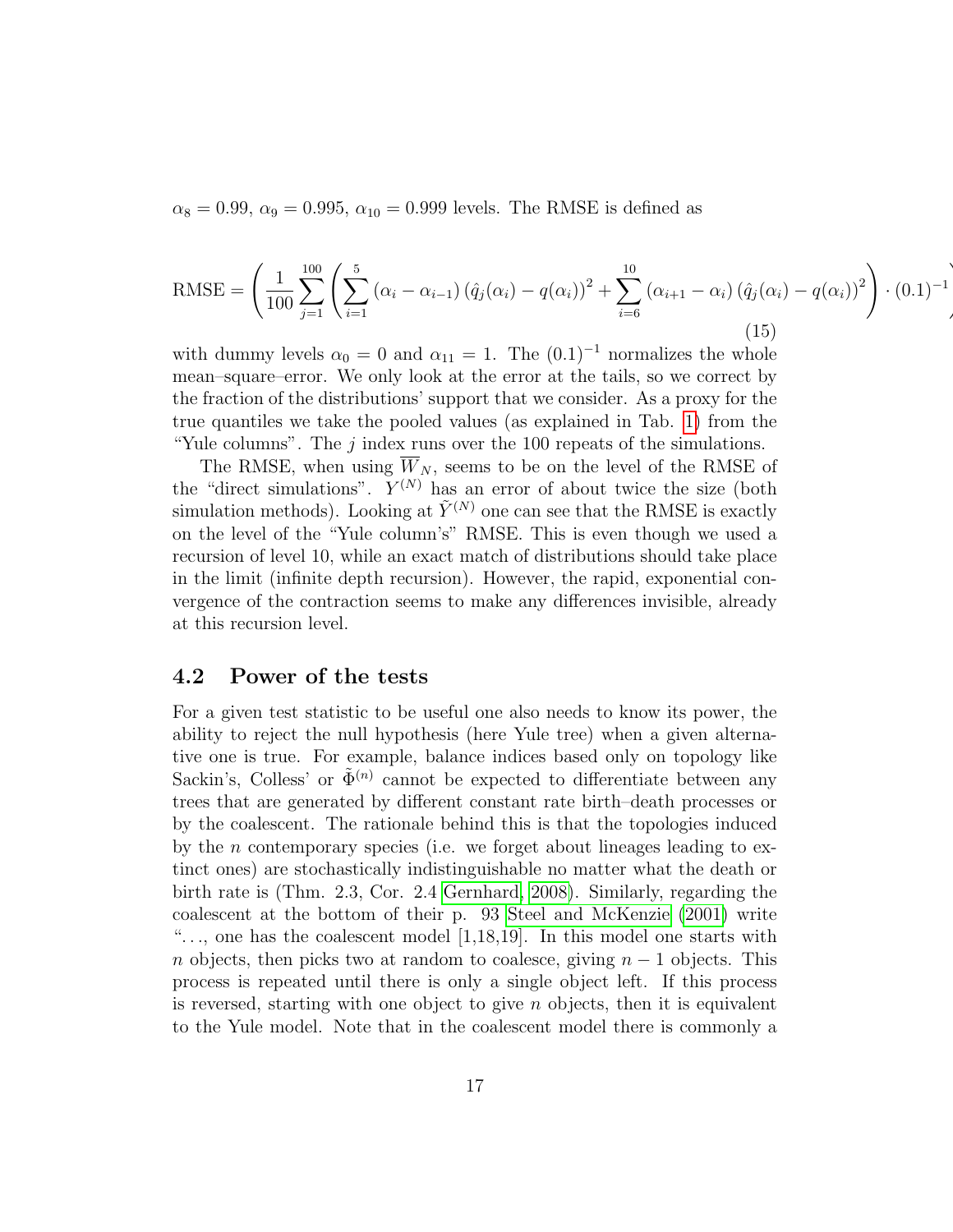<span id="page-17-0"></span>

|              |                  |                    | $\left(\sqrt{\operatorname{Var}\big[\Phi^{(n)}\big]\big)}^{-1}\left(\Phi^{(n)}-\operatorname{E}\big[\Phi^{(n)}\big]\right)\lim\limits_{\longrightarrow}$ | approximation    |                  |                  |                    | $\left(\sqrt{\text{Var}\left[\tilde{\Phi}^{(n)}\right]}^{-1}\right)^{-1}(\tilde{\Phi}^{(n)} - \text{E}\left[\tilde{\Phi}^{(n)}\right])$ limit app |  |
|--------------|------------------|--------------------|----------------------------------------------------------------------------------------------------------------------------------------------------------|------------------|------------------|------------------|--------------------|---------------------------------------------------------------------------------------------------------------------------------------------------|--|
|              | Yule             | $\mathcal{N}(0,1)$ | $\overline{W}_N$                                                                                                                                         | $Y^{(N)}$ Alg. 2 | $Y^{(N)}$ Alg. 3 | Vule             | $\mathcal{N}(0,1)$ | $\tilde{Y}^{(N)}$ Alg. 2                                                                                                                          |  |
| Run time     | 690.918s         |                    | 3.905s                                                                                                                                                   | 0.318s           | 110.021s         | 698.269s         |                    | 0.233s                                                                                                                                            |  |
| Avg. $(= 0)$ | $-0.023, 0.029$  |                    | $-0.025, 0.024$                                                                                                                                          | $-0.024, 0.026$  | $-0.019, 0.026$  | $-0.02, 0.025$   |                    | $-0.033, 0.032$                                                                                                                                   |  |
|              | 0.002            |                    | $-0.001$                                                                                                                                                 | 0.006            |                  |                  |                    | $-0.001$                                                                                                                                          |  |
| $Var. (= 1)$ | 0.946, 1.074     |                    | 0.921, 1.025                                                                                                                                             | 0.928, 1.072     | 0.932, 1.061     | 0.939, 1.038     |                    | 0.953, 1.087                                                                                                                                      |  |
|              | 1.003            |                    | 0.97                                                                                                                                                     | 1.014            |                  |                  |                    | 1.012                                                                                                                                             |  |
| Skew.        | 1.480, 1.834     |                    | 1.487, 1.917                                                                                                                                             | 1.67, 2.124      | 1.62, 2.197      | 1.138, 1.368     |                    | 1.163, 1.368                                                                                                                                      |  |
|              | 1.643            |                    | 1.68                                                                                                                                                     | 1.97             | 1.858            | 1.245            |                    | 1.25                                                                                                                                              |  |
| Ex. kurt.    | 3.123, 7.222     |                    | 3.148, 6, 753                                                                                                                                            | 3.690, 8.31      | 3.5, 9.428       | 1.374, 2.853     |                    | 1.392, 2.707                                                                                                                                      |  |
|              | 4.639            |                    | 4.575                                                                                                                                                    | 6.377            | 5.435            | 1.95             |                    | 1.989                                                                                                                                             |  |
| q(0.025)     | $-1.235, -1.194$ | $-1.96$            | $-1.206, -1.174$                                                                                                                                         | 1.115, 1.087     | $-1.114, -1.091$ | $-1.257, -1.226$ | $-1.96$            | $-1.276, -1.239$                                                                                                                                  |  |
|              | $-1.215$         | $-1.96$            | $-1.19$                                                                                                                                                  | $-1.1$           | $-1.101$         | $-1.245$         | $-1.96$            | $-1.257$                                                                                                                                          |  |
| q(0.05)      | $-1.15, -1.104$  | $-1.644$           | $-1.115, -1.085$                                                                                                                                         | $-1.048, -1.023$ | $-1.047, -1.024$ | $-1.18, -1.146$  | $-1.644$           | $-1.184, -1.154$                                                                                                                                  |  |
|              | $-1.123$         | $-1.644$           | $-1.1$                                                                                                                                                   | $-1.033$         | $-1.036$         | $-1.162$         | $-1.644$           | $-1.17$                                                                                                                                           |  |
| q(0.95)      | 1.861, 2.07      | 1.644              | .82, 2.013                                                                                                                                               | 1.863, 2.081     | 1.873, 2.066     | 1.844, 2.024     | 1.644              | 1.883, 2.066                                                                                                                                      |  |
|              | 1.946            | 1.644              | 1.914                                                                                                                                                    | 1.942            | 1.969            | 1.949            | 1.644              | 1.958                                                                                                                                             |  |
| q(0.975)     | 2.436, 2.735     | 1.96               | 2.436, 2.732                                                                                                                                             | 2.434, 2.823     | 2.536, 2.792     | 2.328, 2.607     | 1.96               | 2.383, 2.645                                                                                                                                      |  |
|              | 2.587            | 0.96               | 2.549                                                                                                                                                    | 2.642            | 2.634            | 2.486            | 0.96               | 2.5                                                                                                                                               |  |
| RMSE         | 0.053            | 0.762              | 0.062                                                                                                                                                    | 0.11             | 0.108            | 0.040            | 0.663              | 0.048                                                                                                                                             |  |
|              |                  |                    |                                                                                                                                                          |                  |                  |                  |                    |                                                                                                                                                   |  |

mean–square–error (RMSE). The rows  $q(\alpha)$  correspond to the, simulated, bar  $\mathcal{N}(0, 1)$ , quantiles i.e. for a (population size for Alg. 2) i.e. columns, bar  $\mathcal{N}(0,1)$ . The value on the left is the minimum observed from the 100 repeats, on the right the maximum and in the line below from pooling all repeats together. The running times are averages of 100 independent repeats with 10000 draws each. The abbreviations in the mean-square-error (RMSE). The rows  $q(\alpha)$  correspond to the, simulated, bar  $\mathcal{N}(0,1)$ , quantiles i.e. for a [\(7\)](#page-8-2). Other centrings and scalings are summarized in Tab.  $2$ .  $N = 10$  for Algs. 2 and [3](#page-14-1) is the number of  $(7)$ . Table 1: Simulations based on 100 independent repeats of 10000 independent draws of each random variable Table 1: Simulations based on 100 independent repeats of 10000 independent draws of each random variable (population size for Alg. [2\)](#page-14-0) i.e. columns, bar  $\mathcal{N}(0, 1)$ . The value on the left is the minimum observed from  $\mathbb{L}_n$ ,  $\mathbb{L}_n$  and  $\mathbb{L}_n$  is the minimum observed from the 100 repeats, on the right the maximum and in the line below from pooling all repeats together. The running times are averages of 100 independent repeats with 10000 draws each. The abbreviations in the cow names are for average  $(Avg.)$ , variance  $(Var.)$ , skewness  $(Skew.)$  excess kurtosis  $(Ex.$  kurt.) and rootrow names are for average (Avg.), variance (Var.), skewness (Skew.) excess kurtosis (Ex. kurt.) and root– random variable X,  $P(X \leq q(\alpha)) = \alpha$ . All simulations were done in R with the package TreeSim (Stadler, 2009, 2011) used to obtain the Yule trees with speciation rate  $\lambda = 1$ ,  $n = 500$  tips and a root edge. The [2009,](#page-45-2) [2011\)](#page-46-4) used to obtain the Yule trees with speciation rate  $\lambda = 1$ ,  $n = 500$  tips and a root edge. The Yule tree  $\Phi^{(n)}$ ,  $\tilde{\Phi}^{(n)}$  values are centred and scaled by expectation and standard deviation from Eqs. (6) and Yule tree  $\Phi^{(n)}$ ,  $\tilde{\Phi}^{(n)}$  values are centred and scaled by expectation and standard deviation from Eqs. [\(6\)](#page-8-1) and (7). Other centrings and scalings are summarized in Tab. 2.  $N = 10$  for Algs. 2 and 3 is the number of generations and recursion depth of the respective algorithm. In Alg. 2 the initial population is set at  $0$  and generations and recursion depth of the respective algorithm. In Alg. [2](#page-14-0) the initial population is set at 0 and also  $Y_0 = 0$  for Alg. 3. The simulations were run in R 3.4.2 for openSUSE 42.3 (x86-64) on a 3.50GHz. also  $Y_0 = 0$  for Alg. [3.](#page-14-1) The simulations were run in R 3.4.2 for openSUSE 42.3 (x86-64) on a 3.50GHz. random variable X,  $P(X \leq q(\alpha)) = \alpha$ . All simulations were done in R with the package TreeSim ([Stadler,](#page-45-2)  $\alpha_0$ intel®Xeon®CPU E5-1620 v4. The calculation of the RMSE is described in the text next to Eq.  $(15)$ . Intel®Xeon®CPU E5–1620 v4. The calculation of the RMSE is described in the text next to Eq. [\(15\)](#page-16-1).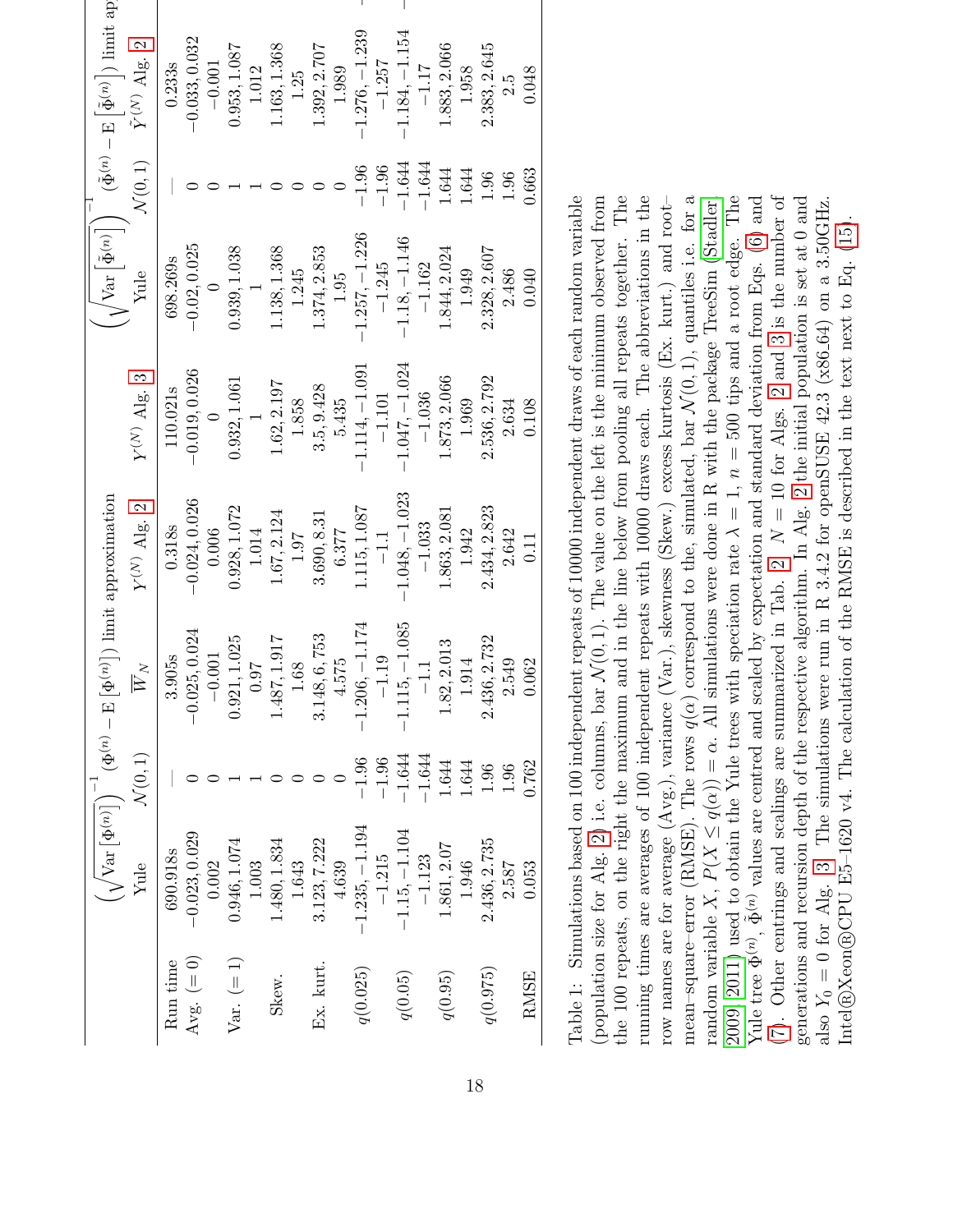|                    | $W_N$                    | $Y^{(N)}$                            | $\tilde{Y}^{(N)}$      |
|--------------------|--------------------------|--------------------------------------|------------------------|
| Centring $(\mu)$   | $2(n-H_{n,1})/(n-1)$     |                                      |                        |
| Scaling $(\sigma)$ | $(2\pi^2-9)/9$           | $\sqrt{1+1/16}$                      | $(\sqrt{12})^{-1}$     |
|                    |                          |                                      |                        |
|                    | $\overline{W}_{N}^{NRE}$ | $Y^{\scriptscriptstyle{(IV)}}_{NRE}$ | $\tilde Y^{(N)}_{NRE}$ |
| Centring $(\mu)$   | $(n+1-2H_{n,1})/(n-1)$   |                                      |                        |
| Scaling $(\sigma)$ | $\sqrt{(2\pi^2-18)/9}$   |                                      |                        |

<span id="page-18-1"></span>Table 2: Centrings and scalings applied to obtain the entries in Tab. [1.](#page-17-0) For a random variable X by its centred and scaled version we mean  $(X - \mu)/\sigma$ . These centrings and scalings are required to obtain mean zero, variance 1 versions of the random variables, i.e. so that they have the same location and scale as the z-transformed cophenetic index. In case of  $\overline{W}_N$  we take the asymptotic scaling (Thm. [6.8\)](#page-36-0) to be comparable with  $Y^{(N)}$ . For the convenience of the reader we also provide corresponding centrings and scalings in the no root–edge setup (not considered in Tab. [1\)](#page-17-0).



<span id="page-18-0"></span>Figure 2: Density estimates of scaled (by theoretical standard deviation) and centred (by theoretical expectation) cophenetic indices (black) from 10000 simulated 500 tip Yule trees with  $\lambda = 1$  and of simulation by Alg. [3](#page-14-1) (gray), also scaled and centred to mean 0 and variance 1. Left: density estimates for  $\Phi^{(n)}$ , right:  $\tilde{\Phi}^{(n)}$ . The curves are calculate by R's density() function.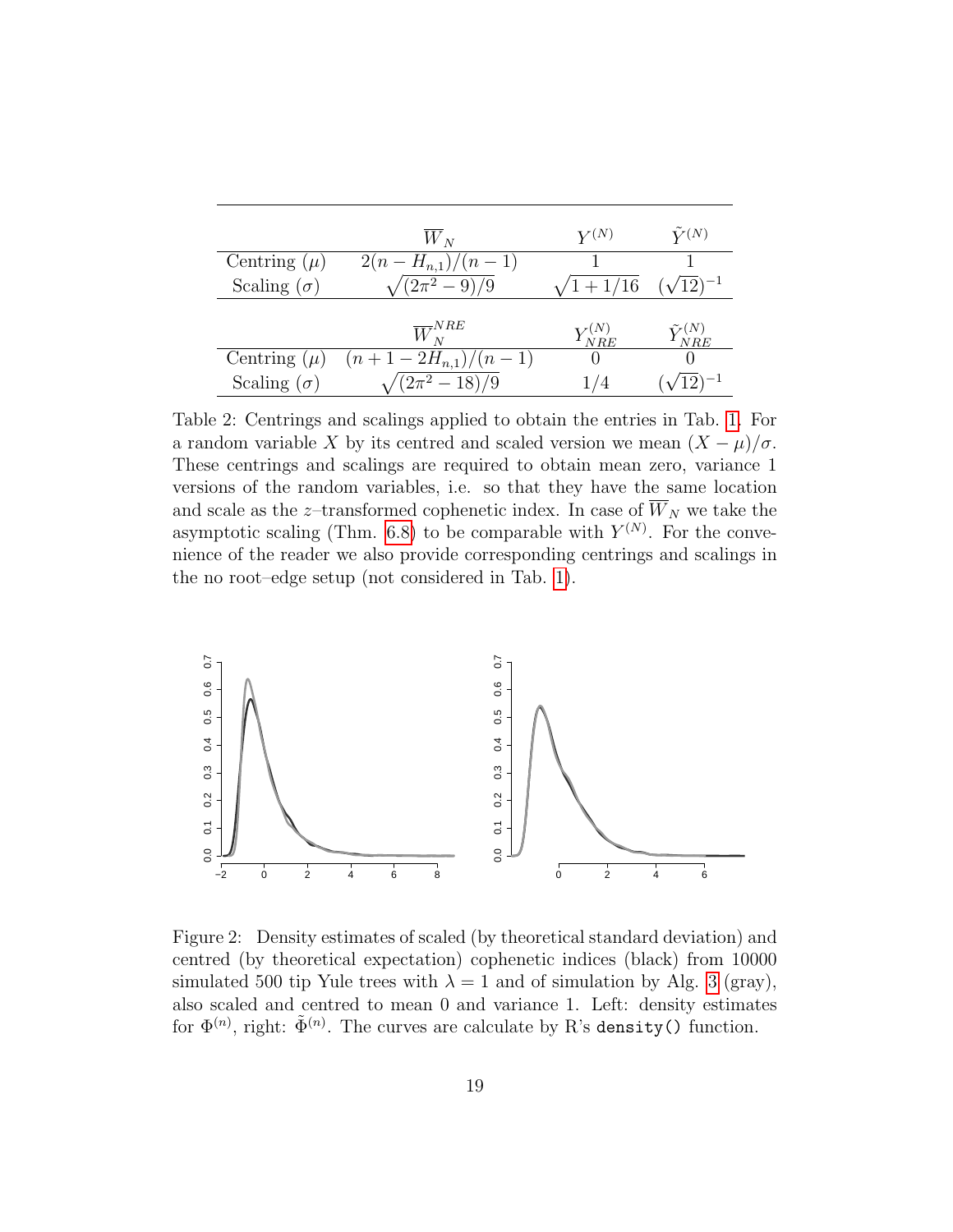probability distribution for the times of coalescences, but in the Yule model we ignore this element." To differentiate between such trees one needs to take into consideration the branch lengths. Here we compare the power of the Sackin's, Colless',  $\Phi^{(n)}$  and  $\tilde{\Phi}^{(n)}$  indices at the 5% significance level.

The null hypothesis is always that the tree is generated by a pure–birth process with rate  $\lambda = 1$ . The alternative ones are birth–death processes ( $\lambda =$ 1, death rate  $\mu = 0.25$ , and 0.5 using the TreeSim package), coalescent process (ape's rcoal() function [Paradis et al., 2004\)](#page-45-10) and the biased speciation model for

$$
p \in \{0.05, 0.1, 0.125, 0.15, 0.18, 0.2, 0.25, 0.4, 0.5\}.
$$

We also simulate a pure–birth process to check if the significance level is met. All trees were simulated with an  $\exp(1)$  root edge.

The so–called biased speciation model with parameter  $p$  is the tree growth model as described by Blum and François [\(2005\)](#page-43-0). In their words, "Assume that the speciation rate of a specific lineage is equal to  $r (0 \le r \le 1)$ . When a species with speciation rate  $r$  splits, one of its descendant species is given the rate pr and the other is given the speciation rate  $(1 - p)r$  where p is fixed for the entire tree. These rates are effective until the daughter species themselves speciate. Values of  $p$  close to 0 or 1 yield very imbalanced trees while values around 0.5 lead to over–balanced phylogenies." We simulated such trees with in–house R code.

The quantiles of Sackin's and Colless' indices were obtained using Alg. [3.](#page-14-1) It is known (Eqs. 2 and 3 Blum and François, 2005; [Blum et al., 2006\)](#page-43-3) that after normalization (centring by expectation and dividing by  $n$ ) in the limit they satisfy a contraction–type distribution of the form of Eq. [\(14\)](#page-13-0), i.e.

$$
Y \stackrel{\mathcal{D}}{=} \tau Y' + (1 - \tau)Y'' + C(\tau)
$$

for  $\tau \sim$  Unif[0, 1]. The function  $C(\tau)$  takes the form

$$
C(\tau) = 2\tau \log \tau + 2(1 - \tau) \log(1 - \tau) + 1
$$

in Sackin's case and

$$
C(\tau) = \tau \log \tau + (1 - \tau) \log(1 - \tau) + 1 - 2\min(\tau, 1 - \tau)
$$

in Colless' case. It particular, studying the limit of Sackin's index is equivalent to studying the Quicksort distribution (Blum and François, 2005). We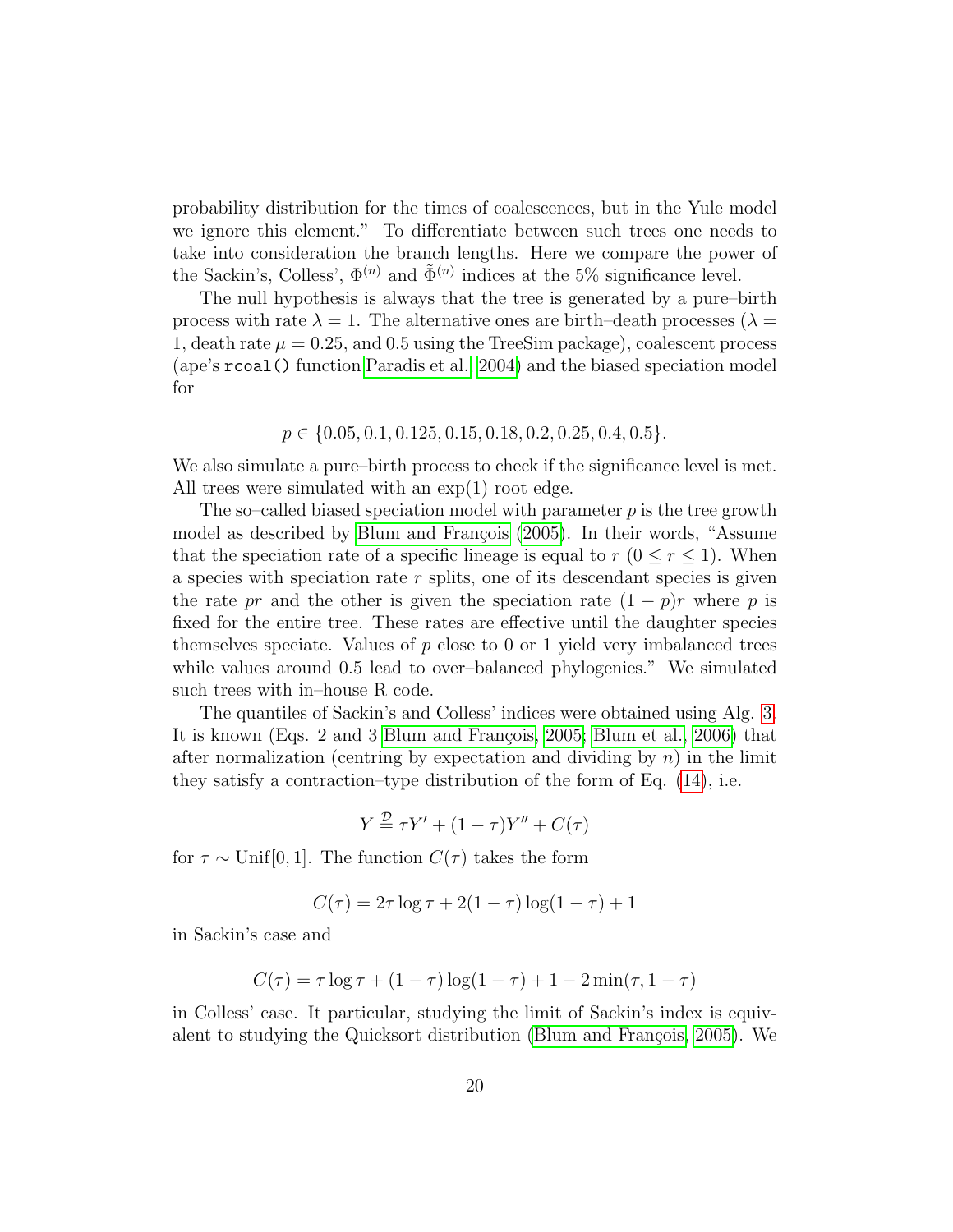can immediately see the main qualitative difference, the limit of the normalized cophenetic index has the square in  $\tau^2$ ,  $(1 - \tau)^2$  in the "recursion part" while Sackin's and Colless' have  $\tau$ ,  $(1 - \tau)$ .

Using 10000 repeats of Alg. [3](#page-14-1) with recursion depth 10 we obtained the following sets of quantiles  $q(0.025) = -0.983, q(0.95) = 1.189, q(0.975) =$ 1.493, and  $q(0.025) = -1.354$ ,  $q(0.95) = 1.494$ ,  $q(0.975) = 1.868$  respectively for the normalized Sackin's and Colless' indices.

Under each model we simulated 10000 trees conditioned on 500 contemporary tips. We then checked if the tree was outside the 95% "Yule zone" [\(Yang et al., 2017\)](#page-46-1) by the procedure described in Alg. [1.](#page-7-0) We calculated the normalized Sackin's, Colless', discrete and continuous cophenetic indices (normalizations from Thm. [2.12\)](#page-7-1). The functions sackin.phylo() and colless.phylo() of the phyloTop [\(Kendall et al., 2016\)](#page-44-11) R package were used while the two cophenetic indices were calculated using a linear time in–house R implementation based on traversing the tree (Cor. 3 [Mir et al.,](#page-45-1) [2013\)](#page-45-1). Two tests were considered, a two–sided one and a right–tailed one. For the discrete cophenetic index the quantiles from the simulation by Alg. [3](#page-14-1) were considered, for the continuous those from  $\overline{W}_N$  (Tab. [1\)](#page-17-0). The power is then estimated as the fraction of times the null hypothesis was rejected and represented in Tab. [3](#page-21-0) by the corresponding Type II error rates. For the Yule tree simulation we can see that the significance level is met. All simulated trees are independent of the trees used to obtain the values in Tab. [1](#page-17-0) and quantiles of Sackin's and Colless' indices. Hence, they offer a validation of the rejection regions. We summarize the power study in Tab. [3.](#page-21-0)

As indicated in Alg. [1](#page-7-0) one should first "correct" the tree for the speciation rate, when using the cophenetic index with branch lengths. The distributional results derived here on the cophenetic indices are for a unit speciation rate Yule tree. For a mathematical perspective this is not a significant restriction. If one has a pure–birth tree generated by a process with speciation rate  $\lambda \neq 1$ , then multiplying all branch lengths by  $\lambda$  will make the tree equivalent to one with unit rate. Hence, all the results presented here are general up to a multiplicative constant. However, from an applied perspective the situation cannot be treated so lightly. For example, if we used the cophenetic index with branch lengths from a Yule tree with a very large speciation rate, then we would expect a significant deviation. However, unless one is interested in deviations from the unit speciation rate Yule tree, this would not be useful. Hence, one needs to correct for this effect. If the tree did come from a Yule process, then an estimate,  $\lambda$ , of the speciation rate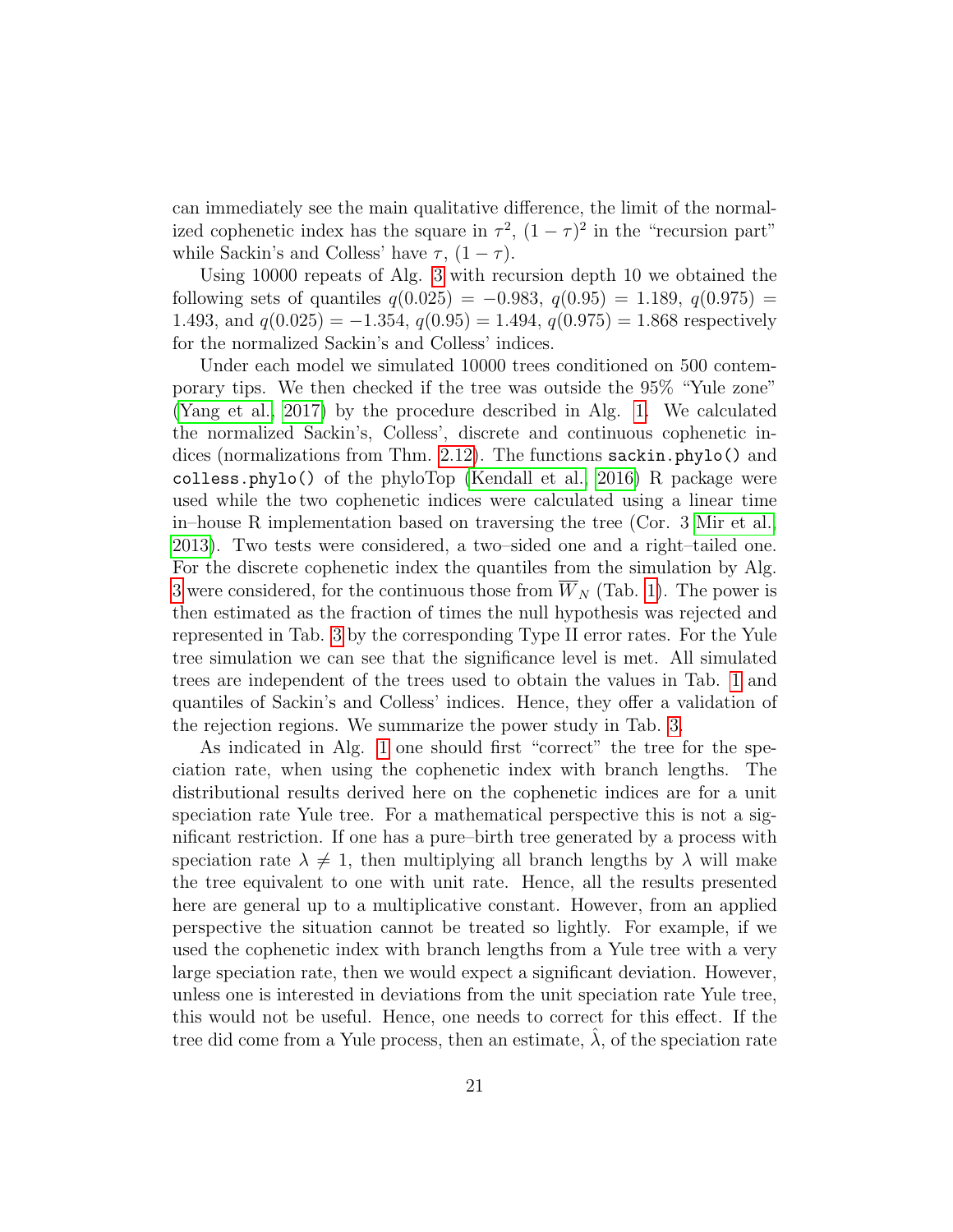<span id="page-21-0"></span>

| Model                           | Sackin's |       |                                         | <b>Colless</b>                                         |                                                                                    |                                                                                                                      |                                  |                                                                                                                                                                |                                              |                                                                                                                              |                                                                                                                                                                                                                                                                    |                                                                                 |
|---------------------------------|----------|-------|-----------------------------------------|--------------------------------------------------------|------------------------------------------------------------------------------------|----------------------------------------------------------------------------------------------------------------------|----------------------------------|----------------------------------------------------------------------------------------------------------------------------------------------------------------|----------------------------------------------|------------------------------------------------------------------------------------------------------------------------------|--------------------------------------------------------------------------------------------------------------------------------------------------------------------------------------------------------------------------------------------------------------------|---------------------------------------------------------------------------------|
|                                 |          |       |                                         | $\sim$                                                 |                                                                                    |                                                                                                                      | $\wedge$                         |                                                                                                                                                                |                                              | $\beta$                                                                                                                      | $\mathop{\mathrm{mean}}\nolimits(\hat{\lambda})$                                                                                                                                                                                                                   | rariance(                                                                       |
| Yule                            | 0.952    | 0.952 | 1.955                                   |                                                        | $\frac{1}{0.953}$                                                                  |                                                                                                                      |                                  |                                                                                                                                                                |                                              | 0.944                                                                                                                        |                                                                                                                                                                                                                                                                    | 0.002                                                                           |
| Coalescent                      | 0.955    | 0.954 |                                         |                                                        |                                                                                    |                                                                                                                      |                                  |                                                                                                                                                                |                                              |                                                                                                                              |                                                                                                                                                                                                                                                                    |                                                                                 |
| birth-death $\mu=0.25$          | 0.952    | 0.953 | $0.956$<br>$0.956$<br>$0$<br>$0$<br>$0$ | $\overline{)0.959}_{0.955}$<br>0.958<br>0.955<br>0.955 |                                                                                    |                                                                                                                      | 0.949<br>0.936<br>0.853<br>0.635 |                                                                                                                                                                | $\frac{2}{0.944}$<br>0.881<br>0.903<br>0.739 |                                                                                                                              |                                                                                                                                                                                                                                                                    | 42.06<br>0.002<br>0.001<br>4.213 · 10 <sup>-8</sup><br>4.241 · 10 <sup>-8</sup> |
| $\delta$ irth-death $\mu = 0.5$ | 0.95     | 0.95  |                                         |                                                        |                                                                                    |                                                                                                                      |                                  |                                                                                                                                                                |                                              |                                                                                                                              |                                                                                                                                                                                                                                                                    |                                                                                 |
| biased speciation $p = 0.05$    |          |       |                                         |                                                        |                                                                                    |                                                                                                                      |                                  |                                                                                                                                                                | $\circ$                                      |                                                                                                                              |                                                                                                                                                                                                                                                                    |                                                                                 |
| biased speciation $p = 0.1$     |          |       |                                         | $\bigcirc$                                             | $\begin{array}{c} 0.952 \\ 0.948 \\ 0.951 \\ 0 \\ 0 \\ 0 \\ 0 \\ 1 \\ \end{array}$ | $\begin{array}{r} 2 \\ \hline 1.952 \\ 0.955 \\ 0.953 \\ 0.953 \\ 0.953 \\ 0.053 \\ 0.053 \\ 0.431 \\ 1 \end{array}$ |                                  |                                                                                                                                                                | $\circ$                                      |                                                                                                                              |                                                                                                                                                                                                                                                                    |                                                                                 |
| biased speciation $p = 0.125$   |          |       | $\circ$                                 |                                                        |                                                                                    |                                                                                                                      |                                  |                                                                                                                                                                |                                              |                                                                                                                              |                                                                                                                                                                                                                                                                    | $4.211 \cdot 10^{-8}$<br>$4.191 \cdot 10^{-8}$                                  |
| biased speciation $p = 0.18$    |          |       | 1.497                                   | $\frac{0}{0.959}$                                      |                                                                                    |                                                                                                                      |                                  | $\begin{array}{r} \times e \\ \hline 0.95 \\ 0.874 \\ 0.729 \\ 0.98 \\ 0.98 \\ 0.981 \\ 0.981 \\ 0.981 \\ 0.982 \\ 0.982 \\ 0.982 \\ 0.98 \\ 0.98 \end{array}$ |                                              | $\begin{array}{c} 0 \\ 0.91 \\ 0.808 \\ 0.542 \\ 0.521 \\ 0.522 \\ 0.508 \\ 0.508 \\ 0.508 \\ 0.508 \\ 0.515 \\ \end{array}$ | $\begin{array}{l} 37.836\\ 0.87\\ 0.03\\ 0.004\\ 0.0004\\ 0.0004\\ 0.0004\\ 0.0004\\ 0.0004\\ 0.0004\\ 0.0004\\ 0.0004\\ 0.0004\\ 0.0004\\ 0.0004\\ 0.0004\\ 0.0004\\ 0.0004\\ 0.0004\\ 0.0004\\ 0.0004\\ 0.0004\\ 0.0004\\ 0.0004\\ 0.0004\\ 0.0004\\ 0.0004\\ 0$ |                                                                                 |
| biased speciation $p = 0.2$     |          |       |                                         |                                                        |                                                                                    |                                                                                                                      |                                  |                                                                                                                                                                | $\circ$                                      |                                                                                                                              |                                                                                                                                                                                                                                                                    | $1.222 \cdot 10^{-8}$                                                           |
| biased speciation $p = 0.25$    |          | 0.834 |                                         |                                                        |                                                                                    |                                                                                                                      |                                  |                                                                                                                                                                |                                              |                                                                                                                              |                                                                                                                                                                                                                                                                    | $1.243 \cdot 10^{-8}$                                                           |
| biased speciation $p = 0.4$     |          |       |                                         |                                                        |                                                                                    |                                                                                                                      |                                  | 0.982                                                                                                                                                          | 0.001                                        | $0.51\,$                                                                                                                     |                                                                                                                                                                                                                                                                    | $1.218 \cdot 10^{-8}$                                                           |
| biased speciation $p = 0.5$     |          |       |                                         |                                                        |                                                                                    |                                                                                                                      |                                  | 0.983                                                                                                                                                          | 1.002                                        | 0.509                                                                                                                        |                                                                                                                                                                                                                                                                    | $10^{-8}$<br>$1.335 -$                                                          |
|                                 |          |       |                                         |                                                        |                                                                                    |                                                                                                                      |                                  |                                                                                                                                                                |                                              |                                                                                                                              |                                                                                                                                                                                                                                                                    |                                                                                 |

Table 3: Power, presented as Type II error rates, of the various indices to detect deviations from the Yule tree for various alternative models at the  $5\%$  significance level. In the first row the trees were simulates Each probability is the fraction of 10000 independently simulated trees that were accepted as Yule trees test. The critical regions for the cophenetic indices were taken from the pooled estimates in Tab. 1. The Table 3: Power, presented as Type II error rates, of the various indices to detect deviations from the Yule tree for various alternative models at the 5% significance level. In the first row the trees were simulates under the Yule (i.e. we present the Type I error rate) so this is a confirmation of correct significance level. Each probability is the fraction of 10000 independently simulated trees that were accepted as Yule trees by the various tests. Columns with ">" label indicate right-tailed test and with label "2" the two-sided by the various tests. Columns with ">" label indicate right–tailed test and with label "2" the two–sided test. The critical regions for the cophenetic indices were taken from the pooled estimates in Tab. [1.](#page-17-0) The superscript c indicates tests, where the trees were corrected for the speciation rate through multiplying all superscript c indicates tests, where the trees were corrected for the speciation rate through multiplying all  $\lambda$ , as obtained through ape's yu1e () function under the Yule (i.e. we present the Type I error rate) so this is a confirmation of correct significance level.  $\hat{\lambda}$  estimate. ˆλ. The mean and variance over all trees of is reported. Each tree's branches were scaled by its particular ˆbranch lengths with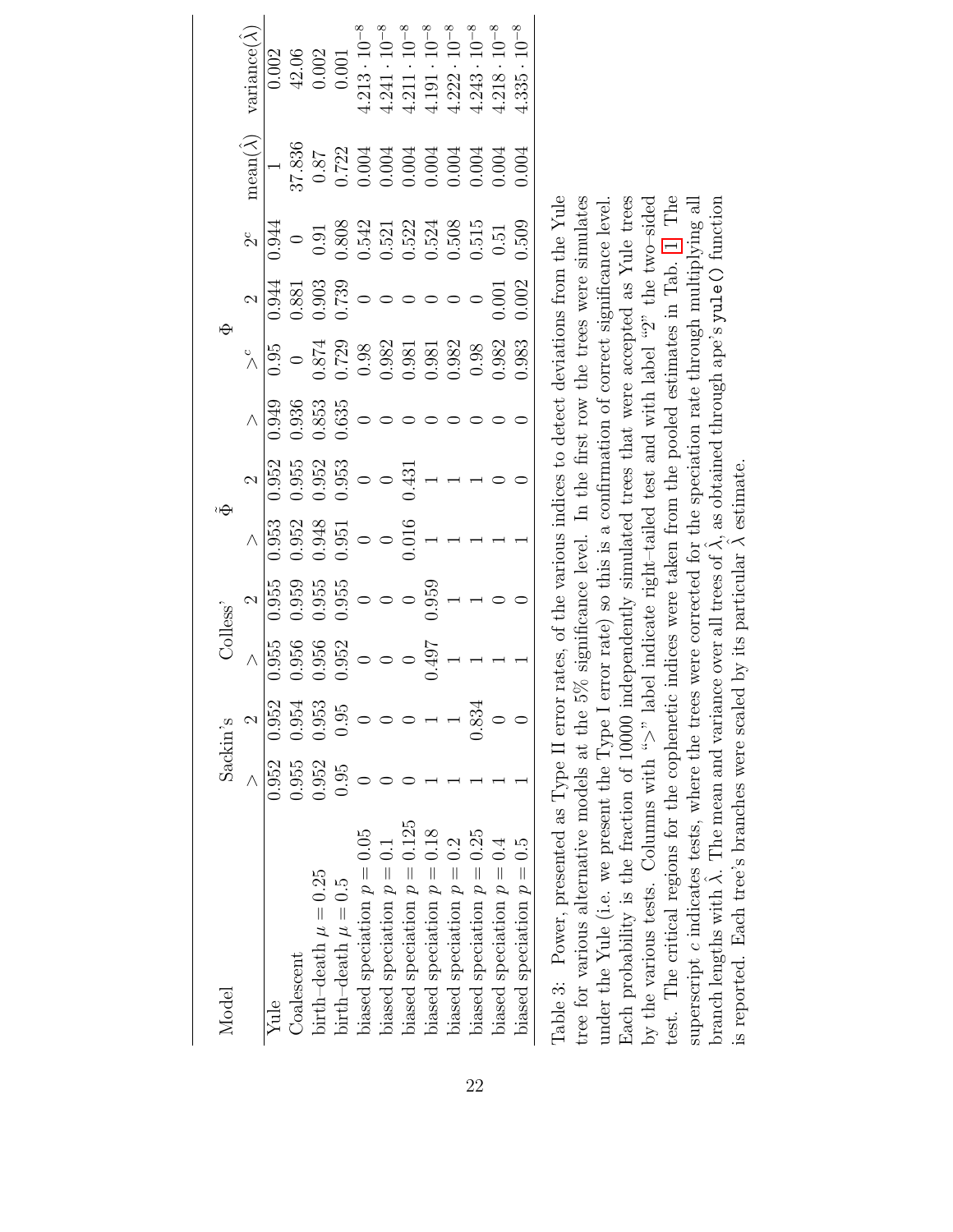by maximum likelihood can be obtained. For example, in the work here we used ape's yule() function. Then, one multiplies all branch lengths in the tree by  $\lambda$  and calculates the cophenetic index for this transformed tree. It is important to point out that  $\lambda$  is only an estimate and hence a random variable. The effects of the this source of randomness on the limit distribution deserve a separate, detailed study. Balance indices that do not use branch lengths do not suffer from this issue but on the other hand miss another aspect of the tree—proportions between branch lengths that are non–Yule like.

The power analysis presented in Tab. [3](#page-21-0) generally agrees with intuition and the power analysis done by Blum and François [\(2005\)](#page-43-0). The first row shows that for all tests and statistics the 5% significance level is approximately kept. Then, in the next three rows (coalescent and birth–death process) all topology based indices fail completely (the power is at the significance level). This is completely unsurprising as the after one removes all speciation events (with lineages) leading to extinct species from a birth– death tree, the remaining tree is topologically equivalent to a pure birth tree. The same is true for the coalescent model, its topology is identical in law to the Yule tree's one. The cophenetic index with branch lengths has a high Type II error rate but is still better, than the topological indices. However, when one "corrects for  $\lambda$ " this index manages to nearly (2 trees were not rejected by the two–sided test) perfectly reject the coalescent model trees.

Power for the biased speciation model follows the same pattern as [Blum](#page-43-0) and François [\(2005\)](#page-43-0) observed. When imbalance is evident,  $p \leq 0.125$ , all  $(\lambda$  uncorrected) tests were nearly perfect (two–sided discrete cophenetic is an exception). However, the  $\lambda$  correction significantly worsened the ability of  $\Phi^{(n)}$  to detect deviations. As imbalance decreased so did the power of the topological indices. For overbalanced trees one–sided tests failed, two sided worked (just as Blum and François, 2005, observed). The cophenetic index with branch lengths (without correction), that does not consider only the topology, was able to successfully reject the pure–birth tree for all  $p$ (with only minimal Type II error for  $p \geq 0.4$  in the two–sided test case). Interestingly,  $\Phi^{(n)}$ 's (both corrected and uncorrected) power seems invariant with respect to p. These results are especially promising as  $\Phi^{(n)}$  seems to be an index that functions significantly better in the difficult,  $0.18 \le p \le 0.25$ , regime, even after correcting.

At this stage we can point out that a normal approximation to the cophenetic indices' limit distribution is not appropriate. When doing the above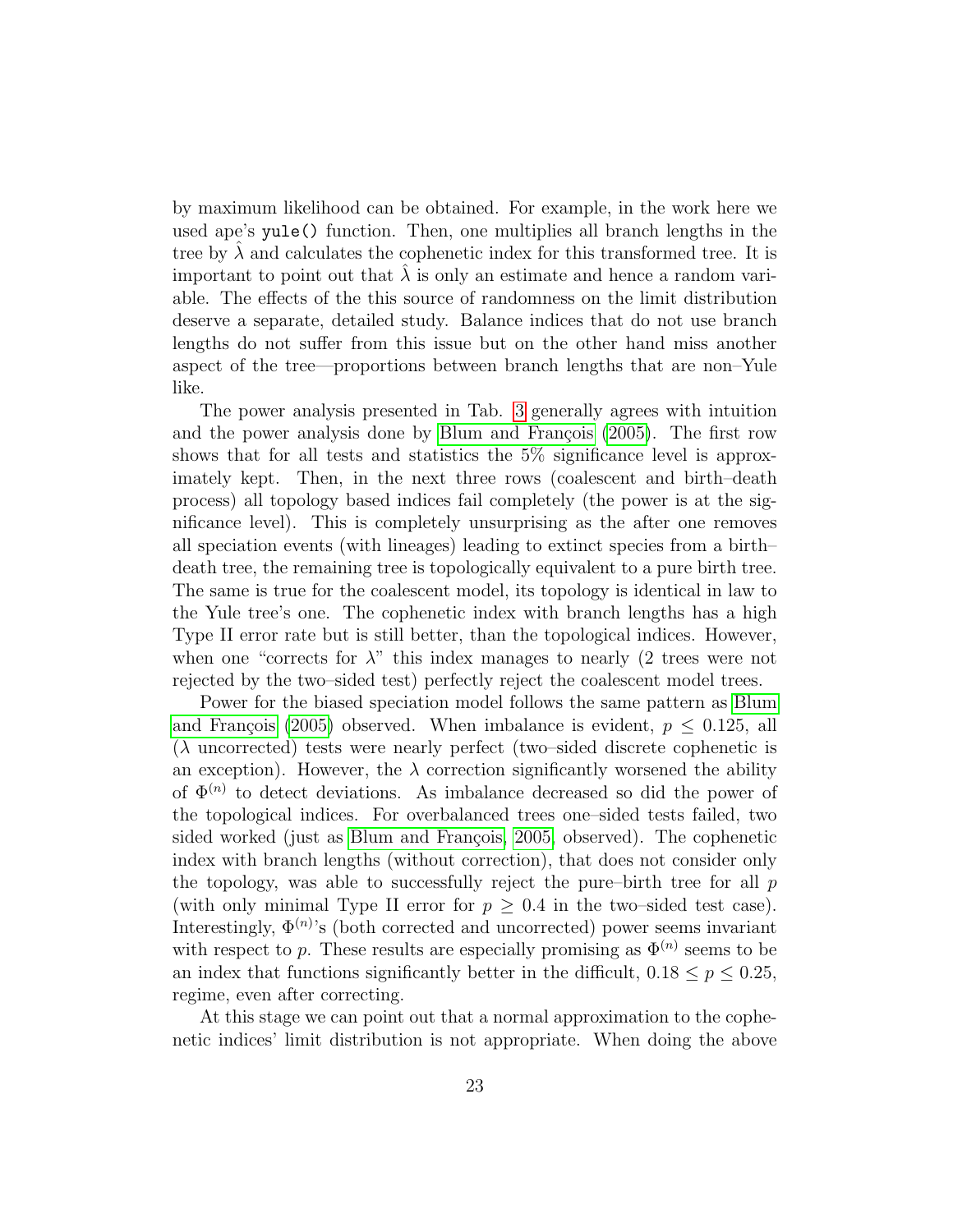power study we observed that when using the quantiles of the standard normal distribution the right–tailed test based on  $\Phi^{(n)}$  rejects 6.81% of Yule trees, based on  $\tilde{\Phi}^{(n)}$  rejects 7.03% of Yule trees, two–sided  $\Phi^{(n)}$  test rejects 4.87% of Yule trees and two–sided  $\tilde{\Phi}^{(n)}$  test rejects 4.66% of Yule trees. The Type I error rates of the two–sided tests are within the observed Monte Carlo errors (in Tab. [3\)](#page-21-0) but the right–tailed tests' Type I error are evidently inflated. This confirms that the right tail of the scaled cophenetic index is much heavier than normal.

In short the power study indicates that the cophenetic index with branch lengths should be considered as an option to detect deviations from the Yule tree. This is because it is able to use information from two sources—the topology and time (a needed direction of development, as indicated in Ch. 33 of [Felsenstein, 2004\)](#page-44-1). Actually, this is evident in the decomposition of Eq. [\(3\)](#page-4-2). The  $V_i^{(n)}$  $z_i^{(n)}$  describe the topology and the  $Z_i$ s branch lengths. With more information a more powerful testing procedure is possible. Deviations that are not topologically visible, e.g. biased speciation in the  $0.18 \le p \le 0.25$ regimes, are now detectable. To use  $\Phi^{(n)}$  one should correct for the effects of the speciation rate, as otherwise one merely detects deviations from the unit rate Yule tree. This correction is a mixed blessing. It can help or hinder detection.

### 4.3 Examples with empirical phylogenies

It is naturally interesting to ask how do the indices behave for phylogenies estimated from sequence data. Comparing a database of phylogenies, like TreeBase (<http://www.treebase.org>), with yet another index's distribution under the Yule model should not be expected to yield interesting results. The Yule model has been indicated as inadequate to describe the collection of TreeBase's trees (e.g. Blum and François, 2007). Therefore, we choose a particular study that estimated a tree and also reported a collection of posterior trees. [Sosa et al.](#page-45-11) [\(2016a\)](#page-45-11) is a recent work, providing all trees from BEAST's [\(Drummond and Rambaut, 2007\)](#page-44-12) output, well suited for such a purpose. [Sosa et al.](#page-45-11) [\(2016a\)](#page-45-11) estimate the evolutionary relationships between a set of 109 tree ferns species. They report a posterior set of 22498 phylogenies [\(Sosa](#page-45-12) [et al., 2016b\)](#page-45-12).

In Tab. [4](#page-24-0) we look what percentage of the trees from the posterior was accepted as being consistent with the Yule tree by the various tests and indices. It can be seen that the discrete cophenetic index has a high acceptance rate.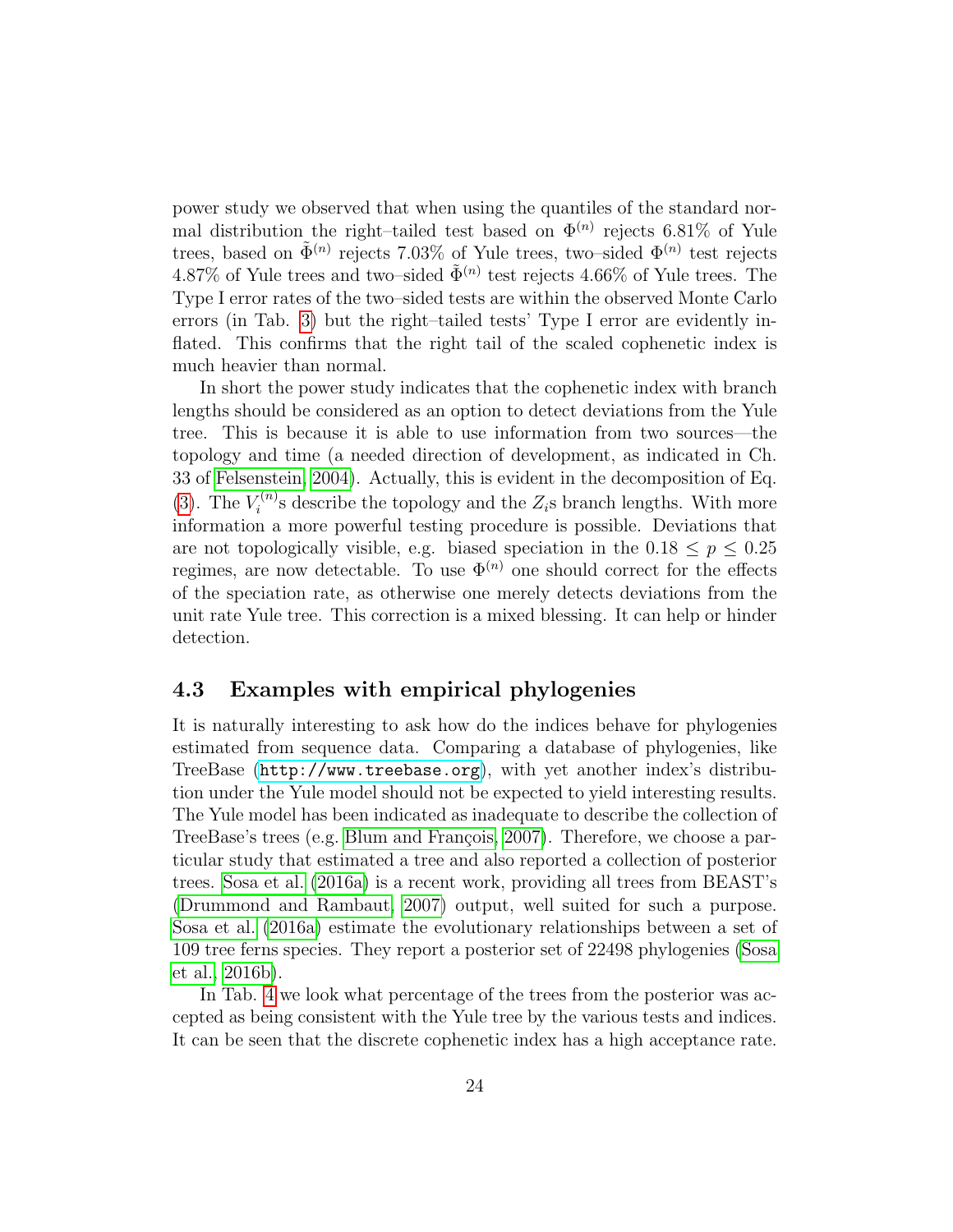The continuous one, which also takes into account branch lengths did not accept a single tree. However, this is lost when one corrects for the speciation rate (first ape's multi2di() was used to make the trees binary ones). Most tests and indices rejected the Yule tree for the maximum likelihood estimate of the phylogeny with some exceptions. The two–sided discrete cophenetic index test did not reject the null hypothesis of the pure–birth tree. Also after correcting for the speciation rate (estimated at  $\lambda = 0.023$ ), neither test based on the continuous cophenetic index rejected the Yule tree. Therefore, one should conclude (based on the "topological balances") that the Yule tree null hypothesis can be rejected for this clade of plants.

|      | Sackin's       | Colless' |  | Ф                                                   | Ф |            |
|------|----------------|----------|--|-----------------------------------------------------|---|------------|
|      | Sackin's 2 $>$ |          |  | $\sim$ 2 $\sim$                                     |   | $\gamma c$ |
| 0.03 | 0.109          |          |  | $0.019$ $0.062$ $0.385$ $0.559$ 0 $0.974$ 0 $0.995$ |   |            |

<span id="page-24-0"></span>Table 4: Percentage of trees from [Sosa et al.](#page-45-12) [\(2016b\)](#page-45-12)'s set of posterior trees accepted as Yule trees by the various tests and indices. Columns with ">" label indicate right–tailed test and with label "2" the two–sided test. The critical regions for the cophenetic indices were taken from the pooled esti-mates in Tab. [1.](#page-17-0) The superscript  $c$  indicates tests, where the trees were corrected for the speciation rate through multiplying all branch lengths with  $\lambda$ . Ape's yule() function returned an average over all trees estimate of  $\lambda$ of 0.023 with variance  $2.988 \cdot 10^{-6}$ . Each tree's branches were scaled by its particular  $\lambda$  estimate. Each tree was first transformed by ape's multi2di() into a binary one.

We also followed Blum and François [\(2005\)](#page-43-0) in looking at [Yusim et al.](#page-46-5)  $(2001)$ 's phylogeny of the human immunodeficiency virus type 1 (HIV–1) group M gene sequences, available in the ape R package. The phylogeny consists of 193 tips and Blum and François [\(2005\)](#page-43-0) could not reject the null hypothesis of the pure–birth tree (using Sackin's index amongst others). After pruning the tree to keep "only the old internal branches that corresponded to the 30 oldest ancestors" they were able to reject the Yule tree. They conclude that the "results probably indicate a change in the evolutionary rate during the evolution which had more impact on cladogenesis during the early expansion of the virus." Repeating their experiment we find that only the two versions of the cophenetic index point to a deviation but only in the two–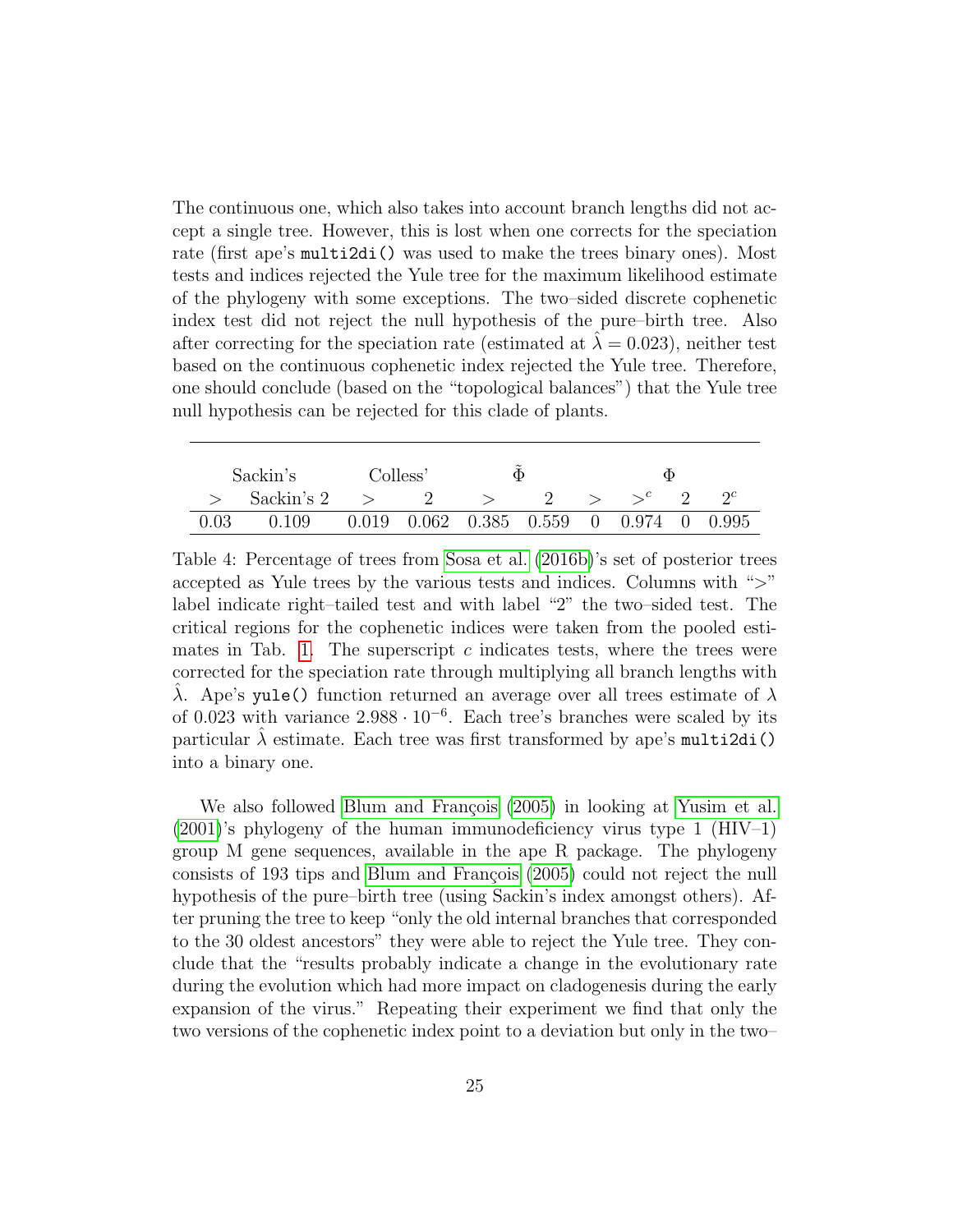sided test (see Tab. [5\)](#page-25-1). Based only on the  $\tilde{\Phi}^{(n)}$ 's test and that it conflicts with the conclusions of Sackin's and Colless' one should not draw any conclusions. However, as  $\Phi^{(n)}$ 's test indicates a deviation, we can be inclined to reject the null hypothesis of the Yule tree. This is further strengthened by the fact that the significance remains after the correction for  $\lambda$ . Even though the topology as a whole seems consistent with the pure–birth tree the branch lengths are not. The fact that only the two–sided test rejected the Yule tree indicates that the HIV phylogeny is over–balanced in comparison to a pure–birth tree. In fact, in the biased speciation model tree over–balance is observed for values of p close to 0.5 (Blum and François, 2005). Such trees have a declining speciation rate as they grow and hence this supports [Blum](#page-43-0) and François [\(2005\)](#page-43-0)'s aforementioned explanation.

<span id="page-25-1"></span>

| Sackin's Colless' |                                                                                  |  |  |
|-------------------|----------------------------------------------------------------------------------|--|--|
|                   | $0.823^{-,-}$ $0.993^{-,-}$ $-1.689^{-,*}$ $-1.765^{-,*}$ $-1.602^{-,*}$ $9.313$ |  |  |

Table 5: Values of the normalized indices for [Yusim et al.](#page-46-5)  $(2001)$ 's  $HIV-1$ phylogeny. Above each index is an indication if the index deviates at the 5% significance level from the Yule tree, dash insignificant, asterisk significant. The first symbol concerns the right–tailed test, the second the two–sided test. The superscripted  $\Phi^c$  is calculated from the tree corrected for the speciation rate by multiplying all branch lengths by  $\lambda$ .

## <span id="page-25-0"></span>5 Almost sure behaviour of the cophenetic index

We study the asymptotic distributional properties of  $\Phi^{(n)}$  for the pure–birth tree model using techniques from our previous papers on branching Brownian and Ornstein–Uhlenbeck processes [\(Bartoszek, 2014;](#page-43-5) [Bartoszek and Sagitov,](#page-43-6) [2015a](#page-43-6)[,b;](#page-43-1) [Sagitov and Bartoszek, 2012\)](#page-45-5). We assume that the speciation rate of the tree is  $\lambda = 1$ . The key property we will use is that in the pure– birth tree case the time between two speciation events, k and  $k+1$  (the first speciation event is at the root), is  $\exp(k)$  distributed, as the minimum of k  $\exp(1)$  random variables. We furthermore, assume that the tree starts with a single species (the origin) that lives for  $\exp(1)$  time and then splits (the root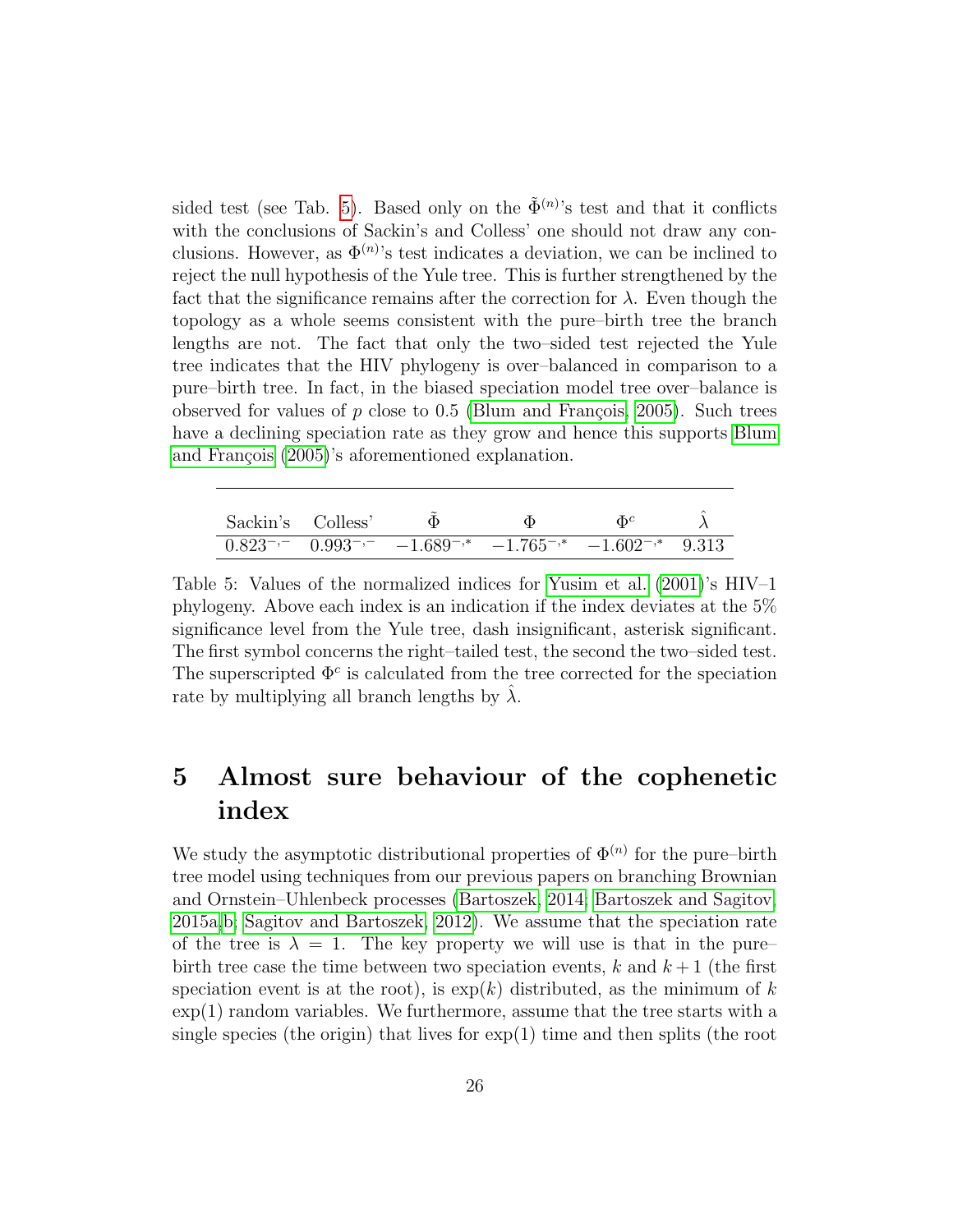of the tree) into two species. We consider a conditioned on  $n$  contemporary species tree. This conditioning translates into stopping the tree process just before the  $n + 1$  speciation event, i.e. the last interspeciation time is  $\exp(n)$ distributed. We introduce the notation that  $U^{(n)}$  is the height of the tree,  $\tau^{(n)}$  is the time to coalescent of two randomly selected tip species and  $T_k$  is the time between speciation events k and  $k + 1$  (see Fig. [3](#page-26-0) and [Bartoszek](#page-43-1) [and Sagitov, 2015b;](#page-43-1) [Sagitov and Bartoszek, 2012\)](#page-45-5).



<span id="page-26-0"></span>Figure 3: A pure–birth tree with the various time components marked on it. The between speciation times on this lineage are  $T_1$ ,  $T_2$ ,  $T_3 + T_4$  and  $T_5$ . If we "randomly sample" the pair of extant species "A" and "B", then the two nodes coalesced at time  $\tau^{(n)}$ .

Theorem 5.1 The cophenetic index is an increasing sequence of random variables,  $\Phi^{(n+1)} > \Phi^{(n)}$  and has the recursive representation

$$
\Phi^{(n+1)} = \Phi^{(n)} + nU^{(n)} - \sum_{i=1}^{n} \xi_i^{(n)} \sum_{i \neq j}^{n} \tau_{ij}^{(n)},
$$
\n(16)

where  $\xi_i^{(n)}$  $i<sup>(n)</sup>$  is an indicator random variable whether tip i split at the n-th speciation event.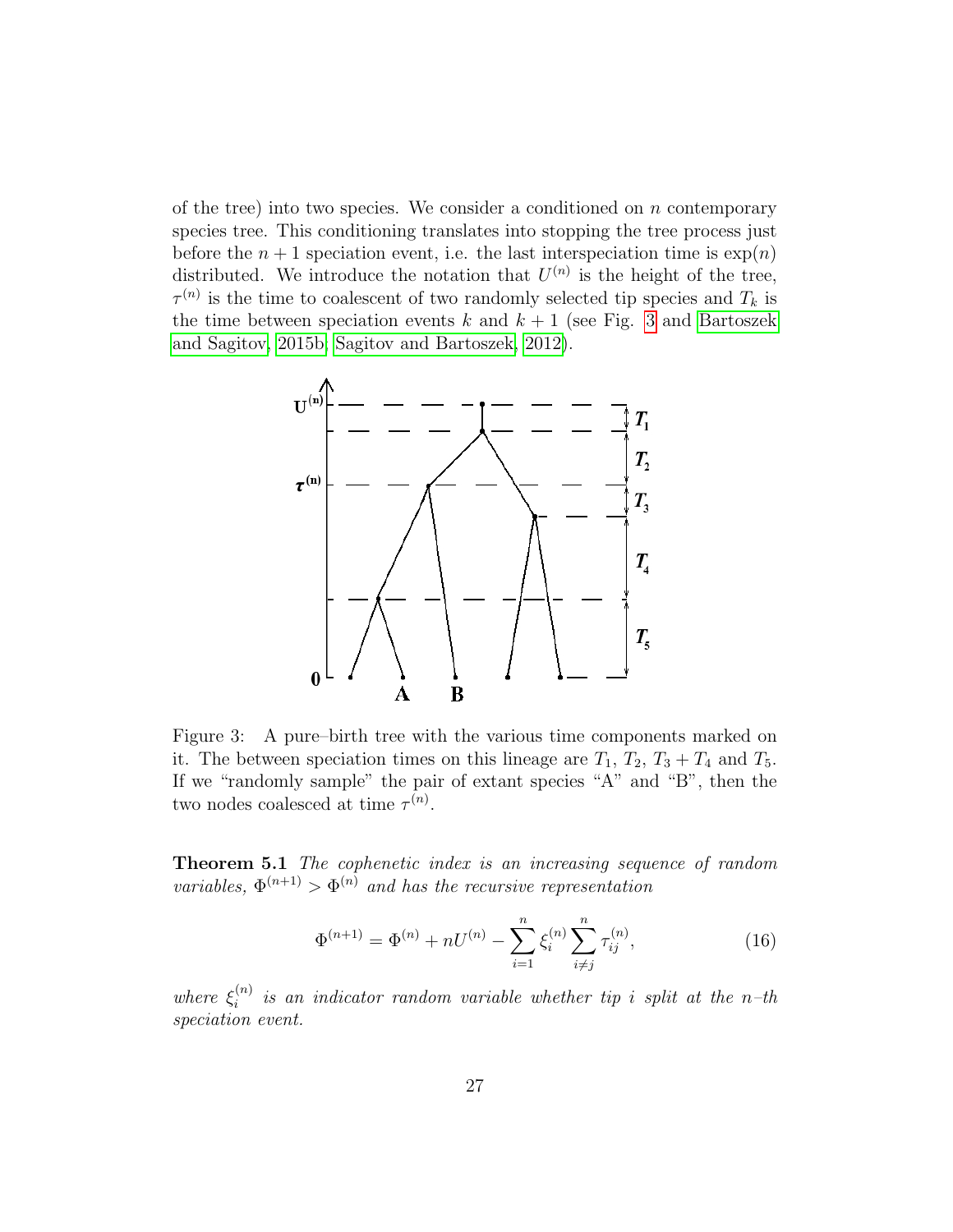PROOF From the definition we can see that

$$
\Phi^{(n)} = \sum_{1 \le i < j \le n} \left( U^{(n)} - \tau_{ij}^{(n)} \right) = {n \choose 2} \left( U^{(n)} - \mathrm{E} \left[ \tau^{(n)} | \mathcal{Y}_n \right] \right),
$$

where  $\tau_{ij}^{(n)}$  is the time to coalescent of tip species i and j. We now develop a recursive representation for the cophenetic index. First notice that when a new speciation occurs all coalescent times are extended by  $T_{n+1}$ , i.e.

$$
\sum_{1 \leq i < j \leq n+1} \tau_{ij}^{(n+1)} = \sum_{1 \leq i < j \leq n} \left( \tau_{ij}^{(n)} + T_{n+1} \right) + \sum_{i=1}^n \xi_i^{(n)} \sum_{i \neq j}^n \left( \tau_{ij}^{(n)} + T_{n+1} \right) + T_{n+1},
$$

where the "lone"  $T_{n+1}$  is the time to coalescent of the two descendants of the split tip. The vector  $(\xi_1^{(n)})$  $\binom{n}{1}, \ldots, \binom{n}{n}$  consists of  $n-1$  0s and exactly one 1 (a categorical distribution with  $n$  categories all with equal probability). For each *i* the marginal probability that  $\xi_i^{(n)}$  $i^{(n)}$  is 1 is  $1/n$ . We rewrite

$$
\sum_{1 \leq i < j \leq n+1} \tau_{ij}^{(n+1)} = \binom{n+1}{2} T_{n+1} \sum_{1 \leq i < j \leq n} \tau_{ij}^{(n)} + \sum_{i=1}^{n} \xi_i^{(n)} \sum_{i \neq j}^{n} \tau_{ij}^{(n)}
$$

and then obtain the recursive form

$$
\Phi^{(n+1)} = \binom{n+1}{2} U^{(n)} + \binom{n+1}{2} T_{n+1} - \binom{n+1}{2} T_{n+1} - \sum_{1 \le i < j \le n} \left( \tau_{ij}^{(n)} + T_{n+1} \right) \n- \sum_{i=1}^n \xi_i^{(n)} \sum_{i \ne j}^n \tau_{ij}^{(n)} \n= \binom{n+1}{2} U^{(n)} - \sum_{1 \le i < j \le n} \left( \tau_{ij}^{(n)} + T_{n+1} \right) - \sum_{i=1}^n \xi_i^{(n)} \sum_{i \ne j}^n \tau_{ij}^{(n)} \n= \Phi^{(n)} + nU^{(n)} - \sum_{i=1}^n \xi_i^{(n)} \sum_{i \ne j}^n \tau_{ij}^{(n)}.
$$

Obviously,  $\Phi^{(n+1)} > \Phi^{(n)}$ .

PROOF of Theorem [2.4.](#page-3-0) Obviously

$$
W_{n+1} = \frac{n-1}{n+1}W_n + \frac{2}{n+1}U^{(n)} - \binom{n+1}{2}^{-1} \sum_{i=1}^n \xi_i^{(n)} \sum_{i \neq j}^n \tau_{ij}^{(n)}
$$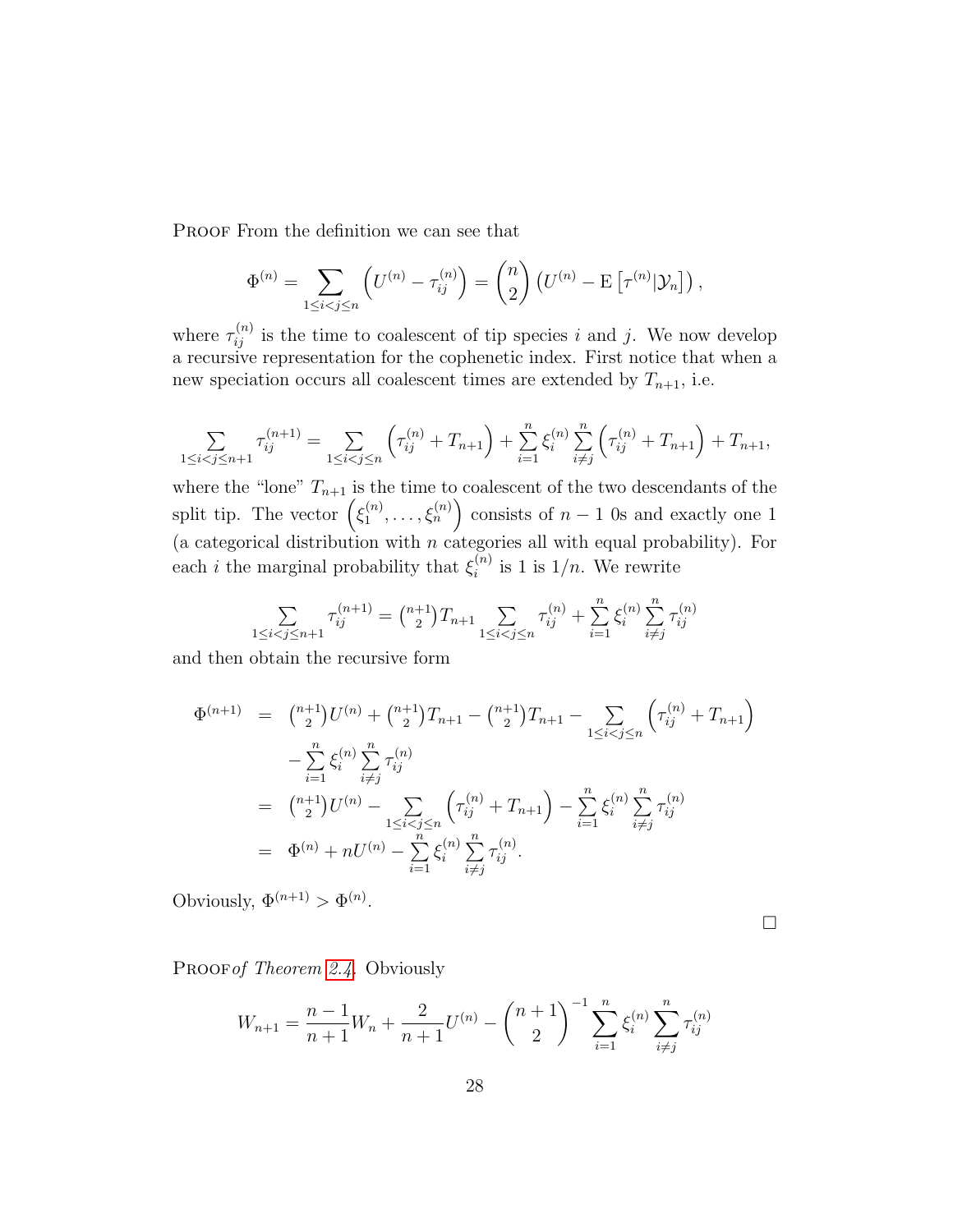and

$$
E[W_{n+1}|\mathcal{Y}_n] = \frac{n-1}{n+1}W_n + \binom{n+1}{2}^{-1} \left( nU^{(n)} - \frac{1}{n} \sum_{i=1}^n \sum_{i \neq j}^{n} \tau_{ij}^{(n)} \right)
$$
  
\n
$$
= \frac{n-1}{n+1}W_n + \binom{n+1}{2}^{-1} \frac{2}{n} \left( \frac{n^2}{2} U^{(n)} - \sum_{i < j}^{n} \tau_{ij}^{(n)} \right)
$$
  
\n
$$
= \frac{n-1}{n+1}W_n + \binom{n+1}{2}^{-1} \frac{2}{n} \left( \binom{n}{2} W_n + \frac{n}{2} U^{(n)} \right)
$$
  
\n
$$
= \left( \frac{n-1}{n+1} + \binom{n+1}{2}^{-1} \frac{2}{n} \binom{n}{2} W_n + \binom{n+1}{2}^{-1} U^{(n)}
$$
  
\n
$$
= \frac{(n-1)(n+2)}{n(n+1)} W_n + \binom{n+1}{2}^{-1} U^{(n)}
$$
  
\n
$$
= W_n + \binom{n+1}{2}^{-1} (U^{(n)} - W_n) = W_n + \binom{n+1}{2}^{-1} (U^{(n)} - \binom{n}{2}^{-1} \Phi^{(n)})
$$
  
\n
$$
= W_n + \binom{n+1}{2}^{-1} \left( U^{(n)} - \binom{n}{2}^{-1} \binom{n}{2} (U^{(n)} - \mathbf{E} \left[ \tau^{(n)} | \mathcal{Y}_n \right] \right) \right) > W_n.
$$

Hence,  $W_n$  is a positive submartingale with respect to  $\mathcal{Y}_n$ . Notice that

$$
\mathbb{E}\left[W_n^2\right] = \mathbb{E}\left[(U^{(n)} - \mathbb{E}\left[\tau^{(n)}|\mathcal{Y}_n\right])^2\right] \le \mathbb{E}\left[(U^{(n)} - \tau^{(n)})^2\right].
$$

Then, using the general formula for the moments of  $U^{(n)} - \tau^{(n)}$  (Appendix A, [Bartoszek and Sagitov, 2015b\)](#page-43-1), we see that

$$
\begin{split} \mathcal{E}\left[ (U^{(n)} - \tau^{(n)})^2 \right] &= 2 \frac{n+1}{n-1} \sum_{j=1}^{n-1} \frac{1}{(j+1)(j+2)} \left( H_{j,1}^2 + H_{j,2} \right) \\ &= 2 \frac{n+1}{n-1} \left( \frac{n}{n+1} H_{n,2} - \frac{n}{n+1} - \frac{H_{n,2}}{n+1} + \sum_{j=1}^{n-1} \frac{H_{j,1}^2}{(j+1)(j+2)} \right) \nearrow \frac{2}{3} \pi^2. \end{split}
$$

Hence,  $E[W_n]$  and  $E[W_n^2]$  are  $O(1)$  and by the martingale convergence theorem  $W_n$  converges almost surely and in  $L^2$  to a finite first and second moment random variable.

 $\Box$ 

**Corollary 5.2**  $W_n$  has finite third moment and is  $L^3$  convergent.

PROOF We first recall the  $W_n$  is positive. Using the general formula for the moments of  $U^{(n)} - \tau^{(n)}$  again we see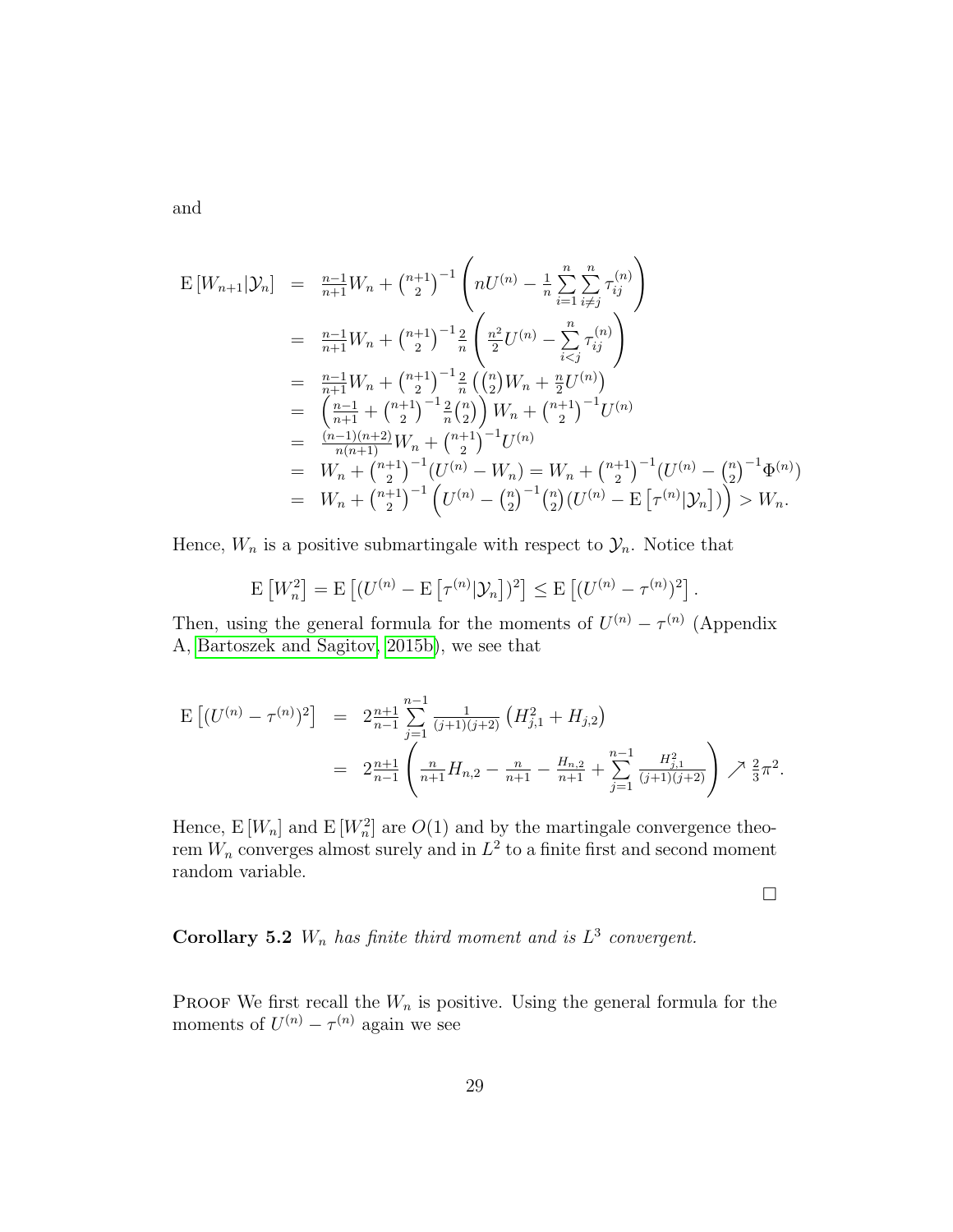$$
\begin{split} \mathcal{E}\left[ (U^{(n)} - \mathcal{E}\left[ \tau^{(n)} | \mathcal{Y}_n \right])^3 \right] &\leq \mathcal{E}\left[ (U^{(n)} - \tau^{(n)})^3 \right] \\ &= 2\frac{n+1}{n-1} \sum_{j=1}^{n-1} \frac{1}{(j+1)(j+2)} \left( H_{j,1} + 3H_{j,1} + 3H_{j,2} + H_{j,3} \right) \\ &< 16\frac{n+1}{n-1} \sum_{j=1}^{n-1} \frac{H_{j,1}}{(j+1)(j+2)} \\ &= 16\frac{n+1}{n-1} \frac{n-H_{n,1}}{n+1} = 16\frac{n-H_{n,1}}{n-1} \nearrow 16. \end{split}
$$

This implies that  $E[W_n^3] = O(1)$  and hence  $L^3$  convergence and finiteness of the third moment.

Remark 5.3 Notice that we (Appendix A, [Bartoszek and Sagitov, 2015b\)](#page-43-1) made a typo in the general formula for the cross moment of

$$
\mathbf{E}\left[ (U^{(n)} - \tau^{(n)})^m \tau^{(n)^r} \right].
$$

The  $(-1)^{m+r}$  should not be there, it will cancel with the  $(-1)^{m+r}$  from the derivative of the Laplace transform.

PROOF of Theorem [2.7.](#page-4-0) We write  $W_n$  as

$$
W_n = U^{(n)} - \mathbf{E} \left[ \tau^{(n)} | \mathcal{Y}_n \right] = \mathbf{E} \left[ U^{(n)} - \tau^{(n)} | \mathcal{Y}_n \right] = \mathbf{E} \left[ \sum_{k=1}^{n-1} 1_k^{(n)} \sum_{i=1}^k T_i | \mathcal{Y}_n \right]
$$
  
\n
$$
= \mathbf{E} \left[ \sum_{i=1}^{n-1} T_i \sum_{k=i}^{n-1} 1_k^{(n)} | \mathcal{Y}_n \right] = \sum_{i=1}^{n-1} T_i \sum_{k=i}^{n-1} \mathbf{E} \left[ 1_k^{(n)} | \mathcal{Y}_n \right]
$$
  
\n
$$
= \sum_{i=1}^{n-1} \left( \frac{1}{i} \sum_{k=i}^{n-1} \mathbf{E} \left[ 1_k^{(n)} | \mathcal{Y}_n \right] \right) Z_i = \sum_{i=1}^{n-1} V_i^{(n)} Z_i,
$$

where  $Z_1, \ldots, Z_{n-1}$  are i.i.d. exp(1) random variables.

 $\Box$ 

 $\Box$ 

Remark 5.4 We notice that we may equivalently rewrite

$$
W_n = \sum_{k=1}^{n-1} \mathbb{E}\left[1_k^{(n)}|\mathcal{Y}_n\right] \left(\sum_{i=1}^k T_i\right) = \sum_{k=1}^{n-1} \mathbb{E}\left[1_k^{(n)}|\mathcal{Y}_n\right] \left(\sum_{i=1}^k \frac{1}{i} Z_i\right). \tag{17}
$$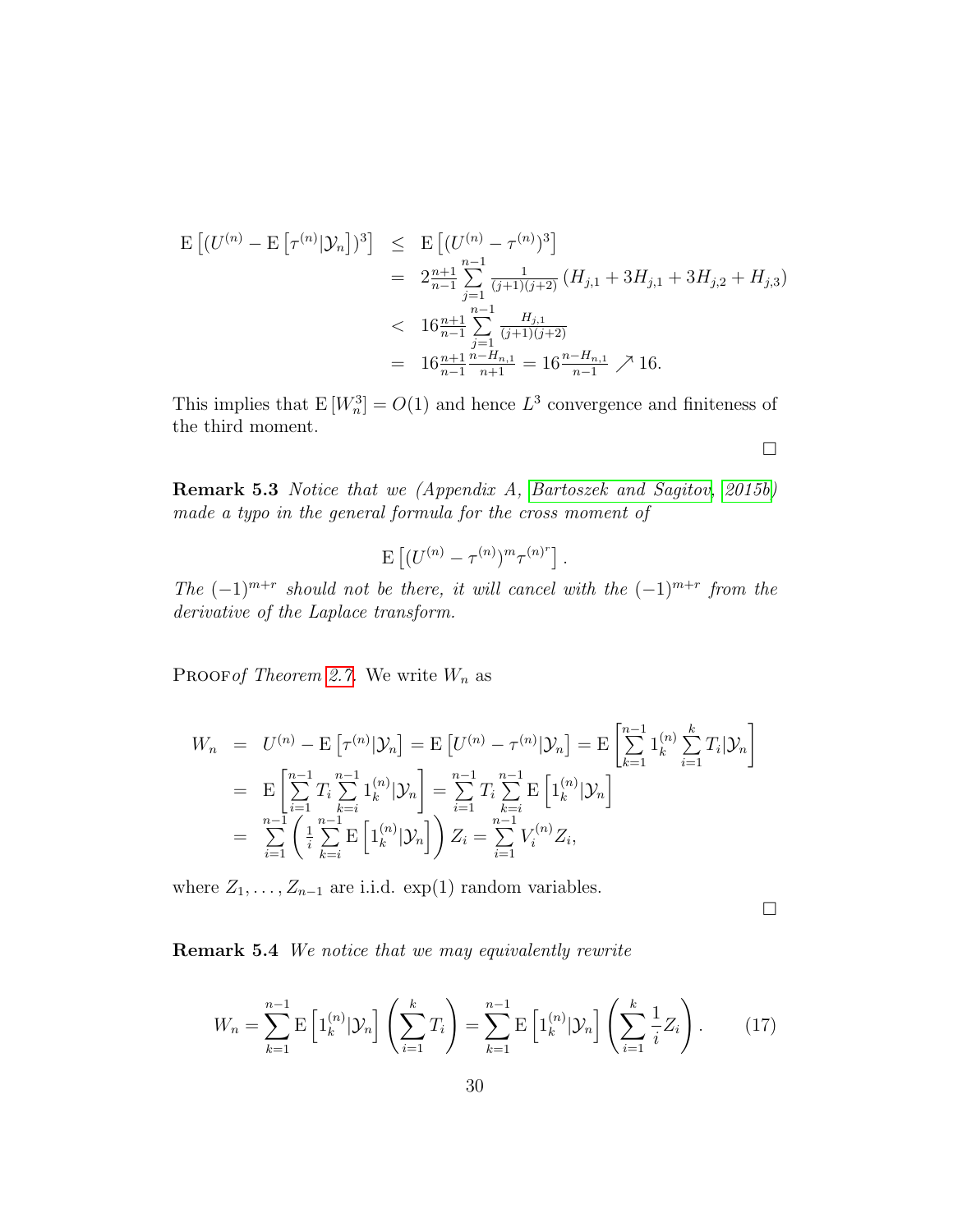The above and Eq. [\(3\)](#page-4-2) are very elegant representations of the cophenetic index with branch lengths. They explicitly describe the way the cophenetic index is constructed from a given tree.

PROOF of Theorem [2.11.](#page-5-1) The argumentation is analogous to the proof of Thm. [2.4](#page-3-0) by using the recursion

$$
\tilde{\Phi}^{(n+1)} = \tilde{\Phi}^{(n)} + \sum_{i=1}^{n} \xi_i^{(n)} \left( \sum_{i \neq j}^{n} \tilde{\phi}_{ij} + \Upsilon_i^{(n)} \right),
$$

where  $\Upsilon_i^{(n)}$  is the number of nodes on the path from the root (or appropriately origin) of the tree to tip  $i$ , (see also [Bartoszek, 2014,](#page-43-5) esp. Fig. A.8). An alternative proof for almost sure convergence can be found in Section [7.1.](#page-39-2)

 $\Box$ 

## <span id="page-30-0"></span>6 Second order properties

In this Section we prove a series of rather technical Lemmata and Theorems concerning the second order properties of  $1_k^{(n)}$ ,  $V_i^{(n)}$  $\zeta_i^{(n)}$  and  $W_n$ . Even though we will not obtain any weak limit, the derived properties do give insight on the delicate behaviour of  $W_n$  and also show that no "simple" limit, e.g. Eq. [\(4\)](#page-4-3), is possible. To obtain our results we used Mathematica 9.0 for Linux x86 (64–bit) running on Ubuntu 12.04.5 LTS to evaluate the required sums in closed forms. The Mathematica code is available as an appendix to this paper.

#### Lemma 6.1

$$
\text{Var}\left[1_k^{(n)}\right] = 2\frac{n+1}{n-1}\frac{1}{(k+1)(k+2)}\left(1 - 2\frac{n+1}{n-1}\frac{1}{(k+1)(k+2)}\right) \tag{18}
$$

**PROOF** 

$$
\begin{array}{rcl} \text{Var} \left[ 1_k^{(n)} \right] & = & \text{E} \left[ 1_k^{(n)^2} \right] - \text{E} \left[ 1_k^{(n)} \right]^2 = \pi_{n,k} - \pi_{n,k}^2 = \pi_{n,k} (1 - \pi_{n,k}) \\ & = & 2 \frac{n+1}{n-1} \frac{1}{(k+1)(k+2)} \left( 1 - 2 \frac{n+1}{n-1} \frac{1}{(k+1)(k+2)} \right). \end{array}
$$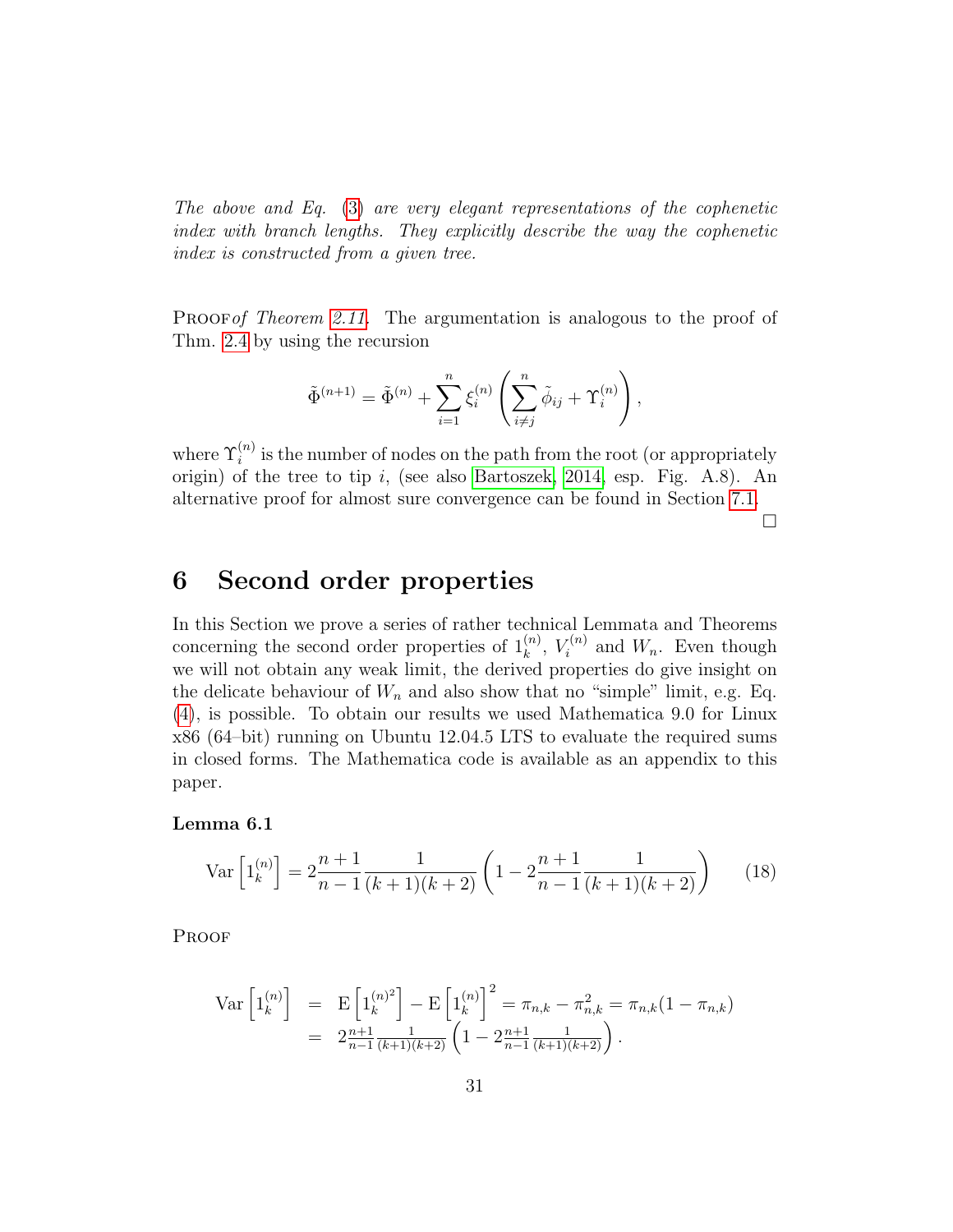$\Box$ The following lemma is an obvious consequence of the definition of  $1_k^{(n)}$ . **Lemma 6.2** For  $k_1 \neq k_2$ 

$$
Cov\left[1_{k_1}^{(n)}, 1_{k_2}^{(n)}\right] = -\pi_{n,k_1}\pi_{n,k_2} = \frac{(-4)(n+1)^2}{(n-1)^2(k_1+1)(k_1+2)(k_2+1)(k_2+2)}.
$$
\n(19)

<span id="page-31-0"></span>Lemma 6.3

$$
\text{Var}\left[\mathbf{E}\left[1_k^{(n)}|\mathcal{Y}_n\right]\right] = 4 \frac{n+1}{n(n-1)^2} \frac{(n-(k+1))(n(3k^2+5k-4)-(k^2-k-8))}{(k+1)^2(k+2)^2(k+3)(k+4)}.\tag{20}
$$

PROOF Obviously

$$
\operatorname{Var}\left[\mathrm{E}\left[1_k^{(n)}|\mathcal{Y}_n\right]\right] = \mathrm{E}\left[\mathrm{E}\left[1_k^{(n)}|\mathcal{Y}_n\right]^2\right] - \mathrm{E}\left[\mathrm{E}\left[1_k^{(n)}|\mathcal{Y}_n\right]\right]^2.
$$

We notice (as [Bartoszek and Sagitov, 2015b;](#page-43-1) [Bartoszek, 2016,](#page-43-7) in Lemmata 11 and 2 respectively) that we may write

$$
\mathrm{E}\left[\mathrm{E}\left[\mathrm{1}_{k}^{(n)}|\mathcal{Y}_{n}\right]^{2}\right]=\mathrm{E}\left[\mathrm{1}_{k,1}^{(n)}\mathrm{1}_{k,2}^{(n)}\right],
$$

where  $1_{k,1}^{(n)}$ ,  $1_{k,2}^{(n)}$  are two independent copies of  $1_k^{(n)}$ , i.e. we sample a pair of tips twice and ask if both pairs coalesced at the  $k$ -th speciation event. There are three possibilities, we (i) drew the same pair, (ii) drew two pairs sharing a single node or (iii) drew two disjoint pairs. Event (i) occurs with probability  $\binom{n}{2}$  $\binom{n}{2}^{-1}$ , (ii) with probability  $2(n-2)\binom{n}{2}$  $\binom{n}{2}^{-1}$  and (iii) with probability  $\binom{n-2}{2}$  $\binom{-2}{2}\binom{n}{2}^{-1}$ . As a check notice that  $1+2(n-2)+\binom{n-2}{2}$  $\binom{-2}{2} = \binom{n}{2}$  $n \choose 2$ . In case (i)  $1_{k,1}^{(n)} = 1_{k,2}^{(n)}$ , hence writing informally

$$
E\left[1_{k,1}^{(n)}1_{k,2}^{(n)}|(i)\right] = E\left[1_{k}^{(n)}\right] = \pi_{n,k}.
$$

To calculate cases (ii) and (iii) we visualize the situation in Fig. [4](#page-32-0) and recall the proof of [Bartoszek and Sagitov](#page-43-1) [\(2015b\)](#page-43-1)'s Lemma 1. Using Mathematica we obtain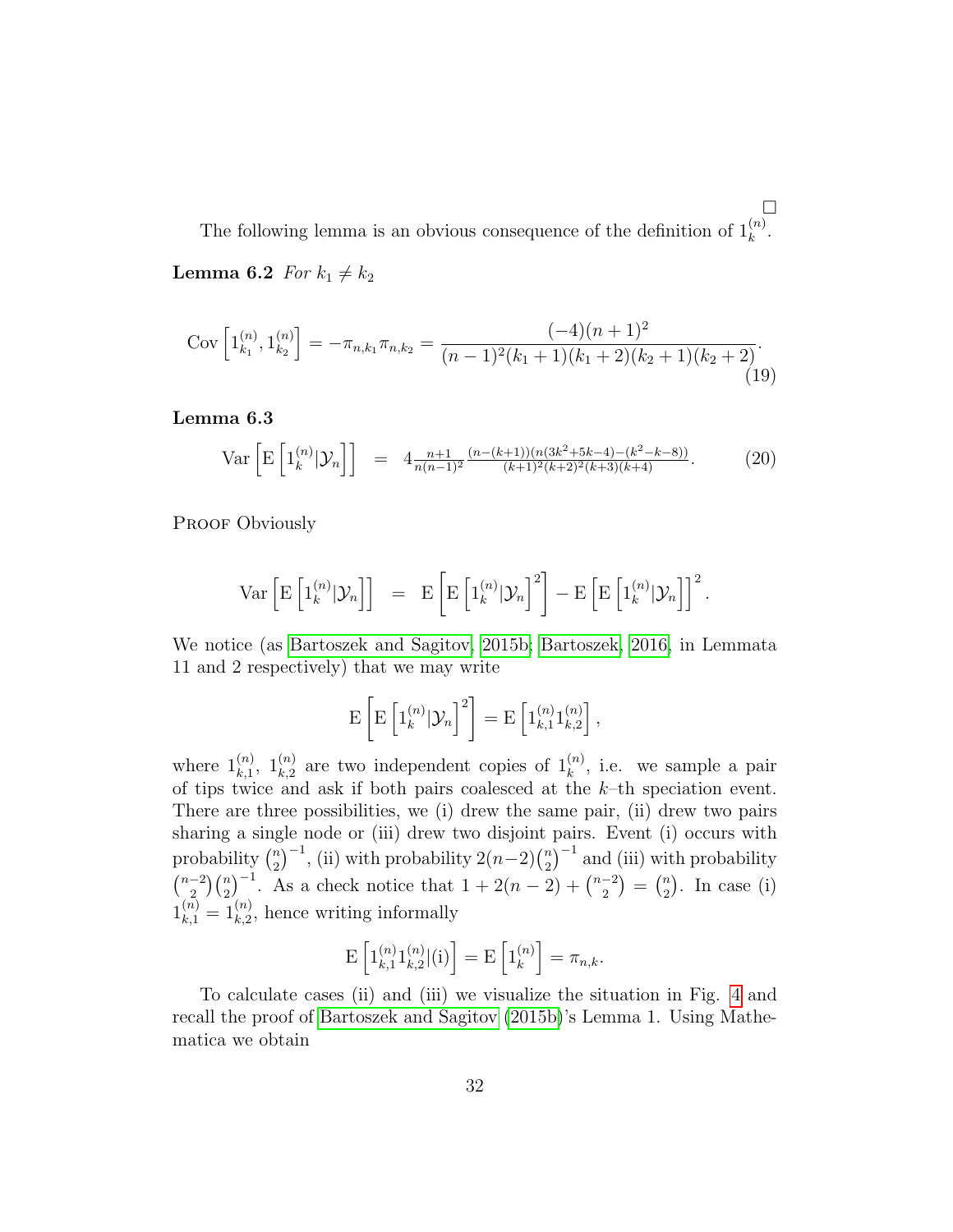

<span id="page-32-0"></span>Figure 4: The three possible cases when drawing two random pairs of tip species that coalesce at the  $k$ -th speciation event. In the picture we "randomly draw" pairs  $(A, B)$  and  $(C, D)$ .

$$
E\left[1_{k,1}^{(n)}1_{k,2}^{(n)}|(ii)\right] = \sum_{j=k+1}^{n-1} \left(1 - \frac{3}{\binom{n}{2}}\right) \dots \left(1 - \frac{3}{\binom{j+2}{2}}\right) \frac{1}{\binom{j+1}{2}} \left(1 - \frac{1}{\binom{j}{2}}\right) \dots \n\cdot \left(1 - \frac{1}{\binom{k+2}{2}}\right) \frac{1}{\binom{k+1}{2}} \n= 4 \frac{(n+1)}{(n-1)(n-2)} \frac{n-(k+1)}{(1+k)(2+k)(3+k)}.
$$

Similarly for case (iii)

$$
\mathbf{E}\left[1_{k,1}^{(n)}1_{k,2}^{(n)}|(\text{iii})\right] = \sum_{j_2=k+2}^{n-1} \sum_{j_1=k+1}^{j_2+1} \left(1 - \frac{6}{\binom{n}{2}}\right) \dots \left(1 - \frac{6}{\binom{j_2+2}{2}}\right) \frac{4}{\binom{j_2+1}{2}} \\
\cdot \left(1 - \frac{3}{\binom{j_2}{2}}\right) \dots \left(1 - \frac{3}{\binom{j_1+2}{2}}\right) \frac{1}{\binom{j_1+1}{2}} \left(1 - \frac{1}{\binom{j_1}{2}}\right) \dots \\
\cdot \left(1 - \frac{1}{\binom{k+2}{2}}\right) \frac{1}{\binom{k+1}{2}} \\
= 16 \frac{(n+1)}{(n-1)(n-2)(n-3)} \frac{(n-(k+1))(n-(k+2))}{(k+1)(k+2)(k+3)(k+4)}.
$$

We now put this together as

$$
\operatorname{Var}\left[\mathrm{E}\left[1_k^{(n)}|\mathcal{Y}_n\right]\right] = \binom{n}{2}^{-1}\pi_{n,k} + 2(n-2)\binom{n}{2}^{-1}\mathrm{E}\left[1_{k,1}^{(n)}1_{k,2}^{(n)}|(ii)\right] + \binom{n-2}{2}\binom{n}{2}^{-1}\mathrm{E}\left[1_{k,1}^{(n)}1_{k,2}^{(n)}|(iii)\right] - \pi_{n,k}^2
$$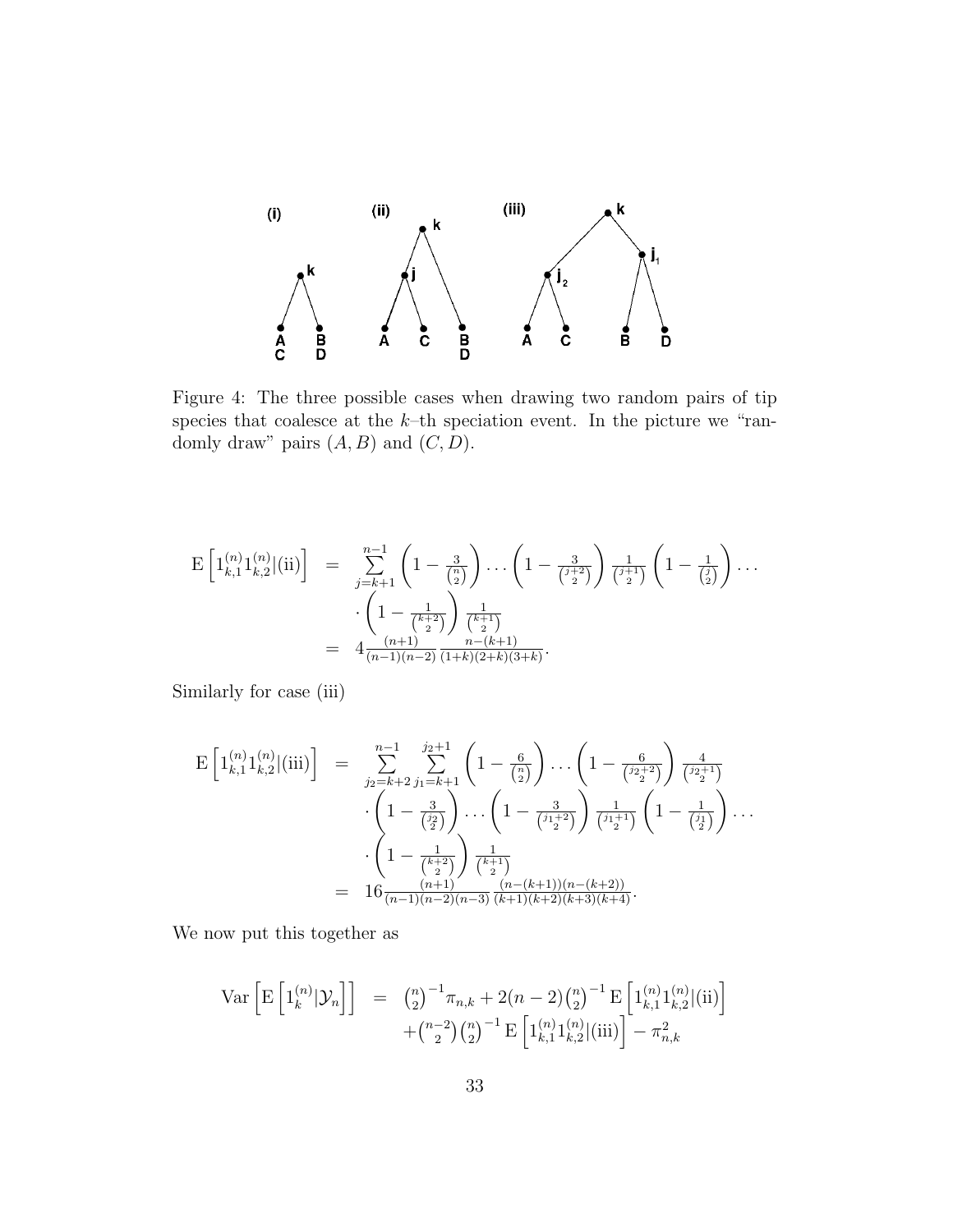and we obtain (through Mathematica)

$$
\operatorname{Var}\left[\mathrm{E}\left[1_k^{(n)}|\mathcal{Y}_n\right]\right] = 4\frac{n+1}{n(n-1)^2} \frac{(n-(k+1))(n(3k^2+5k-4)-(k^2-k-8))}{(k+1)^2(k+2)^2(k+3)(k+4)} + 4\frac{3k^2+5k-4}{(k+1)^2(k+2)^2(k+3)(k+4)}.
$$

 $\Box$ 

<span id="page-33-0"></span>Lemma 6.4 For  $k_1 < k_2$ 

$$
Cov\left[E\left[1_{k_2}^{(n)}|\mathcal{Y}_n\right], E\left[1_{k_1}^{(n)}|\mathcal{Y}_n\right]\right] = \frac{(-8)(n+1)}{n(n-1)^2} \frac{(3n-(k_2-2))(n-(k_2+1))}{(k_1+1)(k_1+2)(k_2+1)(k_2+2)(k_2+3)(k_2+4)}.
$$
\n(21)

PROOF Obviously

$$
Cov\left[E\left[1_{k_1}^{(n)}|\mathcal{Y}_n\right], E\left[1_{k_2}^{(n)}|\mathcal{Y}_n\right]\right] = E\left[E\left[1_{k_1}^{(n)}|\mathcal{Y}_n\right]E\left[1_{k_2}^{(n)}|\mathcal{Y}_n\right]\right] - E\left[1_{k_1}\right]E\left[1_{k_2}\right].
$$

We notice that

$$
\mathrm{E}\left[\mathrm{E}\left[\mathbb{1}_{k_1}^{(n)}|\mathcal{Y}_n\right]\mathrm{E}\left[\mathbb{1}_{k_2}^{(n)}|\mathcal{Y}_n\right]\right]=\mathrm{E}\left[\mathbb{1}_{k_1}^{(n)}\mathbb{1}_{k_2}^{(n)}\right],
$$

where  $1_{k_1}^{(n)}$ ,  $1_{k_2}^{(n)}$  are the indicator variables if two independently sampled pairs coalesced at speciation events  $k_1 < k_2$  respectively. There are now two possibilities represented in Fig. [5](#page-34-0) (notice that since  $k_1 \neq k_2$  the counterpart of event (i) in Fig. [4](#page-32-0) cannot take place). Event (ii) occurs with probability  $4/(n+1)$  and (iii) with probability  $(n-3)/(n+1)$ . Event (iii) can be divided into three "subevents".

Again we recall the proof of [Bartoszek and Sagitov](#page-43-1) [\(2015b\)](#page-43-1)'s Lemma 1 and we write informally for (ii) using Mathematica

$$
E\left[1_{k_1}^{(n)}1_{k_2}^{(n)}|(ii)\right] = \left(1 - \frac{3}{\binom{n}{2}}\right)\dots\left(1 - \frac{3}{\binom{k_2+2}{2}}\right)\frac{1}{\binom{k_2+1}{2}}\left(1 - \frac{1}{\binom{k_2}{2}}\right)\dots
$$

$$
\cdot\left(1 - \frac{1}{\binom{k_1+2}{2}}\right)\frac{1}{\binom{k_1+1}{2}}
$$

$$
= 4\frac{(n+1)(n+2)}{(n-1)(n-2)}\frac{1}{(k_1+1)(k_1+2)(k_2+2)(k_2+3)}.
$$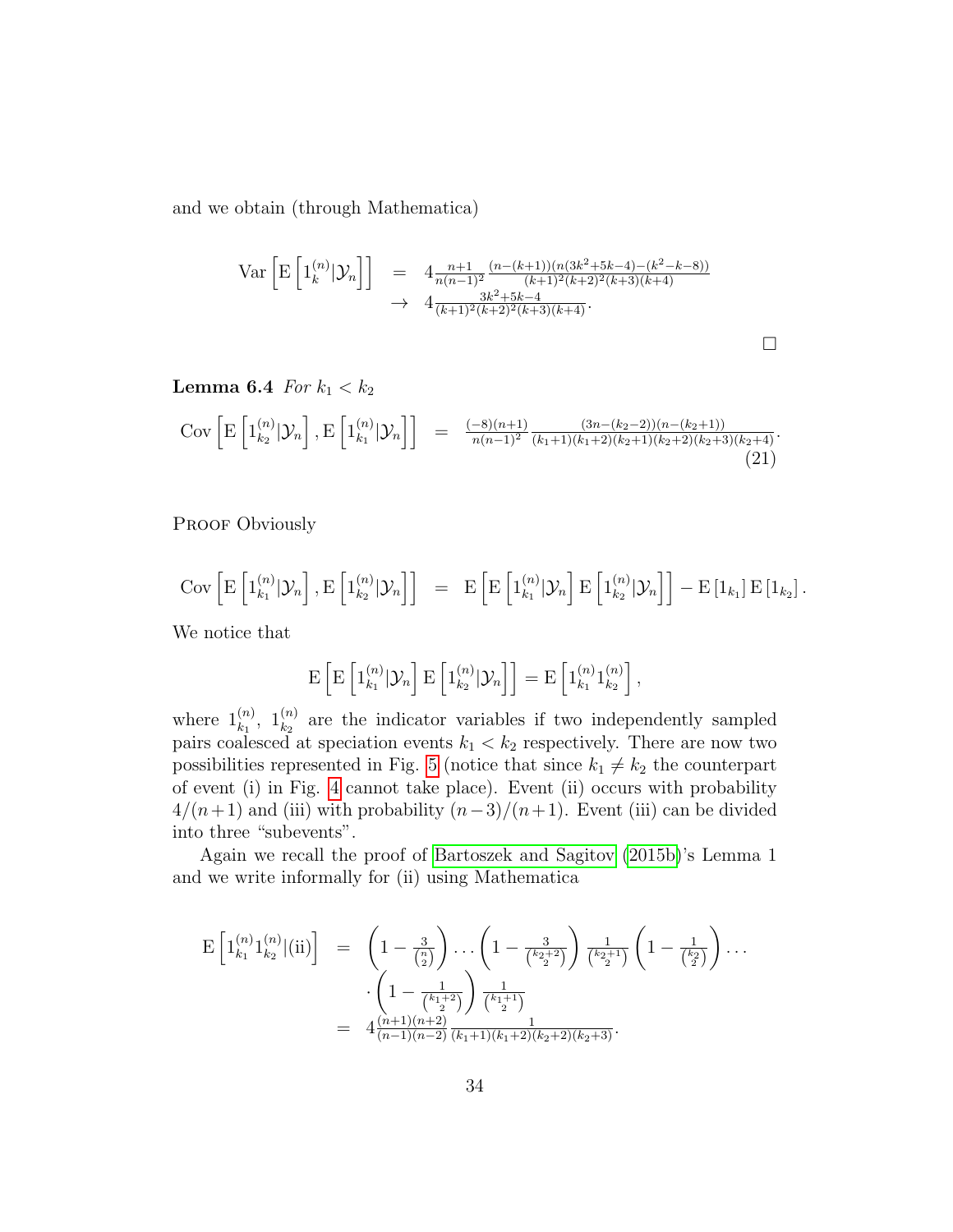

<span id="page-34-0"></span>Figure 5: The possible cases when drawing two random pairs of tip species that coalesce at speciation events  $k_1 < k_2$  respectively. In the picture we "randomly draw" pairs  $(A, B)$  and  $(C, D)$ .

In the same way for the subcases of (iii)

$$
E\left[1_{k_1}^{(n)}1_{k_2}^{(n)}\middle|\left(iii\right)\right] = \left(1 - \frac{6}{\binom{n}{2}}\right)\cdots\left(1 - \frac{6}{\binom{k_2+2}{2}}\right)\frac{1}{\binom{k_2+1}{2}}
$$

$$
\cdot\left(1 - \frac{3}{\binom{k_2}{2}}\right)\cdots\left(1 - \frac{3}{\binom{k_1+2}{2}}\right)\frac{1}{\binom{k_1+1}{2}}
$$

$$
+ \sum_{j=k_1+1}^{k_2-1}\left(1 - \frac{6}{\binom{n}{2}}\right)\cdots\left(1 - \frac{6}{\binom{k_2+2}{2}}\right)\frac{1}{\binom{k_2+1}{2}}
$$

$$
\cdot\left(1 - \frac{3}{\binom{k_2}{2}}\right)\cdots\left(1 - \frac{3}{\binom{j+2}{2}}\right)\frac{2}{\binom{j+1}{2}}\left(1 - \frac{1}{\binom{j}}\right)\cdots\left(1 - \frac{1}{\binom{k_1+2}{2}}\right)\frac{1}{\binom{k_1+1}{2}}
$$

$$
+ \sum_{j=k_2+1}^{n-1}\left(1 - \frac{6}{\binom{n}{2}}\right)\cdots\left(1 - \frac{6}{\binom{j+2}{2}}\right)\frac{4}{\binom{j+1}{2}}
$$

$$
\cdot\left(1 - \frac{3}{\binom{j}{2}}\right)\cdots\left(1 - \frac{3}{\binom{k_2+2}{2}}\right)\frac{2}{\binom{j+1}{2}}
$$

$$
\cdot\left(1 - \frac{3}{\binom{j}{2}}\right)\cdots\left(1 - \frac{3}{\binom{k_2+2}{2}}\right)\frac{2}{\binom{k_2+1}{2}}\left(1 - \frac{1}{\binom{k_2}{2}}\right)\cdots\left(1 - \frac{1}{\binom{k_1+2}{2}}\right)\frac{1}{\binom{k_1+1}{2}}
$$

$$
= 4\frac{(n+2)(n+1)}{(n-1)(n-2)(n-3)}\frac{n(k_1+1)(k_1+2)(k_2+2)(k_2+3)(k_2+4)}{(k_2+1)(k_1+2)(k_2+2)(k_2+3)(k_2+4)}.
$$

We now put this together as

$$
\text{Cov}\left[\mathrm{E}\left[1_{k_1}^{(n)}|\mathcal{Y}_n\right],\mathrm{E}\left[1_{k_2}^{(n)}|\mathcal{Y}_n\right]\right] = 2(n-2)\binom{n}{2}^{-1}\mathrm{E}\left[1_{k_1}^{(n)}1_{k_2}^{(n)}|(\mathrm{ii})\right] + \binom{n-2}{2}\binom{n}{2}^{-1}\mathrm{E}\left[1_{k_1}^{(n)}1_{k_2}^{(n)}|(\mathrm{iii})\right] - \pi_{n,k_1}\pi_{n,k_2}
$$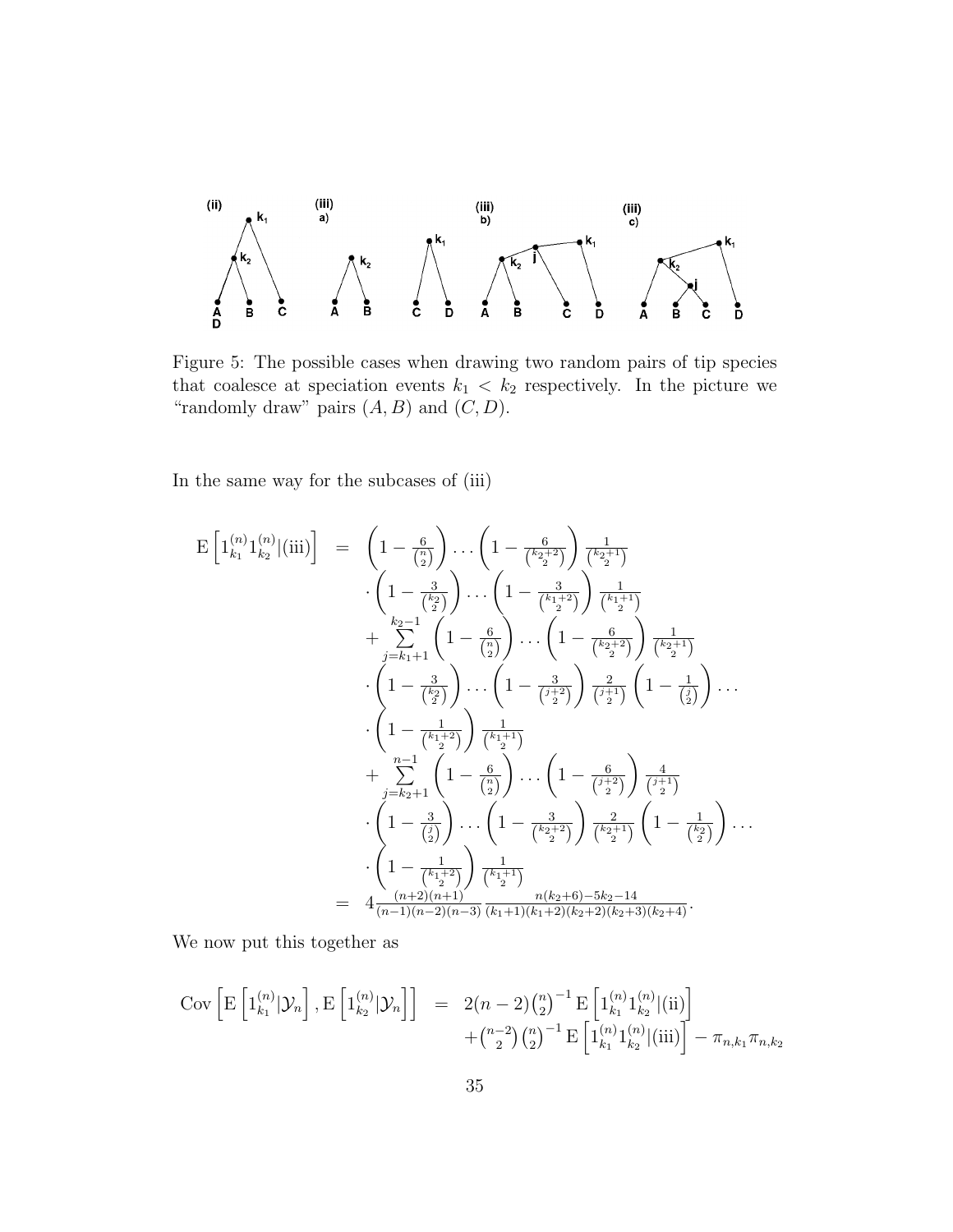and we obtain

$$
\begin{array}{rcl}\n\text{Cov}\left[\mathrm{E}\left[1_{k_1}^{(n)}|\mathcal{Y}_n\right],\mathrm{E}\left[1_{k_2}^{(n)}|\mathcal{Y}_n\right]\right] &=& \frac{(-8)(n+1)}{n(n-1)^2} \frac{(3n-(k_2-2))(n-(k_2+1))}{(k_1+1)(k_1+2)(k_2+1)(k_2+2)(k_2+3)(k_2+4)} \\
&\to & \left(-24\right) \frac{1}{(k_1+1)(k_1+2)(k_2+1)(k_2+2)(k_2+3)(k_2+4)}.\n\end{array}
$$

<span id="page-35-1"></span>Theorem 6.5

$$
E\left[V_i^{(n)}\right] = 2\frac{1}{n-1}\frac{n-i}{i(i+1)}
$$
\n<sup>(22)</sup>

PROOF We immediately have

$$
E\left[V_i^{(n)}\right] = \frac{1}{i} \sum_{k=i}^{n-1} E\left[E\left[1_k^{(n)}|\mathcal{Y}_n\right]\right]
$$
  
\n
$$
= 2\frac{n+1}{n-1} \frac{1}{i} \sum_{\substack{k=i \\ k \neq i}}^{n-1} \frac{1}{(k+1)(k+2)}
$$
  
\n
$$
= 2\frac{1}{n-1} \frac{n-i}{i(i+1)}
$$
  
\n
$$
\rightarrow \frac{2}{i(i+1)}.
$$

 $\Box$ 

<span id="page-35-0"></span>Theorem 6.6

$$
\text{Var}\left[V_i^{(n)}\right] = 4\frac{(n+1)}{n(n-1)^2} \frac{(n-i)(n-(i+1))(i-1)}{i^2(i+1)^2(i+2)(i+3)}\tag{23}
$$

PROOF We immediately may write using Lemmata [6.3,](#page-31-0) [6.4](#page-33-0) and Mathematica

$$
\begin{array}{rcl}\n\text{Var}\left[V_i^{(n)}\right] & = & \frac{1}{i^2} \left( \sum_{k=i}^{n-1} \text{Var}\left[\mathrm{E}\left[1_k^{(n)}|\mathcal{Y}_n\right]\right] + 2 \sum_{i=k_1 < k_2}^{n-1} \text{Cov}\left[\mathrm{E}\left[1_{k_1}^{(n)}|\mathcal{Y}_n\right], \mathrm{E}\left[1_{k_2}^{(n)}|\mathcal{Y}_n\right]\right] \right) \\
& = & \frac{4}{i^2} \left( \sum_{k=i}^{n-1} \frac{n+1}{n(n-1)^2} \frac{(n-(k+1))(n(3k^2+5k-4)-(k^2-k-8))}{(k+1)^2(k+2)^2(k+3)(k+4)} \right. \\
& \left. -4 \sum_{i=k_1 < k_2}^{n-1} \frac{(n+1)}{n(n-1)^2} \frac{(3n-(k_2-2))(n-(k_2+1))}{(k_1+1)(k_1+2)(k_2+1)(k_2+2)(k_2+3)(k_2+4)} \right) \\
& = & 4 \frac{(n+1)}{n(n-1)^2} \frac{(n-i)(n-(i+1)(i-1)}{i^2(i+1)^2(i+2)(i+3)} \\
& \rightarrow & 4 \frac{(i-1)}{i^2(i+1)^2(i+2)(i+3)}.\n\end{array}
$$

 $\Box$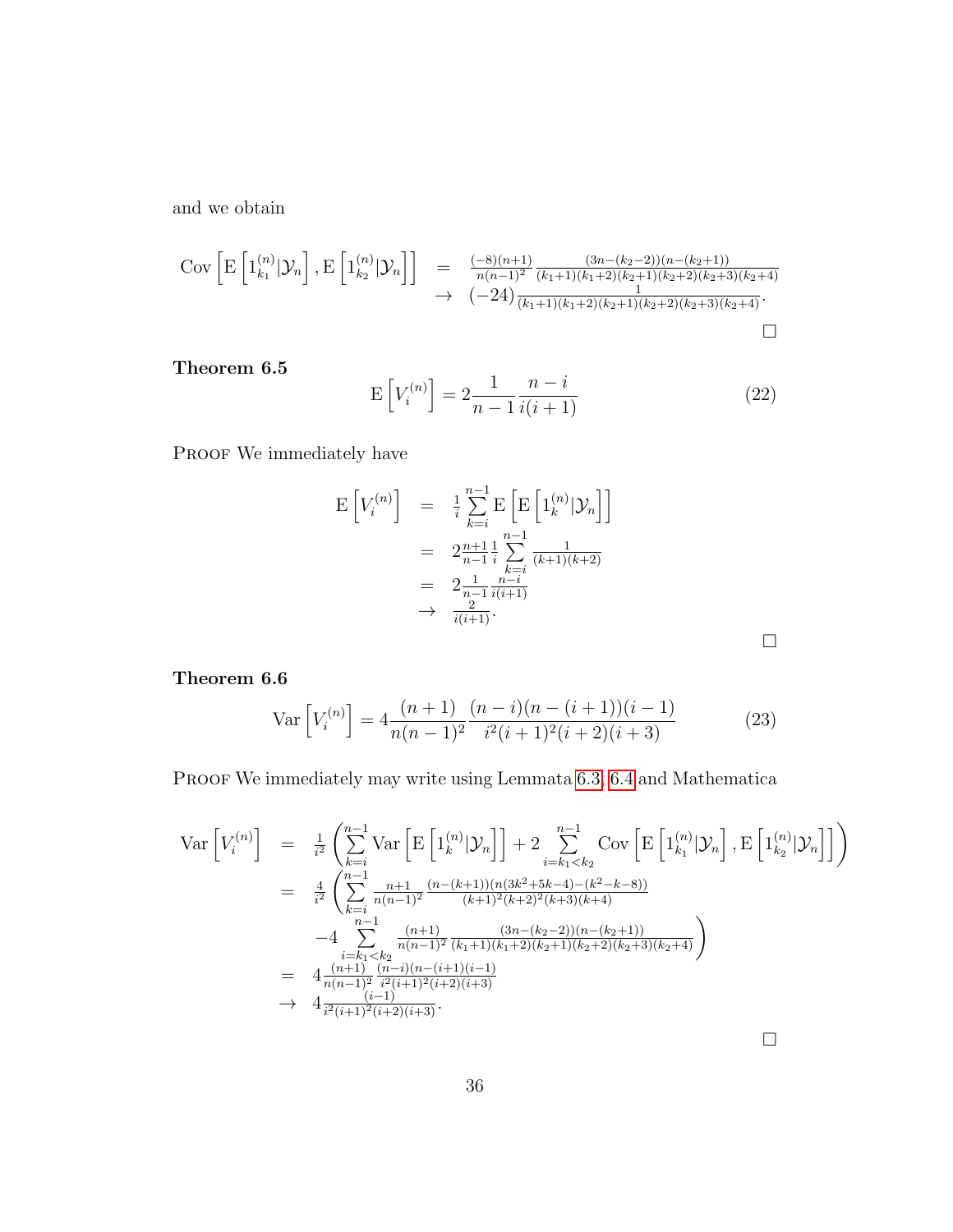**Theorem 6.7** For  $1 \leq i_1 < i_2 \leq n-1$  we have

Cov 
$$
\left[V_{i_1}^{(n)}, V_{i_2}^{(n)}\right] = 4\frac{(n+1)}{n(n-1)^2} \frac{(i_1 - 1)(n - i_2)(n - (i_2 + 1))}{i_1(i_1 + 1)i_2(i_2 + 1)(i_2 + 2)(i_2 + 3)}.
$$
 (24)

PROOF Again using Lemmata [6.3,](#page-31-0) [6.4,](#page-33-0) Mathematica and the fact that  $i_1 < i_2$ 

$$
\begin{split}\n&\text{Cov}\left[V_{i_1}^{(n)}, V_{i_2}^{(n)}\right] = \frac{1}{i_1 i_2} \left(\text{Cov}\left[\sum_{k=i_1}^{n-1} \text{E}\left[1_{k}^{(n)} |\mathcal{Y}_n\right], \sum_{k=i_2}^{n-1} \text{E}\left[1_{k}^{(n)} |\mathcal{Y}_n\right]\right]\right) \\
&= \frac{1}{i_1 i_2} \left(\text{Var}\left[\sum_{k=i_2}^{n-1} \text{E}\left[1_{k}^{(n)} |\mathcal{Y}_n\right]\right] + \text{Cov}\left[\sum_{k=i_1}^{i_2-1} \text{E}\left[1_{k}^{(n)} |\mathcal{Y}_n\right], \sum_{k=i_2}^{n-1} \text{E}\left[1_{k}^{(n)} |\mathcal{Y}_n\right]\right]\right) \\
&= \frac{1}{i_1 i_2} \left((i_2^2) \text{Var}\left[V_{i_2}^{(n)}\right] + \sum_{k=i_1}^{i_2-1} \sum_{k=2=i_2}^{n-1} \text{Cov}\left[\text{E}\left[1_{k_1}^{(n)} |\mathcal{Y}_n\right], \sum_{k=i_2}^{n-1} \text{E}\left[1_{k_2}^{(n)} |\mathcal{Y}_n\right]\right]\right) \\
&= 4 \frac{(n+1)}{n(n-1)^2} \frac{(i_1-1)(n-i_2)(n-(i_2+1))}{i_1-1} \\
&\quad + \frac{i_1-1}{i_1(i_1+1)i_2(i_2+1)(i_2+2)(i_2+3)} \\
&\quad + 4 \frac{i_1-1}{i_1(i_1+1)i_2(i_2+1)(i_2+2)(i_2+3)}.\n\end{split}
$$

<span id="page-36-0"></span>Theorem 6.8

$$
\operatorname{Var}\left[\sum_{i=1}^{n-1} V_i^{(n)}\right] = \frac{1}{54n^2(n-1)^2} \left(179n^4 + 588n^3 + 133n^2 - 432n -468 - 108n^2(n+1)(n+3)H_{n-1,2} -144nH_{n-1,1}\right) \to \frac{179}{54} - \frac{\pi^2}{3} \approx 1.347,
$$
\n
$$
\operatorname{Var}\left[\sum_{i=1}^{n-1} V_i^{(n)} Z_i\right] = \frac{1}{9n^2(n-1)^2} \left(12n^2(n^2 - 6n - 4)H_{n-1,2} - 9n^4 + 102n^3 + 51n^2 - 24nH_{n-1,1} - 72n - 72\right) \to \frac{2}{9}\pi^2 - 1 \approx 1.193,
$$
\n
$$
\operatorname{Var}\left[\sum_{i=1}^{n-1} \operatorname{E}\left[V_i^{(n)}\right] Z_i\right] = \frac{2}{3n^2(n-1)^2} \left( (12H_{n-1,2} - 18) n^4 - 24n^3 + 12n^2(2n+1)H_{n-1,2} - 24n^2 + 24n + 12 \right) \to \frac{4}{3}\pi^2 - 12 \approx 1.159,
$$
\n
$$
\operatorname{Var}\left[\sum_{i=1}^{n-1} \left(V_i^{(n)} - \operatorname{E}\left[V_i^{(n)}\right]\right) Z_i\right] = \frac{1}{9n^2(n-1)^2} \left(99n^4 + 174n^3 - 21n^2 - 144n - 108 - 12n^2(n+1)(5n+7)H_{n-1,2} - 24nH_{n-1,1}\right) \to 11 - \frac{10}{9}\pi^2 \approx 0.034.
$$
\n(25)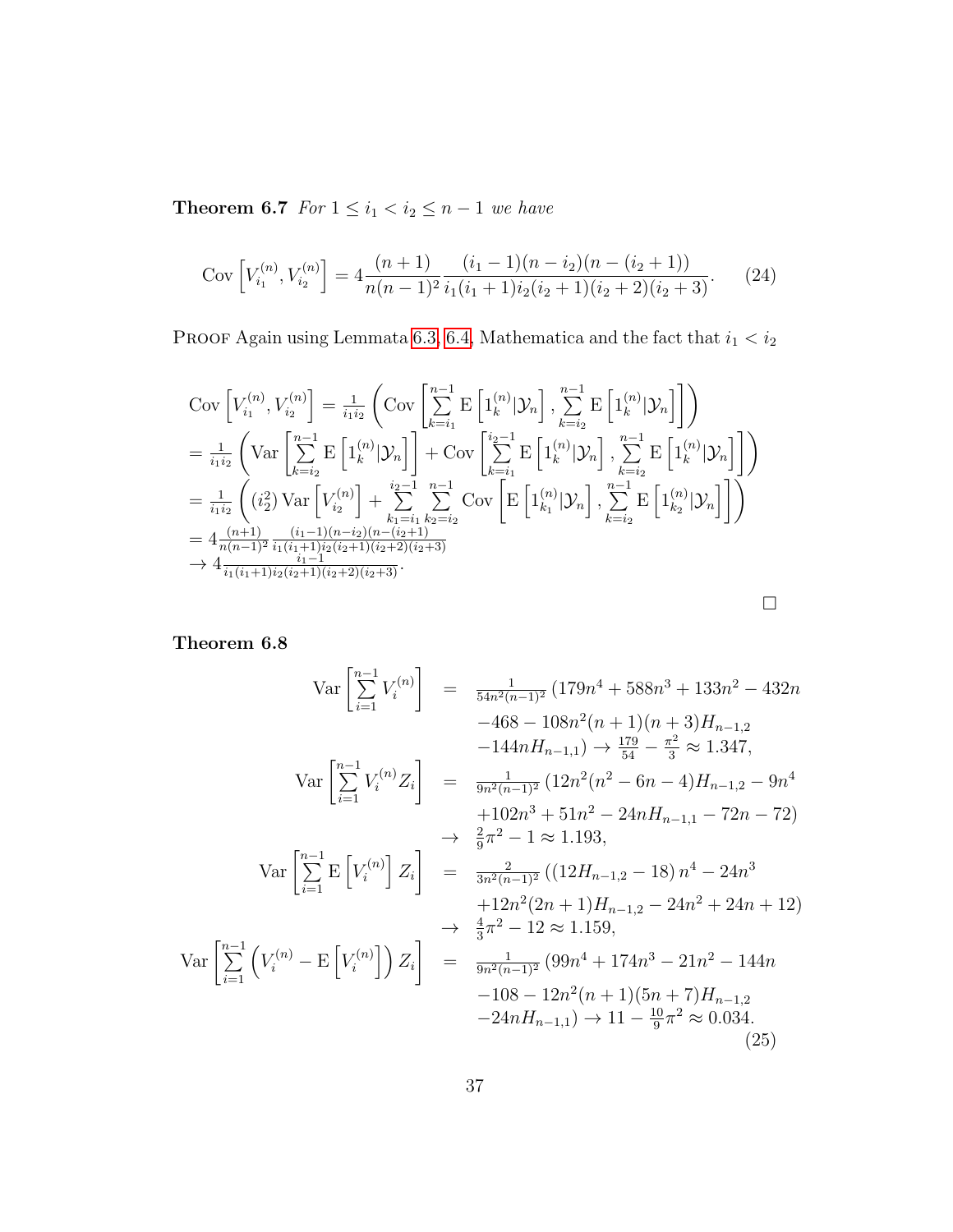PROOF We use Mathematica to first calculate

$$
\begin{array}{rcl}\n\text{Var}\left[\sum_{i=1}^{n-1} V_i^{(n)}\right] & = & \sum_{i=1}^{n-1} \text{Var}\left[V_i^{(n)}\right] + 2 \sum_{1=i_1
$$

For the second we again use Mathematica and the fact that the  $Z_i$ s are i.i.d.  $\exp(1)$ .

$$
\begin{array}{rcl}\n\text{Var}\left[\sum_{i=1}^{n-1} \mathbf{E}\left[V_i^{(n)}\right] Z_i\right] & = & \sum_{i=1}^{n-1} \left(2\frac{1}{n-1} \frac{n-i}{i(i+1)}\right)^2 \\
& = & \frac{2(12H_{n-1,2}-18)n^4 + 2\left(6n^2(2n+1)H_{n-1,2}-12n^3 - 12n^2 + 12n + 6\right)}{3n^2(n-1)^2} \\
& \to & \frac{4}{3}\pi^2 - 12 \approx 1.159.\n\end{array}
$$

For the third equality we use Mathematica and the fact that for independent families  $\{X\}$  and  $\{Y\}$  of random variables we have

$$
Var [XY] = E [Y2] Var [X] + (E [X])2 Var [Y],
$$
  
 
$$
Cov [X1Y1, X2Y2] = E [Y1] E [Y2] Cov [X1, X2] + E [X1] E [X2] Cov [Y1, Y2].
$$

As the  $Z_i$ s are i.i.d.  $\exp(1)$  we use Mathematica to obtain

$$
\begin{split}\n\text{Var}\left[\sum_{i=1}^{n-1} V_i^{(n)} Z_i\right] &= \sum_{i=1}^{n-1} \text{Var}\left[V_i^{(n)} Z_i\right] + 2 \sum_{1=i_1 < i_2}^{n-1} \text{Cov}\left[V_{i_1}^{(n)} Z_{i_1}, V_{i_2}^{(n)} Z_{i_2}\right] \\
&= 2 \sum_{i=1}^{n-1} \text{Var}\left[V_i^{(n)}\right] + \sum_{i=1}^{n-1} \left(\text{E}\left[V_i^{(n)}\right]\right)^2 + 2 \sum_{1=i_1 < i_2}^{n-1} \text{Cov}\left[V_{i_1}^{(n)}, V_{i_2}^{(n)}\right] \\
&= \frac{1}{9n^2(n-1)^2} \left(12n^2(n^2 - 6n - 4)H_{n-1,2} - 9n^4 + 102n^3 + 51n^2 - 24nH_{n-1,1} - 72n - 72\right) \\
&\to \frac{1}{9} \left(2\pi^2 - 9\right) \approx 1.193.\n\end{split}
$$

For the fourth equality we use the same properties and pair–wise independence of  $Z_i$ s.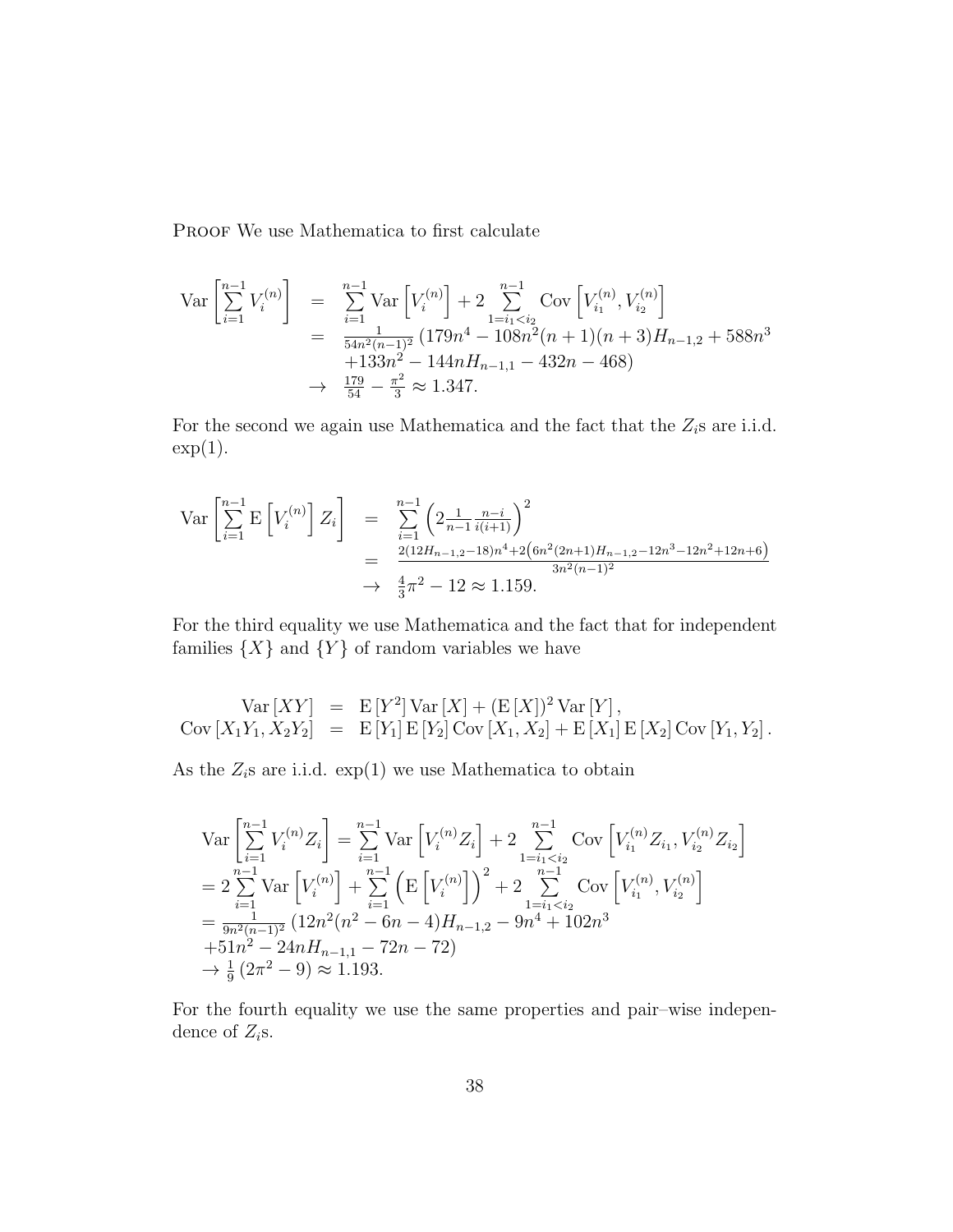$$
\operatorname{Var}\left[\sum_{i=1}^{n-1} \left(V_i^{(n)} - \operatorname{E}\left[V_i^{(n)}\right]\right) Z_i\right] = \sum_{i=1}^{n-1} \operatorname{Var}\left[V_i^{(n)} Z_i\right] + \sum_{i=1}^{n-1} \operatorname{Var}\left[\operatorname{E}\left[V_i^{(n)}\right] Z_i\right]
$$
  
\n
$$
-2 \sum_{\substack{i=1 \ i \leq i}}^{n-1} \operatorname{Cov}\left[V_{i1}^{(n)} Z_{i1}, \operatorname{E}\left[V_{i2}^{(n)}\right] Z_{i2}\right]
$$
  
\n
$$
= \sum_{i=1}^{n-1} \operatorname{Var}\left[V_i^{(n)} Z_i\right] + \sum_{i=1}^{n-1} \left(\operatorname{E}\left[V_i^{(n)}\right]\right)^2 - 2 \sum_{i=1}^{n-1} \left(\operatorname{E}\left[V_i^{(n)}\right]\right)^2
$$
  
\n
$$
= \sum_{i=1}^{n-1} \operatorname{Var}\left[V_i^{(n)} Z_i\right] - \sum_{i=1}^{n-1} \left(\operatorname{E}\left[V_i^{(n)}\right]\right)^2
$$
  
\n
$$
= \frac{\sum_{i=1}^{n-1} \operatorname{Var}\left[V_i^{(n)} Z_i\right] - \sum_{i=1}^{n-1} \left(\operatorname{E}\left[V_i^{(n)}\right]\right)^2}{\sum_{i=1}^{n-1} \operatorname{Var}\left[V_{i1}^{(n)} - \sum_{i=1}^{n-1} \left(V_i^{(n)}\right]\right)^2}
$$
  
\n
$$
= \frac{1}{9n^2(n-1)^2} \left(99n^4 - 12n^2(n+1)(5n+7)H_{n-1,2} + 174n^3 - 21n^2 - 24nH_{n-1,1} - 144n - 108\right) \to 11 - \frac{10}{9}\pi^2 \approx 0.034.
$$

 $\Box$ 

It is worth noting that the above Lemmata and Theorems were confirmed by numerical evaluations of the formulae and comparing these to simulations performed to obtain Fig. [1.](#page-5-0) As a check also notice that, as implied by variance properties,

$$
\operatorname{Var}\left[\sum_{i=1}^{n-1} \mathbf{E}\left[V_i^{(n)}\right] Z_i\right] + \operatorname{Var}\left[\sum_{i=1}^{n-1} \left(V_i^{(n)} - \mathbf{E}\left[V_i^{(n)}\right]\right) Z_i\right] \\
\to \frac{4}{3}\pi^2 - 12 + 11 - \frac{10}{9}\pi^2 = \frac{2}{9}\pi^2 - 1 \leftarrow \operatorname{Var}\left[\sum_{i=1}^{n-1} V_i^{(n)} Z_i\right].
$$

<span id="page-38-1"></span><span id="page-38-0"></span>Theorem 6.9

$$
E\left[Var\left[(n)^{-1}\sum_{i=2}^{n-2}\frac{V_i^{(n)}Z_i - E[V_i^{(n)}]}{\sqrt{Var[V_i^{(n)}]}}\middle| \{V_i^{(n)}\}\right]\right] \to 0.5.
$$
 (26)

**PROOF** Using the limit for the variance of  $V_i^{(n)}$  $\zeta_i^{(n)}$  (Thm. [6.6\)](#page-35-0) and the independence of the  $Z_i$ s we have

$$
\mathbf{E}\left[\text{Var}\left[\frac{1}{n}\sum_{i=2}^{n-2}\frac{V_i^{(n)}Z_i-\mathbf{E}\left[V_i^{(n)}\right]}{\sqrt{\text{Var}\left[V_i^{(n)}\right]}}\middle|\{V_i^{(n)}\}\right]\right]\sim\frac{1}{4n^2}\sum_{i=2}^{n-2}\frac{i^2(i+1)^2(i+2)(i+3)}{(i-1)}\,\mathbf{E}\left[\left(\right V_i^{(n)}\right)^2\right].
$$

Now from Thms. [6.6](#page-35-0) and [6.5](#page-35-1) we have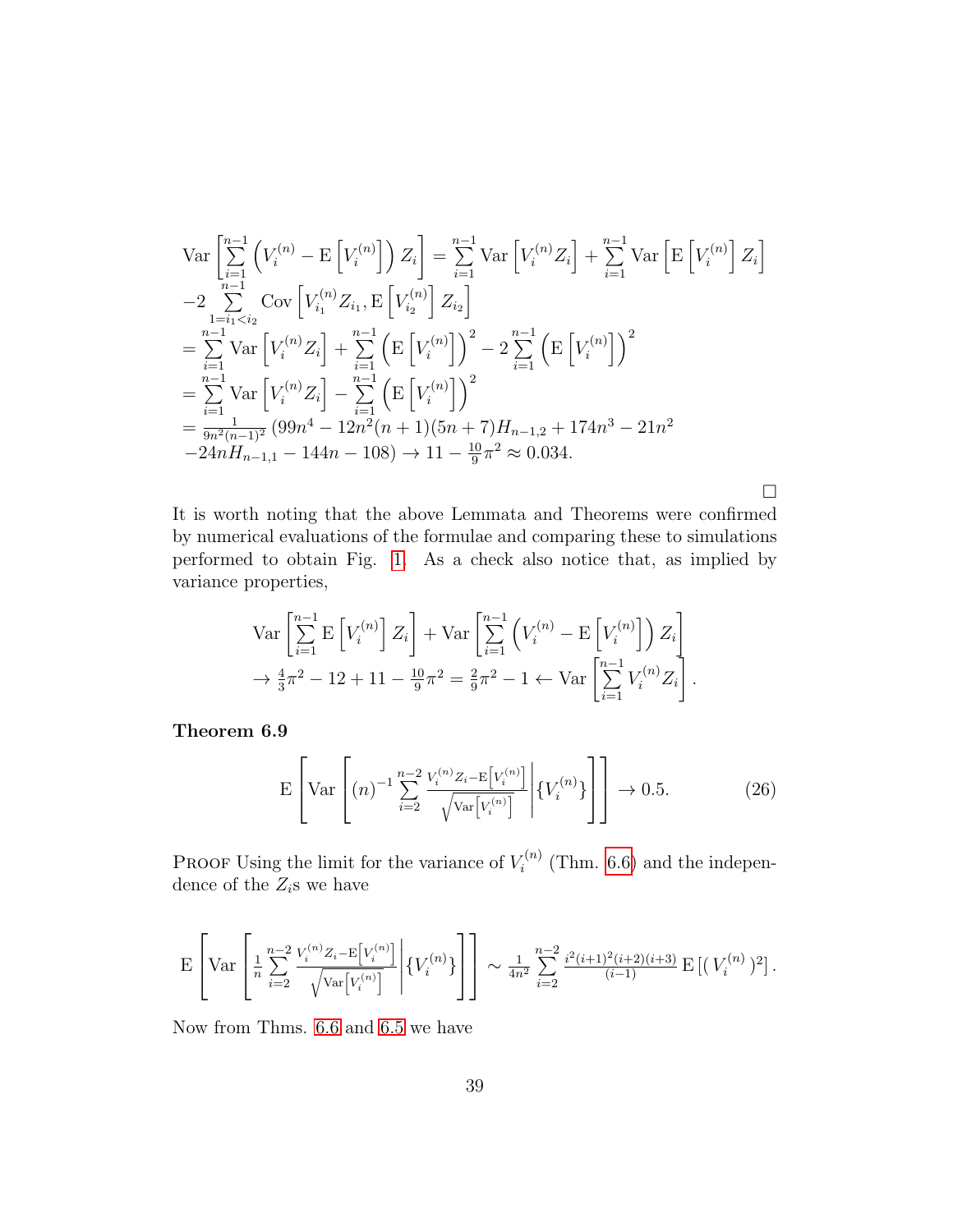$$
\begin{split} & \mathcal{E}\left[(\ V^{(n)}_{i})^2\right] = 4 \frac{n+1}{n(n-1)^2} \frac{(n-i)(n-(i+1))(i-1)}{i^2(i+1)^2(i+2)(i+3)} + \left(\frac{2}{n-1} \frac{n-i}{i(i+1)}\right)^2 \\ & = 4 \frac{1}{(n-1)^2} \frac{(n-i)^2}{i^2(i+1)^2} \left(\frac{n+1}{n(n-i)} \frac{(n-(i+1))(i-1)}{(i+2)(i+3)} + 1\right) \rightarrow 4 \frac{i+5}{i^2(i+1)(i+2)(i+3)}. \end{split}
$$

Plugging this in (and using Mathematica)

$$
\frac{1}{4n^2} \sum_{i=2}^{n-2} \frac{i^2(i+1)^2(i+2)(i+3)}{(i-1)} \mathbf{E} \left[ \left( V_i^{(n)} \right)^2 \right] \sim \frac{1}{4n^2} \sum_{i=2}^{n-2} \frac{i^2(i+1)^2(i+2)(i+3)(i+5)}{(i-1)i^2(i+1)(i+2)(i+3)} \n= n^{-2} \sum_{i=2}^{n-2} \frac{(i+1)(i+5)}{(i-1)} = n^{-2} \frac{1}{2} \left( n^2 + 11n + 24H_{n,1} - 42 \right) \to 0.5.
$$

<span id="page-39-0"></span>Remark 6.10 Simulations presented in Fig. [6](#page-40-0) and Thm. [6.9](#page-38-0) suggest a different possible CLT, namely

<span id="page-39-3"></span>
$$
(n)^{-1} \sum_{i=2}^{n-2} \frac{V_i^{(n)} Z_i - \mathcal{E}\left[V_i^{(n)}\right]}{\sqrt{\text{Var}\left[V_i^{(n)}\right]}} \xrightarrow{\text{weakly}} \text{some distribution}(\text{mean} = 0, \text{variance} = \frac{1}{2}).
$$
\n(27)

We sum over  $i = 2,... n - 2$  as  $V_1^{(n)} = 1$  and  $V_{n-1}^{(n)} = \binom{n}{2}$  $\binom{n}{2}^{-1}$  for all n. It would be tempting to take the distribution to be a normal one. However, we should be wary after Rem. [2.9](#page-4-4) and Fig. [1](#page-5-0) that for our rather delicate problem even very fine simulations can indicate incorrect weak limits. It remains to study the variance of the conditional variance in Eq. [\(26\)](#page-38-1). It is not entirely clear if this variance of the conditional variance will converge to 0. Hence, it remains an open problem to investigate the conjecture of Eq. [\(27\)](#page-39-3).

## <span id="page-39-1"></span>7 Alternative descriptions

### <span id="page-39-2"></span>7.1 Difference process

Let us consider in detail the families of random variables  $V_i^{(n)}$  $\mathbf{z}_i^{(n)}$  and  $\mathrm{E}\left[1_{k}^{(n)}\right]$  $_{k}^{(n)}[\mathcal{Y}_{n}].$ Obviously  $V_i^{(n)}$  $\binom{n}{i}$  is  $\binom{n}{2}$  $n_2$ <sup>n</sup>)*i* times the number of pairs that coalesced after the *i* - 1 speciation event for a given Yule tree. Denote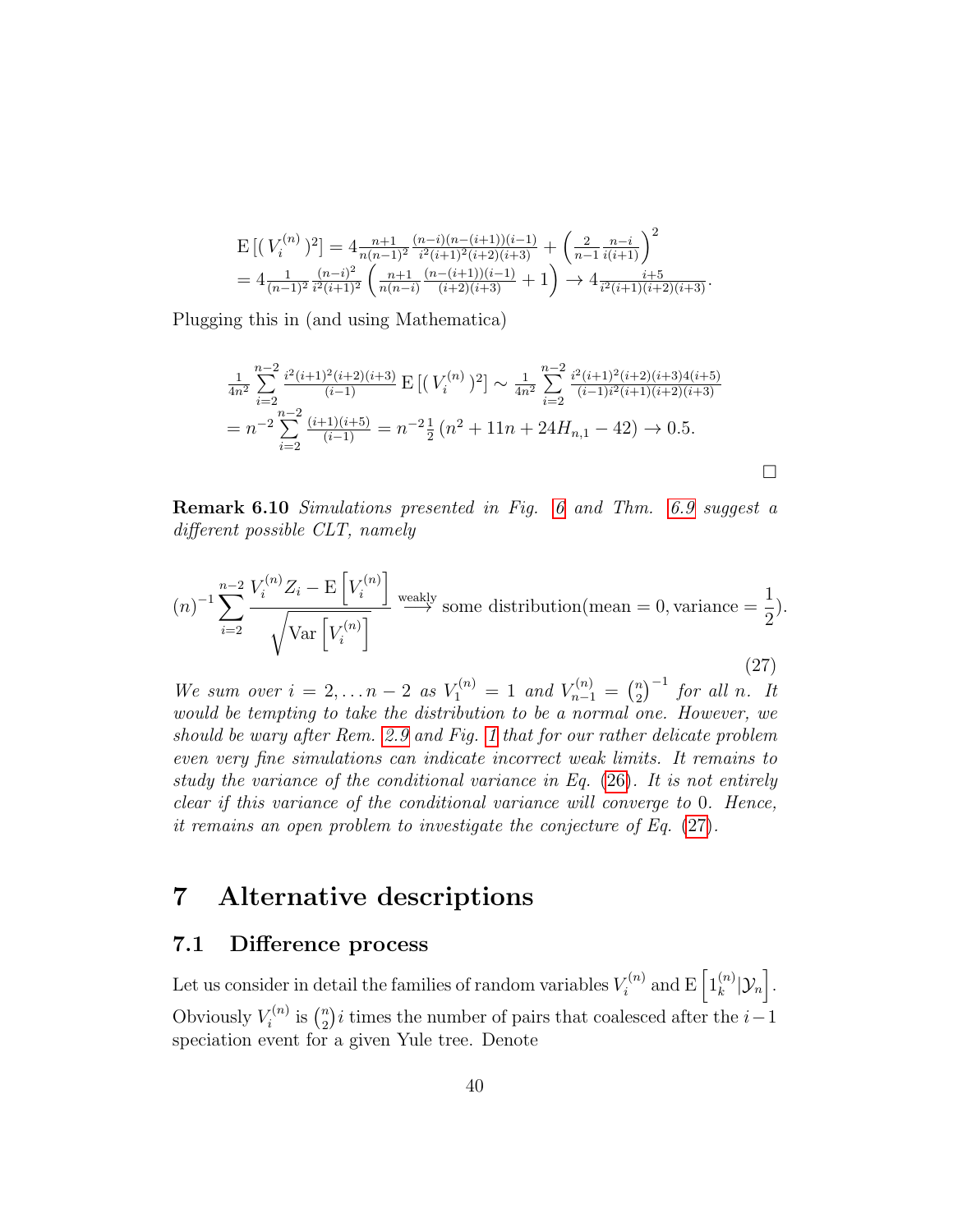

<span id="page-40-0"></span>Figure 6: Density estimates of scaled and centred cophenetic indices for 10000 simulated 500 tip Yule trees with  $\lambda = 1$ . Left: density estimate of  $(\Phi^{(n)} - \mathbb{E}[\Phi^{(n)}])/\sqrt{\text{Var}[\Phi^{(n)}]}$ . The black curve is the density fitted to simulated data by R's density() function, the gray is the  $\mathcal{N}(0, 1)$  density. Right: simulation of Eq. [\(27\)](#page-39-3), the gray curve is the  $\mathcal{N}(0, 1/2)$  density, and the black curve is the density fitted to simulated data by R's density() function. The sample variance of the simulated Eq. [\(27\)](#page-39-3) values is 0.385 indicating that with  $n = 500$  we still have a high variability or alternatively that the variance of the sample variance in Eq. [\(26\)](#page-38-1) does not converge to 0.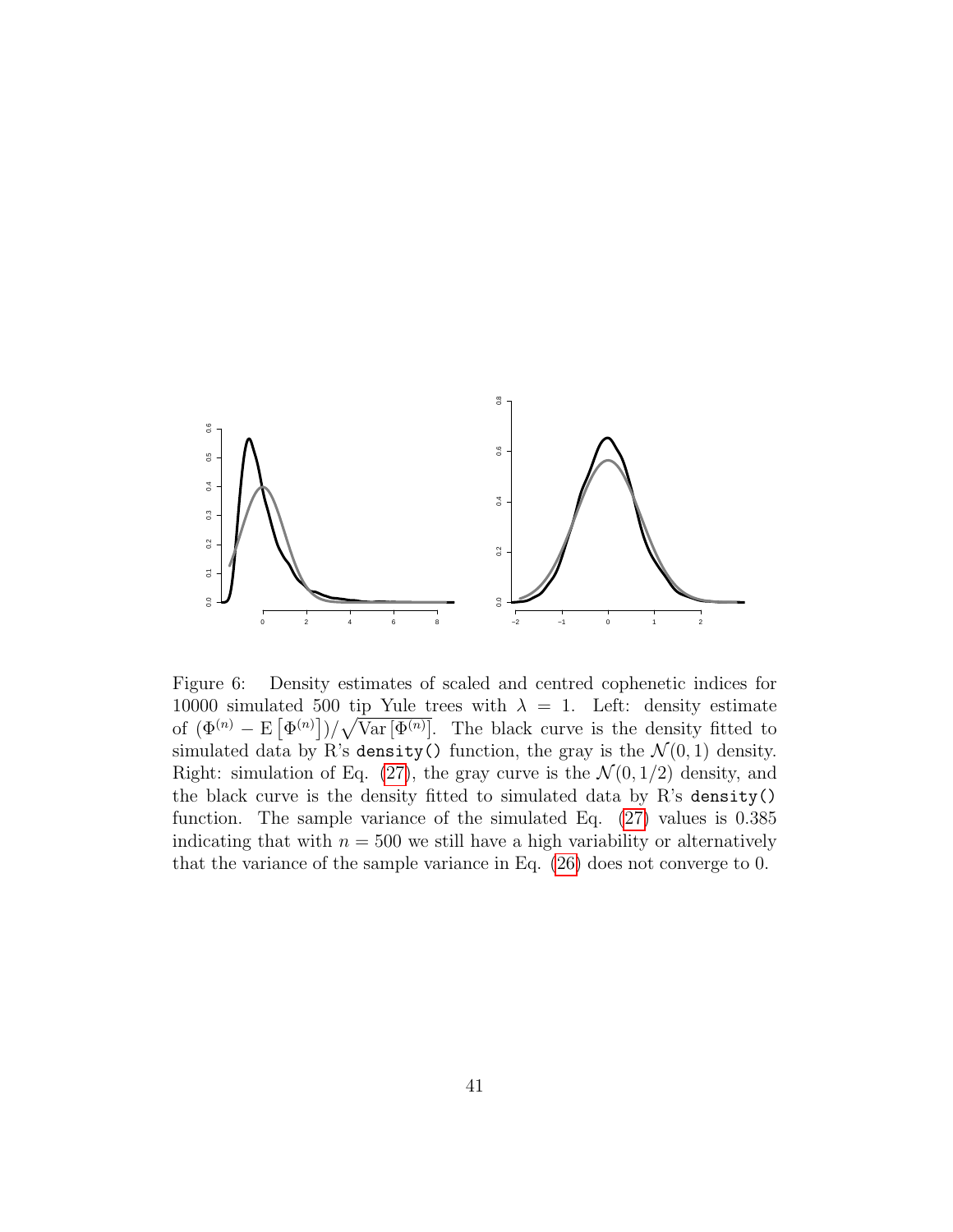$$
A_i^{(n)} := iV_i^{(n)}.
$$

As going from  $n$  to  $n + 1$  means a new speciation event and coalescent at this new nth event, then

$$
A_i^{(n+1)} \ge \binom{n+1}{2}^{-1} \left( \binom{n}{2} A_i^{(n)} + 1 \right).
$$

We also know by previous calculations that

$$
E\left[A_i^{(n)}\right] = i E\left[V_i^{(n)}\right] = 2(n-i) / ((n-1)(i+1)) \to 2/(i+1).
$$

Let  $\binom{n+1}{2}$  $\binom{+1}{2} \epsilon_i^{(n)}$  denote the number of newly introduced coalescent events after the  $(i-1)$ –one when we go from *n* to  $n+1$  species. Obviously  $\epsilon_i^{(n)} > \binom{n+1}{2}$  $_{2}^{+1}$ ). Then, we may write

$$
A_i^{(n+1)} = {n+1 \choose 2}^{-1} {n \choose 2} A_i^{(n)} + \epsilon_i^{(n)}.
$$

Now,

$$
\begin{split} &E\left[\epsilon_{i}^{(n)}\right] = E\left[A_{i}^{(n+1)}\right] - \binom{n+1}{2}E\left[A_{i}^{(n)}\right] = \frac{2(n+1-i)}{n(i+1)} - \frac{n(n-1)}{n(n+1)}\frac{2(n-i)}{(n-1)(i+1)}\\ &= \frac{2}{i+1}\left(\frac{n+1-i}{n} - \frac{n-i}{n+1}\right) = \frac{2}{i+1}\frac{(n-i+1)(n+1)-n(n-i)}{n(n+1)} = \frac{2}{i+1}\frac{n(n-i)+n+n-i+1-n(n-i)}{n(n+1)}\\ &= \frac{2}{i+1}\frac{2n+1-i}{n(n+1)} \to 0. \end{split}
$$

Therefore, for every  $i, \epsilon_i^{(n)} \to 0$  almost surely as it is a positive random variable whose expectation goes to 0. However,  $A_i^{(n)}$  $i^{(n)}_i$  is bounded by 1, as it can be understood in terms of the conditional (on tree) cumulative distribution function for the random variable  $\kappa$ —at which speciation event did a random pair of tips coalesce, i.e. for all  $i = 1, \ldots, n - 1$ 

$$
P(\kappa \leq i-1|\mathcal{Y}_n) = 1 - A_i^{(n)}.
$$

Therefore, as  $A_i^{(n)}$  $i^{(n)}$  is bounded by 1 and the difference process

$$
A_i^{(n)} - A_i^{(n-1)} = \epsilon_i^{(n)}
$$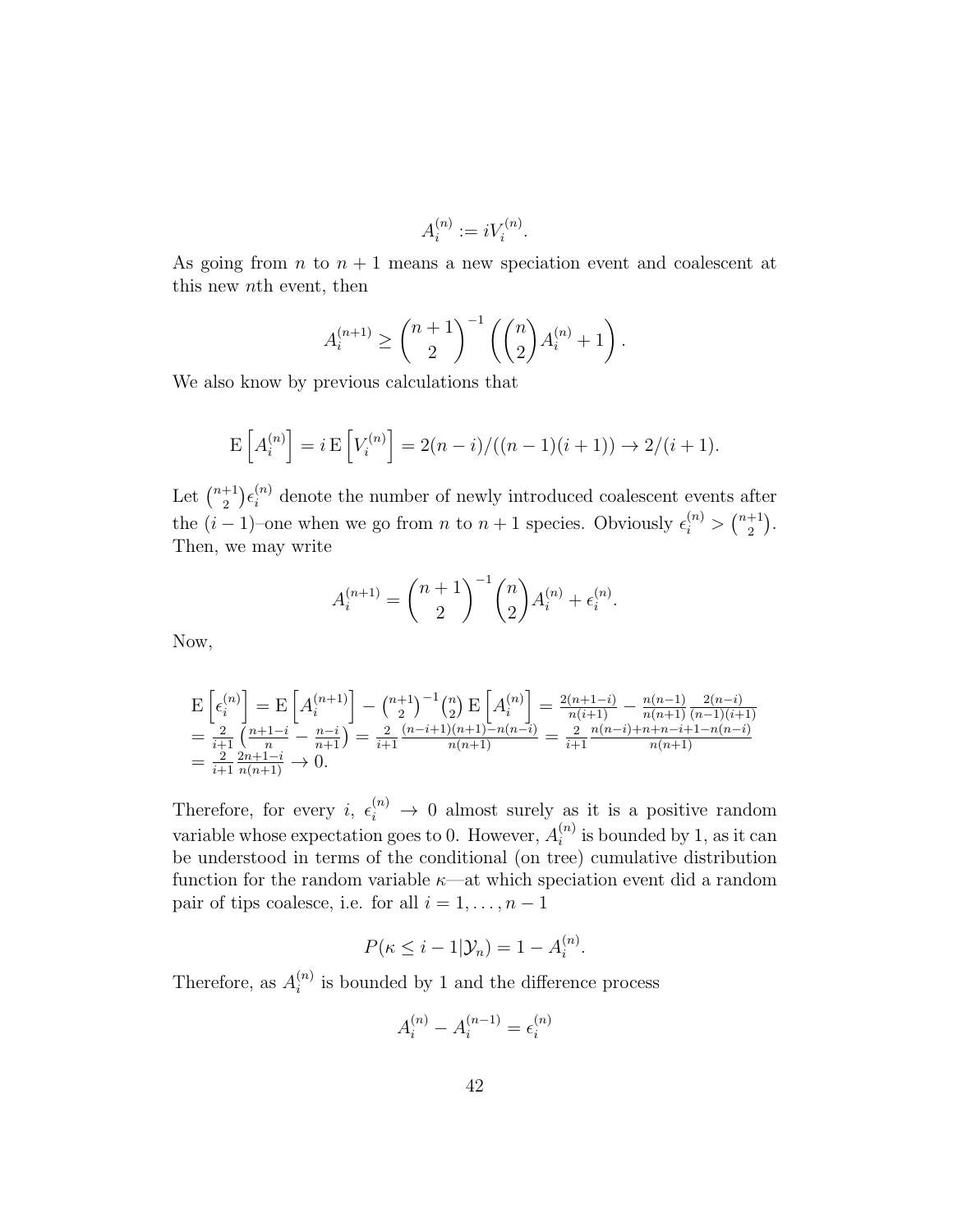goes almost surely to 0 we may conclude that  $A_i^{(n)}$  $i^{(n)}$  converges almost surely to some random variable  $A_i$ . In particular, this implies the almost sure convergence of  $V_i^{(n)}$  $V_i^{(n)}$  to a limiting random variable  $V_i$ . Furthermore, as  $E\left[\sum_{i=1}^{n-1} V_i^{(n)}\right]$  $\begin{bmatrix} n \end{bmatrix}$ and Var  $\left[\sum_{i=1}^{n-1} V_i^{(n)}\right]$  $\left[\begin{array}{c} \mathcal{L}^{(n)} \\ i \end{array}\right]$  are both  $O(1)$  we may conclude that  $\sum_{i=1}^{n-1} V_i^{(n)}$  $i^{(n)}$  also converges almost surely. This means that the discrete version (all  $T_i = 1$ , corresponding to  $\tilde{\Phi}^{(n)}$ ) of the cophenetic index converges almost surely (compare with Thm. [2.11\)](#page-5-1).

### 7.2 Polyá urn description

The cophenetic index both in the discrete and continuous version has the following Polyá urn description. We start with an urn filled with n balls. Each ball has a number painted on it, 0 initially. At each step we remove a pair of balls, say with numbers  $x$  and  $y$  and return a ball with the number  $(x + 1)(y + 1)$  painted on it. We stop when there is only one ball, it will have value  $\binom{n}{2}$ <sup>n</sup><sub>2</sub>). Denote  $B_{k,i,n}$  as the value painted on the k-th ball in the  $i$ –th step when we initially started with n balls. Then we can represent the cophenetic index as

$$
\Phi^{(n)} = \sum_{i=1}^{n-1} \left( \sum_{k=1}^i B_{k,i,n} \right) T_i \text{ and } \tilde{\Phi}^{(n)} = \sum_{i=1}^{n-1} \sum_{k=1}^i B_{k,i,n}.
$$

## Acknowledgments

I was supported by the Knut and Alice Wallenberg Foundation and am now by the Swedish Research Council (Vetenskapsrådet) grant no. 2017–04951. I am grateful to the Barcelona Graduate School of Mathematics (BGSMath) for sponsoring the Workshop on Algebraical and Combinatorial Phylogenetics which significantly contributed to the development of my work. I would like to thank the whole Computational Biology and Bioinformatics Research Group of the Balearic Islands University for hosting me on multiple occasions, many discussions and suggestions on phylogenetic indices. My visits to the Balearic Islands University were partially supported by the the G S Magnuson Foundation of the Royal Swedish Academy of Sciences (grants no. MG2015–0055, MG2017–0066) and The Foundation for Scientific Research and Education in Mathematics (SVeFUM). I would like to ac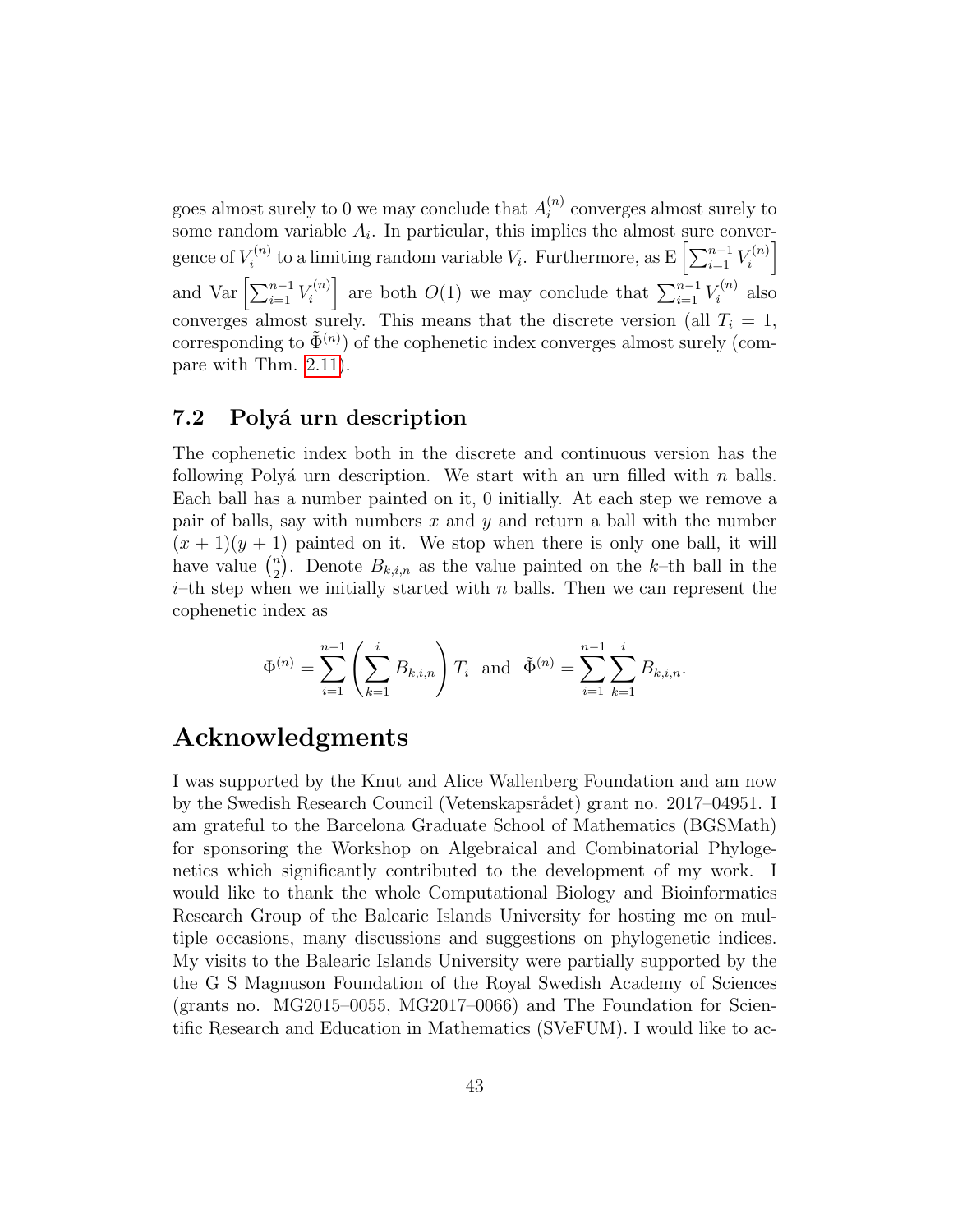knowledge Gabriel Yedid for numerous discussions on the distribution of the cophenetic index and sharing his cophenetic index simulation R code. I am grateful to Cecilia Holmgren and Svante Janson for pointing me to the works on contraction–type distributions and many discussions. I would furthermore like to acknowledge Wojciech Bartoszek, Sergey Bobkov, Joachim Domsta, Serik Sagitov, Mike Steel for helpful comments and discussions related to this work. I am indebted to two anonymous reviewers, an anonymous editor and Haochi Kiang for careful reading of an earlier version of the manuscript and comments significantly improving it.

## References

- <span id="page-43-2"></span>P.–M. Agapow and A. Purvis. Power of eight tree shape statistics to detect nonrandom diversification: a comparison by simulation of two models of cladogenesis. Syst. Biol., 51(6):866–872, 2002.
- <span id="page-43-5"></span>K. Bartoszek. Quantifying the effects of anagenetic and cladogenetic evolution. Math. Biosci., 254:42–57, 2014.
- <span id="page-43-7"></span>K. Bartoszek. A central limit theorem for punctuated equilibrium. ArXiv e-prints, 2016.
- <span id="page-43-6"></span>K. Bartoszek and S. Sagitov. A consistent estimator of the evolutionary rate. J. Theor. Biol., 371:69–78, 2015a.
- <span id="page-43-1"></span>K. Bartoszek and S. Sagitov. Phylogenetic confidence intervals for the optimal trait value. J. App. Prob., 52:1115–1132, 2015b.
- <span id="page-43-0"></span>M. G. B. Blum and O. François. On statistical tests of phylogenetic tree imbalance: The Sackin and other indices revisited. Math. Biosci., 195: 141–153, 2005.
- <span id="page-43-4"></span>M. G. B. Blum and O. François. Which random processes describe the Tree of Life? A large–scale study of phylogenetic tree imbalance. Syst. Biol, 55 (4):685–691, 2007.
- <span id="page-43-3"></span>M. G. B. Blum, O. François, and S. Janson. The mean, variance and limiting distribution of two statistics sensitive to phylogenetic tree balance. Ann. Appl. Probab., 16(4):2195–2214, 2006.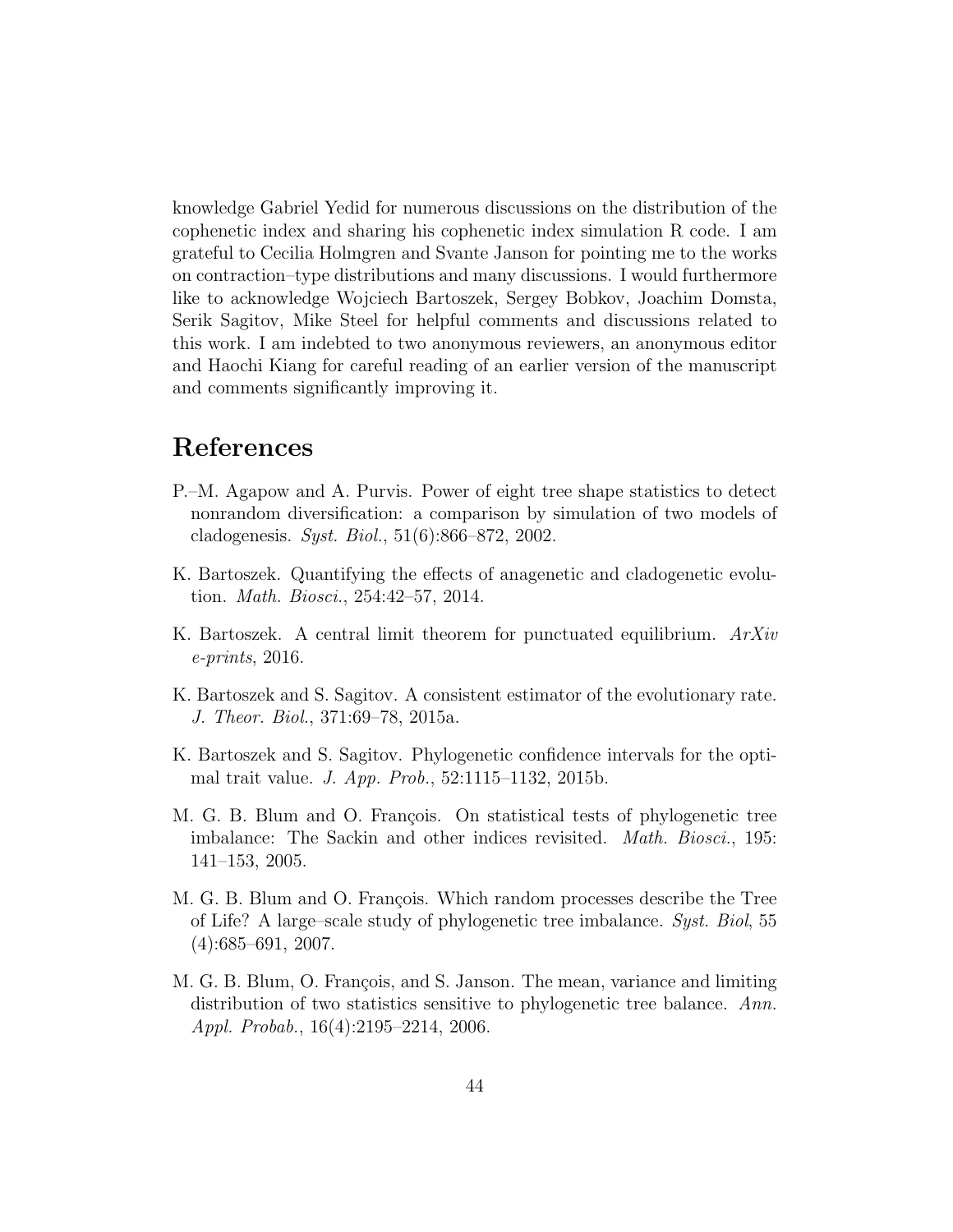- <span id="page-44-7"></span>G. Cardona, A. Mir, and F. Rosselló. Exact formulas for the variance of several balance indices under the Yule model. J. Math. Biol., 67:1833– 1846, 2013.
- <span id="page-44-2"></span>D. H. Colless. Review of "Phylogenetics: the theory and practise of phylogenetic systematics". Syst. Zool., 31:100–104, 1982.
- <span id="page-44-9"></span>L. Devroye, J. A. Fill, and R. Neininger. Perfect simulation from the Quicksort limit distribution. Electronic Comm. Probab., 5(12):95–99, 2000.
- <span id="page-44-12"></span>A. J. Drummond and A. Rambaut. BEAST: Bayesian evolutionary analysis by sampling trees. BMC Evol. Biol., 7:214, 2007.
- <span id="page-44-0"></span>W. Ewens and G. Grant. Statistical Methods in Bioinformatics: An Introduction. Springer, New York, 2005.
- <span id="page-44-1"></span>J. Felsenstein. Inferring Phylogenies. Sinauer Associates Inc., Sundarland, U.S.A., 2004.
- <span id="page-44-4"></span>J. A. Fill and S. Janson. Smoothness and decay properties of the limiting Quicksort density function. In D. Gardy and A. Mokkadem, editors, Mathematics and Computer Science: Algorithms, Trees, Combinatorics and Probabilities, Trends in Mathematics, pages 53–64. Birkhäuser, Basel, 2000.
- <span id="page-44-5"></span>J. A. Fill and S. Janson. Approximating the limiting Quicksort distribution. Rand. Struct. Alg., 19(3-4):376–406, 2001.
- <span id="page-44-10"></span>T. Gernhard. The conditioned reconstructed process. J. Theor. Biol., 253: 769–778, 2008.
- <span id="page-44-8"></span>G. Grimmett and D. Stirzaker. Probability and Random Processes (Third Edition). Oxford University Press, Oxford, 2009.
- <span id="page-44-6"></span>S. Janson. On the tails of the limiting Quicksort distribution. Electronic Comm. Probab., 81:1–7, 2015.
- <span id="page-44-11"></span>M. L. Kendall, M. Boyd, and C. Colijn. phyloTop, 2016. [https://cran.](https://cran.r-project.org/web/packages/phyloTop/index.html) [r-project.org/web/packages/phyloTop/index.html](https://cran.r-project.org/web/packages/phyloTop/index.html).
- <span id="page-44-3"></span>A. McKenzie and M. Steel. Distributions of cherries for two models of trees. Math. Biosci., 164:81–92, 2000.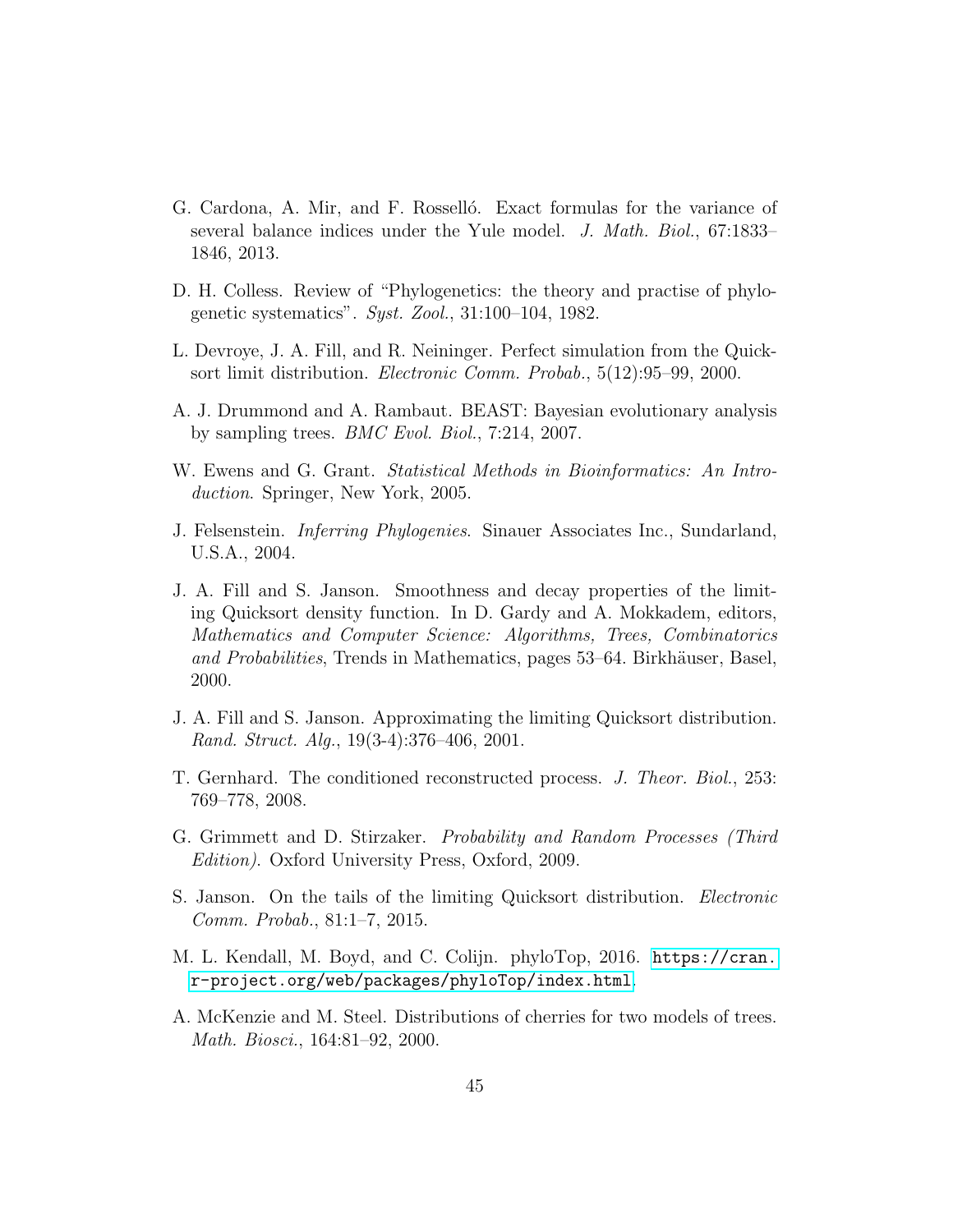- <span id="page-45-1"></span>A. Mir, F. Rosselló, and L. Rotger. A new balance index for phylogenetic trees. Math. Biosci., 241(1):125–136, 2013.
- <span id="page-45-10"></span>E. Paradis, J. Claude, and K. Strimmer. APE: analyses of phylogenetics and evolution in R language. *Bioinformatics*, 20:289–290, 2004.
- <span id="page-45-4"></span>R Core Team. R: A Language and Environment for Statistical Computing. R Foundation for Statistical Computing, Vienna, Austria, 2013. URL <http://www.R-project.org>.
- <span id="page-45-7"></span>M. Régnier. A limiting distribution for Quicksort. *Theor. Inf. Applic.*, 23 (3):335–343, 1989.
- <span id="page-45-3"></span>A. Rosalsky and M. Sreehari. On the limiting behavior of randomly weighted partial sums. Stat. & Prob. Lett., 40:403–410, 1998.
- <span id="page-45-6"></span>U. Rösler. A limit theorem for "Quicksort". Theor. Inf. Applic.,  $25(1)$ : 85–100, 1991.
- <span id="page-45-8"></span>U. Rösler. A fixed point theorem for distributions. *Stoch. Proc. Applic.*, 42: 195–214, 1992.
- <span id="page-45-9"></span>U. Rösler and L. Rüschendorf. The contraction method for recursive algorithms. Algorithmica, 29:3–33, 2001.
- <span id="page-45-0"></span>M. J. Sackin. "Good" and "bad" phenograms. Syst. Zool., 21:225–226, 1972.
- <span id="page-45-5"></span>S. Sagitov and K. Bartoszek. Interspecies correlation for neutrally evolving traits. J. Theor. Biol., 309:11–19, 2012.
- <span id="page-45-11"></span>V. Sosa, J. F. Ornelas, S. Ramírez-Barahona, and E. Gándara. Historical reconstruction of climatic and elevation preferences and the evolution of cloud forest–adapted tree ferns in Mesoamerica. PeerJ, 4:e2696, 2016a.
- <span id="page-45-12"></span>V. Sosa, J. F. Ornelas, S. Ramírez-Barahona, and E. Gándara. Data from: Historical reconstruction of climatic and elevation preferences and the evolution of cloud forest–adapted tree ferns in Mesoamerica. Dryad Digital Repository, 2016b. <https://doi.org/10.5061/dryad.709t8>.
- <span id="page-45-2"></span>T. Stadler. On incomplete sampling under birth-death models and connections to the sampling-based coalescent. J. Theor. Biol., 261(1):58–68, 2009.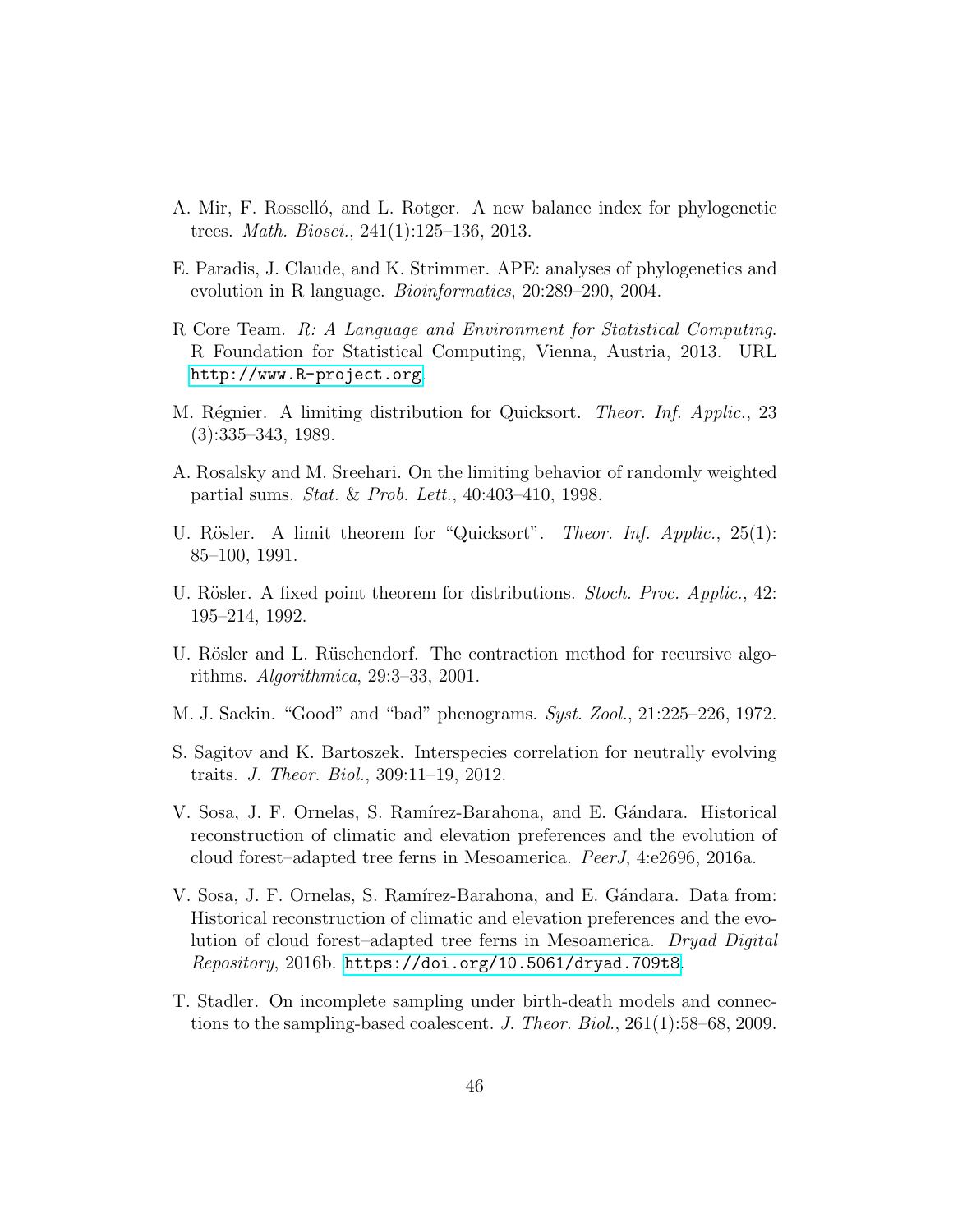- <span id="page-46-4"></span>T. Stadler. Simulating trees with a fixed number of extant species. Syst.  $Biol., 60(5):676–684, 2011.$
- <span id="page-46-3"></span>T. Stadler and M. Steel. Distribution of branch lengths and phylogenetic diversity under homogeneous speciation models. J. Theor. Biol., 297:33– 40, 2012.
- <span id="page-46-2"></span>M. Steel and A. McKenzie. Properties of phylogenetic trees generated by Yule–type speciation models. Math. Biosci., 170:91–112, 2001.
- <span id="page-46-1"></span>G.–D. Yang, P.–M. Agapow, and G. Yedid. The tree balance signature of mass extinction is erased by continued evolution in clades of constrained size with trait–dependent speciation. PLoS ONE,  $12(6)$ :e0179553, 2017.
- <span id="page-46-0"></span>Z. Yang. Computational Molecular Evolution. Oxford Series in Ecology and Evolution. Oxford University Press, Oxford, 2006.
- <span id="page-46-5"></span>K. Yusim, M. Peeters, O. G. Phybus, T. Bhattacharya, E. Delaporte, C. Mulanga, M. Muldoon, J. Theiler, and B. Korber. Using human immunodeficiency virus type 1 sequences to infer historical features of the acquired immunedeficiency syndrome epidemic and human immunodeficiency virus evolution. *Philos. Trans. Roy. Soc. Lond. B*, 356:855–866, 2001.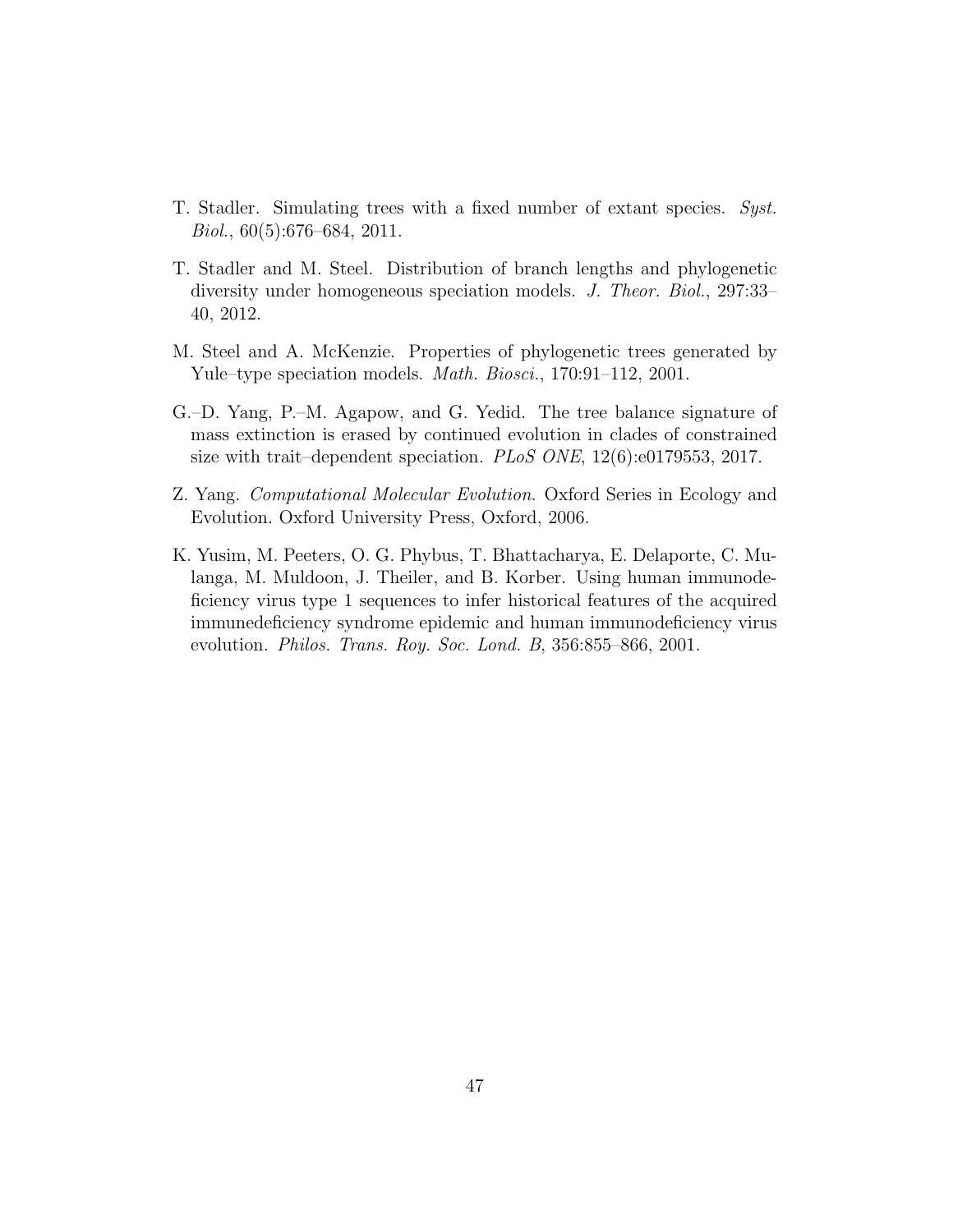## Appendix A: Mathematica code for Section [6](#page-30-0)

(∗ Mathematica code used to obtain the closed form formulae of Section 3. Second order properties in K. Bartoszek Exact and approximate limit behaviour of the Yule tree's cophenetic index. The script was run using Mathematica 9.0 for Linux x86  $(64 - bit)$  running on Ubuntu 12.04.5 LTS. It has to be noted that Mathematica's output should be manually postprocessed in order to have the formulae in terms of harmonic sums and not derivatives of polygamma functions. All the references in this script point to appropriate fragments of the manuscript. ∗) (∗ We choose the pairs in order, i.e. first the first pair to coalesce then the second pair to coalesce. ∗)  $(*$  Compare with proof of Lemma 1 of Bartoszek and Sagitov  $(2015b) *$  $FcoalProb [n_-, k_-, c_-] = FullSimplify [Product [(1-c/((r*(r-1))/2))]$  $, \{r, k+2, n\}$ ]  $(* \nDef. 2.3, Eq. (1) *)$  $E1k[n, k] := (2*(n+1)/((n-1)*(k+1)*(k+2)))$  $(* \text{ Lemma } 6.1, \text{ Eq. } (18) *)$  $Var1k[n_-, k_-] := (E1k[n, k] - E1k[n, k] * E1k[n, k])$  $(* \text{ Lemma } 6.2, \text{ Eq. } (19) *)$  $Cov1k11k2$  [ n \_ , k1 \_ , k2 \_]: = ( - E1k [ n , k1 ]  $*$  E1k [ n , k2 ] )  $(* \text{Lemma } 6.3, \text{ Eq. } (20) *)$  $VarE1k[n_-,k_-] = (FullSimplify)$  $(1/((n*(n-1)/2))*(2*(n+1)/((n-1)*(k+1)*(k+2)))$  $+$  $(2*(n-2)/(n*(n-1)/2))*(Sum[FeoalProb[n,j,3]*(1/((j+1)*j/2))$ \*FcoalProb  $[j, k, 1]$  \*  $(1/((k+1)$ \* $k/2)$ ,  $\{j, k+1, n-1\}]$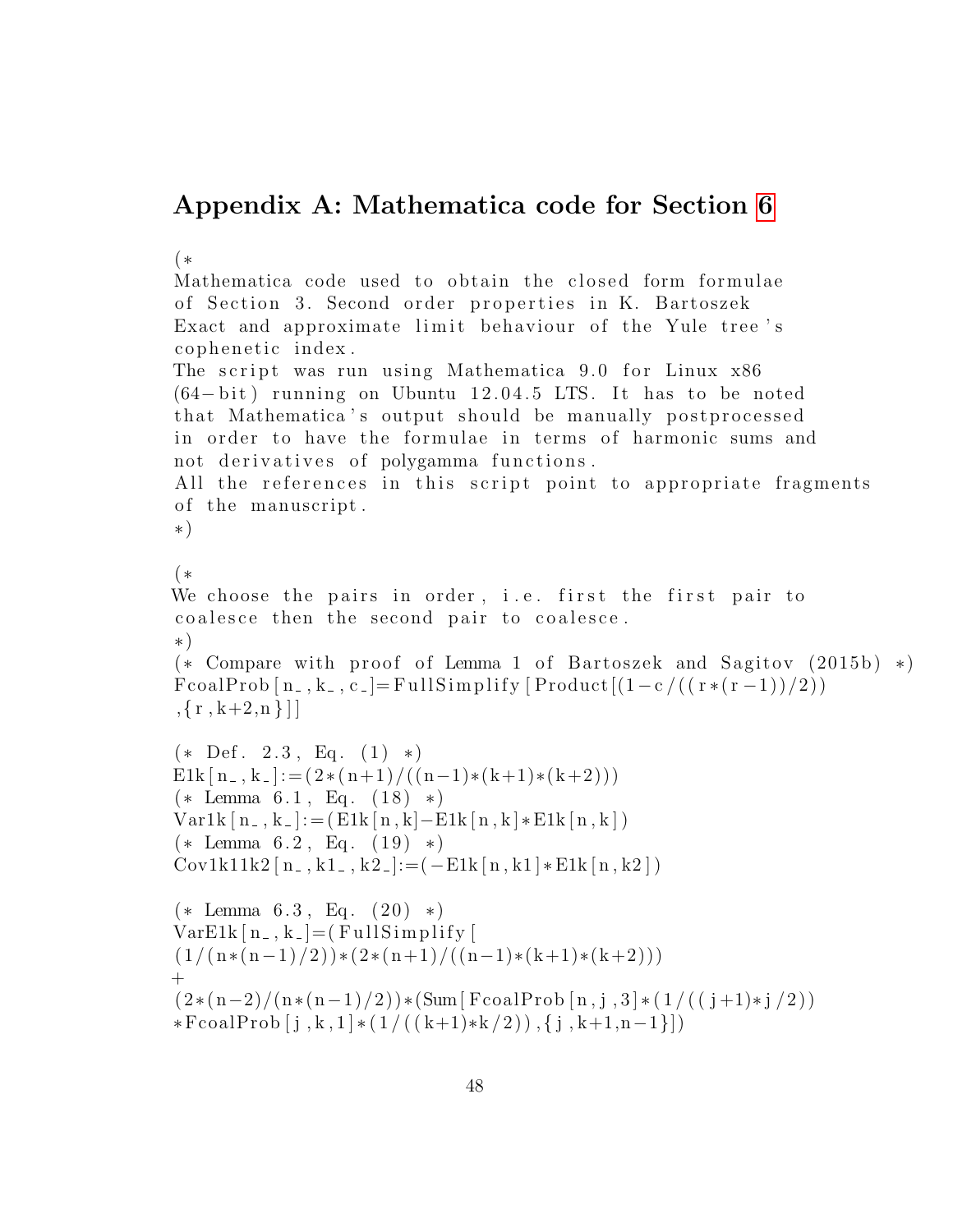$+$  $((n-2)*(n-3)/2/(n*(n-1)/2))*($  $Sum[Sum[Food[n,j1,6]*(4/((j1+1)*j1/2))]$  $*$ FcoalProb  $[j1, j2, 3] * (1/((j2+1)*j2/2))$  $*FcoalProb[j2, k, 1] * (1/((k+1)*k/2)), \{j1, j2+1, n-1\}, \{j2, k+1, n-2\}]$  $) (E1k[n, k]) * (E1k[n, k]))$  $(* \text{ Lemma } 6.4, \text{ Eq. } (21) *)$  $CovE1k1E1k2[n_-,k1_-,k2_-] = (FullSimplify [$  $(2*(n-2)/(n*(n-1)/2))*(FcoalProb[n,k2,3)*(1/((k2+1)*k2/2))$  $*FcoalProb [k2, k1, 1] * (1/((k1+1)*k1/2)))$  $^{+}$  $((n-2)*(n-3)/2/(n*(n-1)/2))*(FcoalProb[n,k2,6])$  $*(1/((k2+1)*k2/2))*$  FcoalProb [k2, k1, 3]  $*(1/((k1+1)*k1/2))$  $+$ Sum [ FcoalProb  $\lceil n, k2, 6 \rceil * (1/((k2+1)*k2/2))*$  FcoalProb  $\lceil k2, j, 3 \rceil$ ∗ ( 2 / ( ( j +1)∗ j /2 ) )∗ FcoalProb [ j , k1 , 1 ] ∗ ( 1 / ( ( k1+1)∗k1 / 2 ) ) , { j , k1+1,k2−1}]  $+$ Sum [ FcoalProb  $[n, j, 6] * (4/((j+1)*j/2)) *$  FcoalProb  $[j, k2, 3]$  $*(1/((k2+1)*k2/2))*FcoalProb[k2, k1, 1]*(1/((k1+1)*k1/2)), {j, k2+1, n-1}]$  $)-(E1k[n, k1]) * (E1k[n, k2]))$  $(*$  Thm. 6.1, Eq.  $(22)$  \*)  $EVi[n_-, i_-] := (FullSimplify [Sum [E1k[n, k], {k, i, n-1}]/i])$  $(*$  Thm. 6.2, Eq.  $(23)$  \*) VarVi  $[n_-, i_-] = (FullSimplify [(Sum[VarE1k[n,k], {k, i, n-1}])$  $+2*Sum[Sum[CovE1k1E1k2[n, k1, k2], {k2, k1+1, n-1}], {k1, i, n-1}])/(i * i)]$  $(*$  Thm. 6.3, Eq.  $(24)$  \*) CovVi1Vi2  $[n_-, i_1_-, i_2_-] = (FullSimplify [(i2*i2*VarVi[n, i2])$ +Sum[ Sum[ CovE1k1E1k2 [ n , k1 , k2 ] , { k2 , i2 , n−1}] ,{ k1 , i1 , i2 −1}] )/ ( i 1 ∗ i 2 ) ] )  $(*$  Thm.  $6.4$ , formula  $1 *$ )  $EVi2[n_-, i_-] = (FullSimplify [VarVi[n, i] + (EVi[n, i] ^ 2)])$  $VarSumVi[n_{-}] = (FullSimplify [Sum[EVi2[n, i], {i, 1, n-1}])$  $+2*Sum[Sum[CovVi1Vi2[n, i1, i2], {i2, i1+1, n-1}], {i1, 1, n-2}]$ ])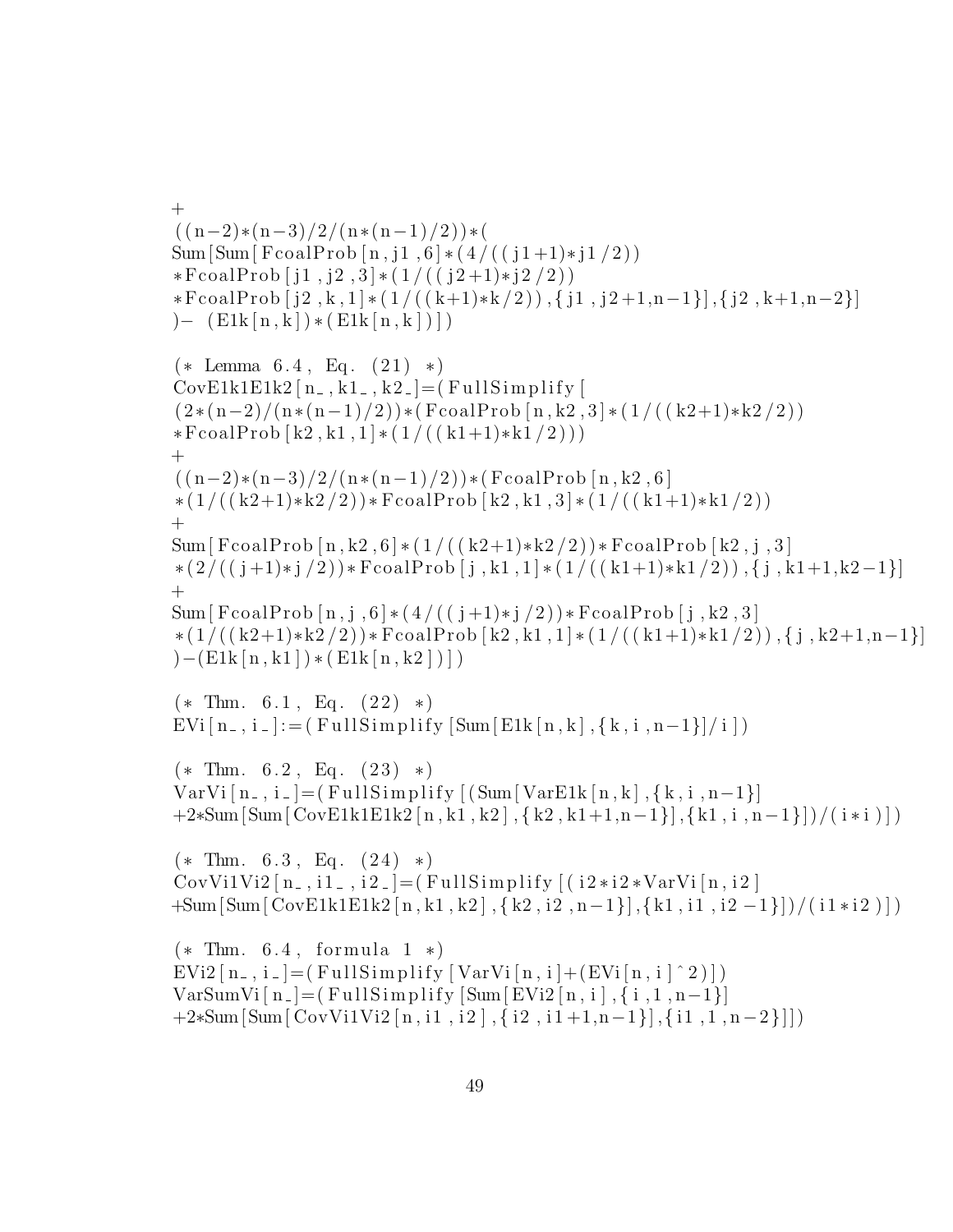$(*$  Thm. 6.4 Eq.  $(13)$ , formula 2  $*)$  $VarWn[n_{-}] = (FullSimplify [2*Sum[VarVi[n, i], {i, 1, n-1}])$ +Sum [ ( EVi [ n , i ] ) ˆ 2 , { i , 1 , n−1}]+2∗Sum[ Sum[ CovVi1Vi2 [ n , i1 , i 2 ]  $\{i1, i1+1, n-1\}, \{i1, 1, n-1\}\}\$ 

 $(*$  Thm. 6.4 Eq.  $(13)$ , formula  $3 *$ )  $VarWhBar[n_{-}] = (FullSimplify [Sum [(EVi[n, i])^2, {i, 1, n-1}]])$ 

 $(*$  Thm. 6.4 Eq.  $(13)$ , formula 4  $*)$ VarWnCentre  $[n_-] = (FullSimplify [2*Sum[VarVi[n, i], {i, 1, n-1}])$ +2∗Sum[ Sum[ CovVi1Vi2 [ n , i1 , i 2 ] , { i2 , i 1 +1,n−1}] ,{ i1 , 1 , n−1}]] )

 $(*$  Thm. 6.5  $*)$ FinalPart  $[n_{-}]=(Sum[(i+1)*(i+5)/(i-1), {i, 2, n-2}])$ 

## <span id="page-49-1"></span>Appendix B: Counterparts of Rösler [\(1991\)](#page-45-6)'s Prop. 3.2 for the cophenetic index

<span id="page-49-0"></span>**Lemma 7.1** Define for  $i \in \{1, \ldots, n\}$ 

$$
\tilde{C}_n(i) = n^{-2} \left( \mathbb{E} \left[ \tilde{\Phi}^{(i)} \right] + \mathbb{E} \left[ \tilde{\Phi}^{(n-i)} \right] - \mathbb{E} \left[ \tilde{\Phi}^{(n)} \right] + \binom{n}{2} - i(n-i) \right)
$$

and  $C(x) = 0.5 - 3x(1 - x)$  for  $x \in [0, 1]$ , then

$$
\sup_{x \in [0,1]} |\tilde{C}_n(\lceil nx \rceil) - \tilde{C}(x)| \le 2n^{-1} \ln n + O(n^{-1}).
$$

PROOF Writing out

$$
\tilde{C}_n(i) = n^{-2} (i^2 + i - 2iH_{i,1} + (n - i)^2 + (n - i) - 2(n - i)H_{n - i,1} - n^2 \n- n + 2nH_{n,1} + {n \choose 2} - i(n - i) \n= n^{-2} (3i^2 - 3in + \frac{1}{2}n^2 + 2nH_{n,1} - \frac{1}{2}n - 2iH_{i,1} - 2(n - i)H_{n - i,1}) \n< \frac{1}{2} - 3\frac{i}{n} (1 - \frac{i}{n}) + 2n^{-1} \ln n
$$

Therefore, assuming that  $1 \leq \lceil nx \rceil \leq n - 1$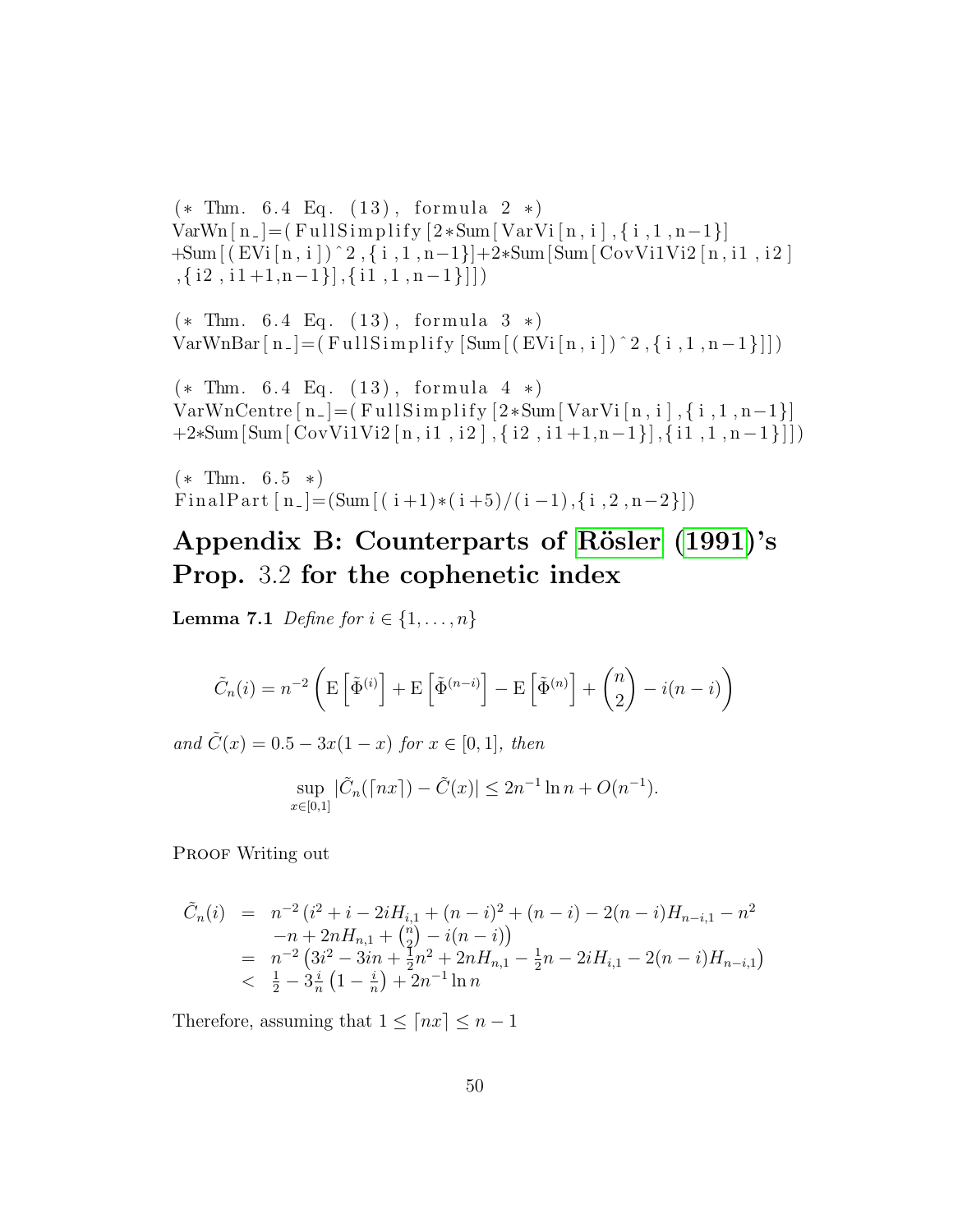$$
\begin{array}{l}\n|\tilde{C}_n(\lceil nx \rceil) - \tilde{C}(x)| \le 3 \left| \frac{\lceil nx \rceil}{n} (1 - \frac{\lceil nx \rceil}{n}) - x(1 - x) \right| + 2n^{-1} \ln n \\
\le \sup_{|y - z| < 1/n} |\tilde{C}(y) - \tilde{C}(z)| + 2n^{-1} \ln n \le \frac{6}{n} + 2n^{-1} \ln n + O(n^{-2}).\n\end{array}
$$

If  $\lceil nx \rceil = n$ , we notice that  $x \in (1 - 1/n, 1]$  and directly obtain

$$
|\tilde{C}_n(\lceil nx \rceil) - \tilde{C}(x)| \le 3|x(1-x)| + 2n^{-1}\ln n \le 2n^{-1}\ln n + \frac{3}{n}.
$$

<span id="page-50-0"></span>Lemma 7.2 Define for  $i \in \{1, \ldots, n\}$ ,  $T, T' \sim \exp(2)$ 

$$
C_n(i, T, T') = \frac{1}{n^2} \left( \mathbb{E} \left[ \Phi_{NRE}^{(i)} \right] + \mathbb{E} \left[ \Phi_{NRE}^{(n-i)} \right] - \mathbb{E} \left[ \Phi_{NRE}^{(n)} \right] + {i \choose 2} T + {n-i \choose 2} T' \right)
$$

and for  $x \in [0, 1]$ ,  $T, T' \sim \exp(2)$ 

$$
C(x, T, T') = \frac{1}{2}x^{2}T + \frac{1}{2}(1 - x)^{2}T' - x(1 - x)
$$

then

$$
\sup_{x \in [0,1]} |C_n(\lceil nx \rceil, T, T') - C(x, T, T')| \le n^{-1} \ln n + O(n^{-1}) + B_n,
$$

where  $B_n$  is a positive random variable that converges to 0 almost surely with expectation decaying as  $O(n^{-1})$  and second moment as  $O(n^{-2})$ .

PROOF Similarly, as in the proof of Lemma [7.1](#page-49-0) we write out

$$
C_n(i, T, T') = n^{-2} \left( {i \choose 2} T + {n-i \choose 2} T' + \frac{1}{2} (i^2 + i) - i H_{i,1} + \frac{1}{2} ((n-i)^2 + (n-i)) - (n-i) H_{n-i,1} - \frac{1}{2} (n^2 - n) + n H_{n,1} \right)
$$
  

$$
< \frac{1}{2} \left( \frac{i}{n} \right)^2 T + \frac{1}{2} \left( \frac{n-i}{n} \right)^2 T' - \frac{i}{n} \left( 1 - \frac{i}{n} \right) + n^{-1} \ln n - \frac{1}{2} \left( \frac{i}{n^2} T + \frac{n-i}{n^2} T' \right).
$$

We denote  $A_n = (1/2) \left( \frac{i}{n^2} T + \frac{n-i}{n^2} T' \right)$  and notice that it converges almost surely to 0 with *n*. Now, assuming that  $1 \leq \lceil nx \rceil \leq n - 1$